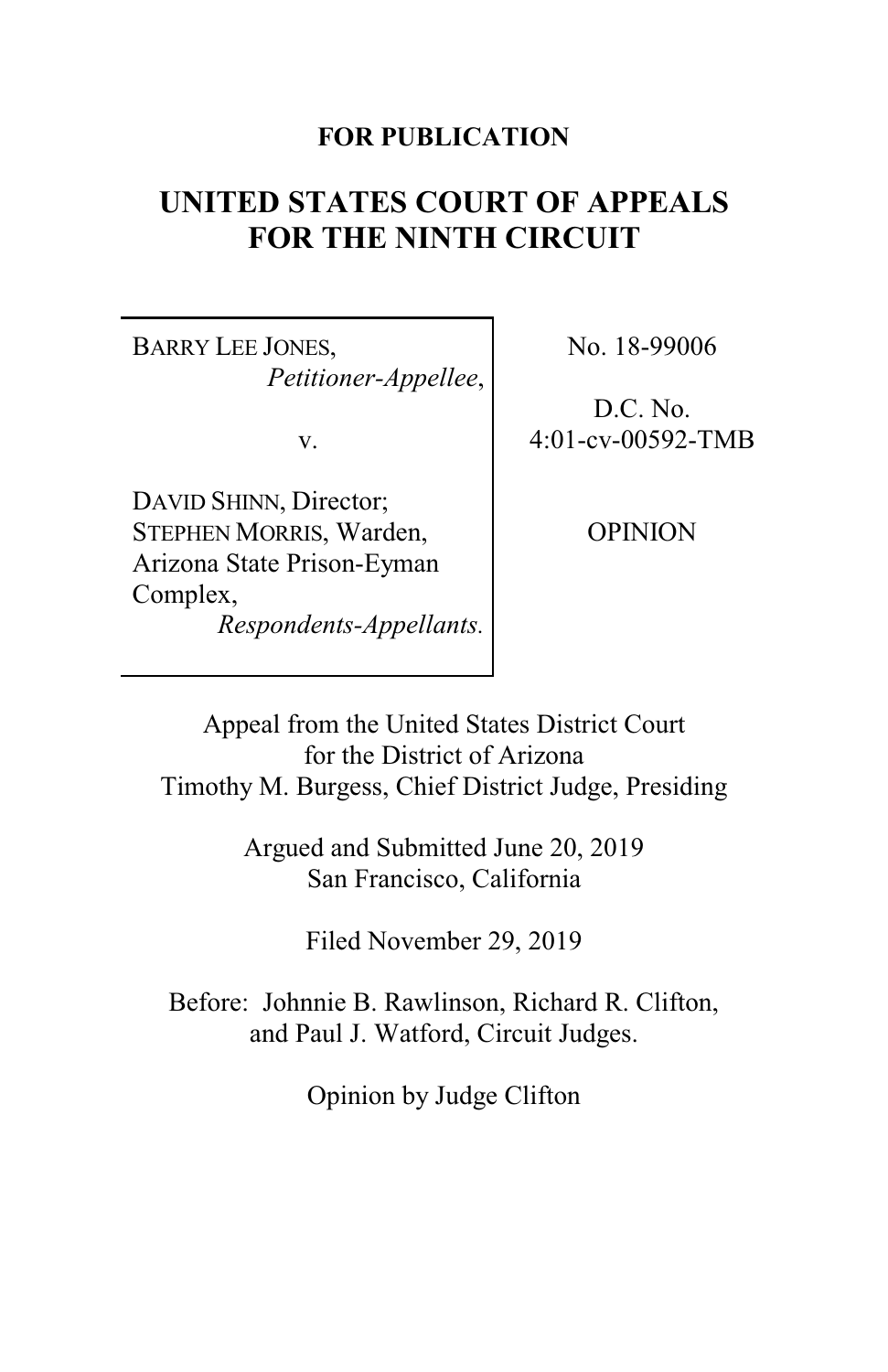### **SUMMARY\***

### **Habeas Corpus**

The panel affirmed in part and vacated in part the district court's grant of federal habeas relief to Barry Lee Jones, a state prisoner who was sentenced to death following his conviction for one count of sexual assault, three counts of child abuse, and felony murder for the death of four-year-old Rachel Gold.

The panel held that 28 U.S.C.  $\S$  2254(e)(2), which precludes evidentiary hearings on claims that were not developed in state court proceedings, did not prohibit the district court from considering the evidence adduced at a hearing pursuant to *Martinez v. Ryan*, 566 U.S. 1 (2012) (concerning cause to excuse procedural default), to determine the merits of Jones's underlying ineffective-assistance-ofcounsel claim.

The panel also concluded that the district court did not err in determining that (1) the assistance provided by Jones's counsel was constitutionally deficient because he failed to perform an adequate pretrial investigation into whether Rachel's injuries were sustained during the time she was alone with Jones, and (2) Jones has demonstrated prejudice due to counsel's failures.

The panel therefore generally affirmed the order of the district court that granted Jones habeas relief on the guilt-

**<sup>\*</sup>** This summary constitutes no part of the opinion of the court. It has been prepared by court staff for the convenience of the reader.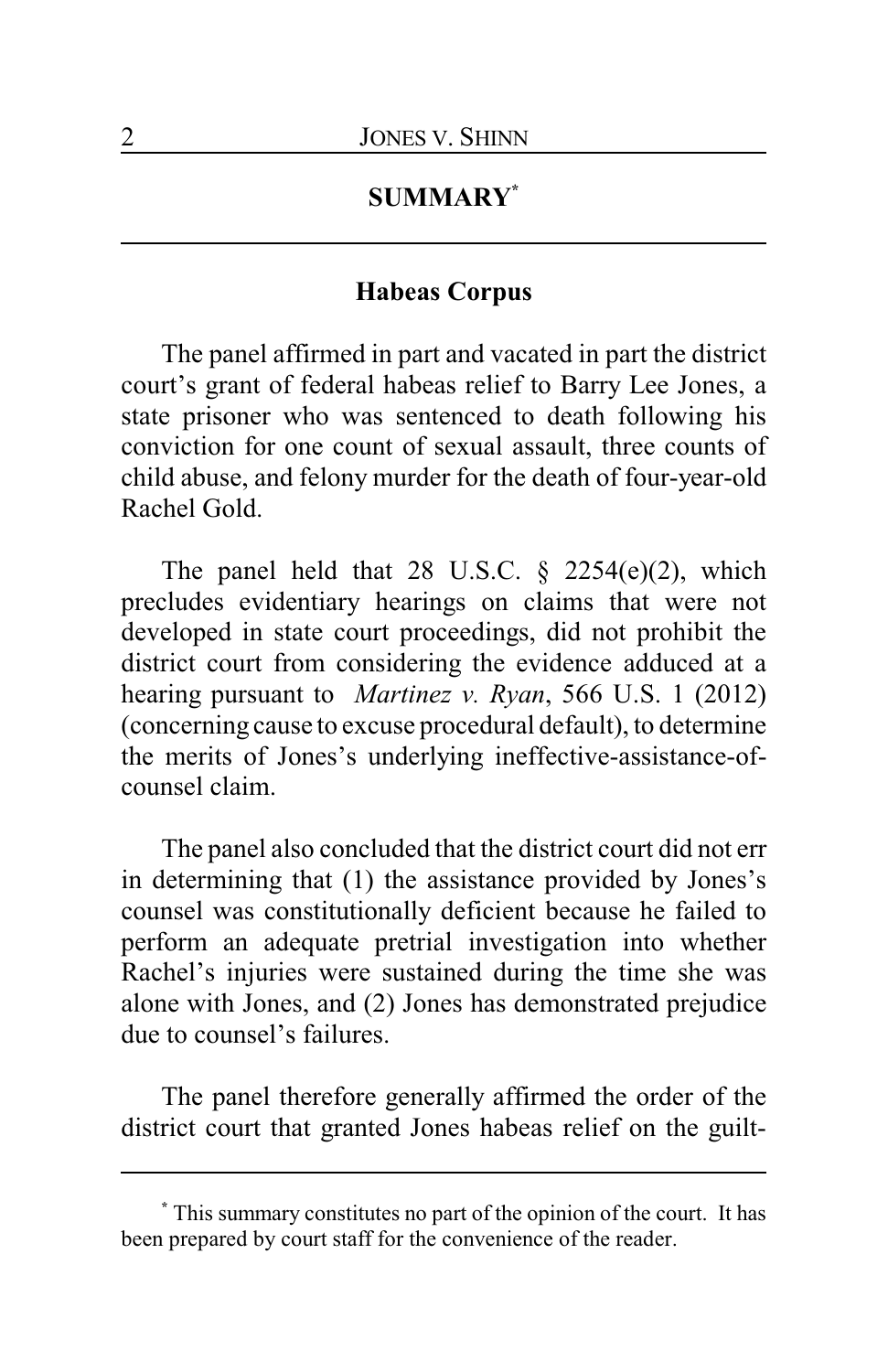phase portion of his IAC claim and ordered the State to release him from custody unless it initiated new trial proceedings against him. However, on one of the five counts of conviction, regarding Jones's failure to seek medical care for the victim (Count Four), the panel concluded that the ineffective assistance only affected the jury's classification of Jones's offense as intentional or knowing but not his underlying guilt based on a less culpable mental state, such as recklessness. The panel therefore affirmed the district court's grant of Jones's habeas petition but vacated in part its remedy. The panel instructed the district court on remand to amend its order to require that the state court either retry Jones on Count Four or resentence him on that count for the lesser included offense of reckless misconduct.

### **COUNSEL**

Myles A. Braccio (argued), Assistant Attorney General; Lacey Stover Gard, Chief Counsel; Mark Brnovich, Attorney General; Capital Litigation Section, Office of the Attorney General, Phoenix, Arizona; for Respondents-Appellants.

Cary Sandman (argued) and Karen Smith, Assistant Federal Public Defenders; Jon M. Sands, Federal Public Defender; Office of the Federal Public Defender, Tucson, Arizona; for Petitioner-Appellee.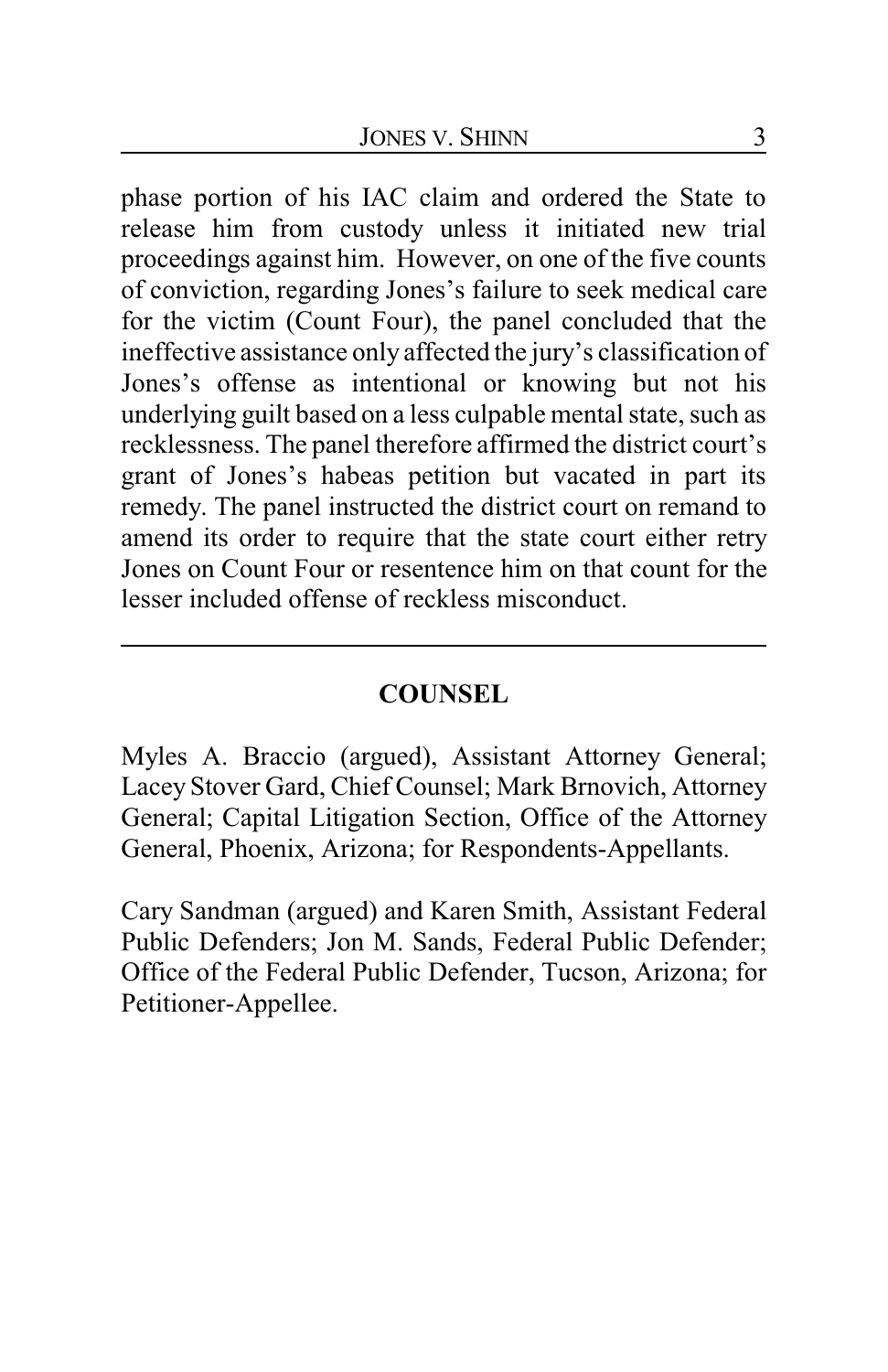#### **OPINION**

CLIFTON, Circuit Judge:

A warden and several other employees of the State of Arizona (collectively the "State") appeal the grant of federal habeas relief to Barry Lee Jones, a state prisoner under sentence of death. Jones was convicted of one count of sexual assault, three counts of child abuse, and felonymurder for the death of four-year-old Rachel Gray. *Jones v. Ryan*, 327 F. Supp. 3d 1157, 1163–64 (D. Ariz. 2018) ("*Jones Habeas*"). To determine whether Jones qualified for habeas relief, the district court considered evidence presented at hearings to determine whether Jones could establish cause to excuse the procedural default of a claim of ineffective assistance of counsel ("IAC") pursuant to *Martinez v. Ryan*, 566 U.S. 1 (2012) ("*Martinez* hearing"). *Id.* at 1163. It then concluded that Jones had established cause to excuse the procedural default of his meritorious guilt-phase IAC claim that trial counsel failed to sufficiently investigate the police work, medical evidence, and timeline between Rachel's fatal injury and her death (Claim 1D), and it therefore granted his habeas petition. *Id.* at 1163, 1168.

We hold that 28 U.S.C.  $\S$  2254(e)(2), which precludes evidentiary hearings on claims that were not developed in state court proceedings, did not prohibit the district court from considering the evidence adduced at the *Martinez* hearing to determine the merits of Jones's underlying IAC claim. When a district court holds an evidentiary hearing to determine whether a petitioner's claim is excused from procedural default under *Martinez*, it may consider that same evidence to grant habeas relief on the underlying claim.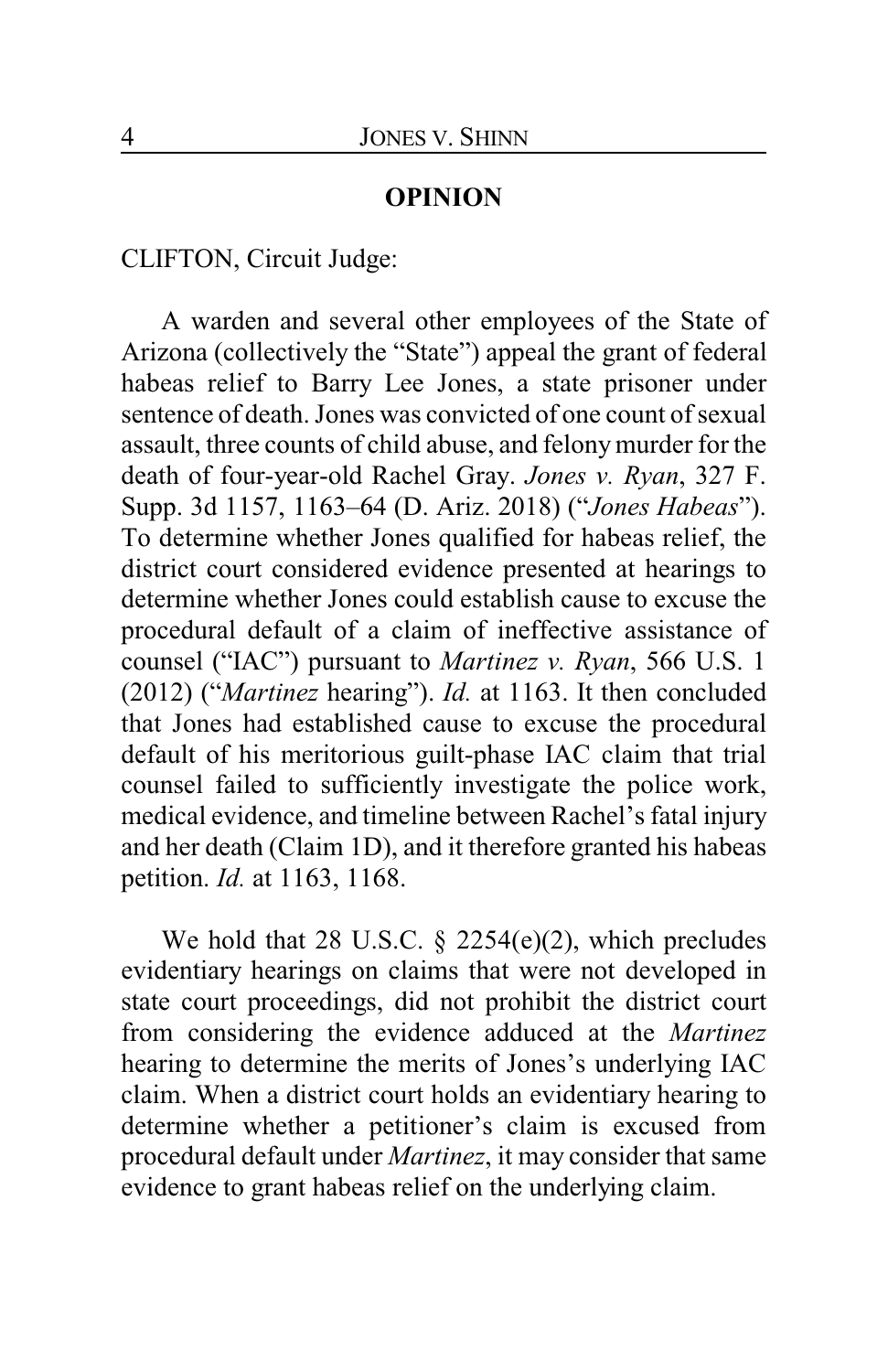We also conclude that the district court did not err in determining that (1) the assistance provided by Jones's counsel was constitutionally deficient because he failed to perform an adequate pretrial investigation into whether Rachel's injuries were sustained during the time she was alone with Jones, and (2) Jones has demonstrated prejudice due to counsel's failures. At Jones's trial, the State presented evidence that established that most of Rachel's injuries, including her fatal injury, were consistent with infliction on Sunday, May 1, 1994, between 2:00 p.m. and 5:30 p.m, a few hours before she was pronounced dead the next morning. *Jones Habeas*, 327 F. Supp. 3d at 1169. The State also presented evidence from several witnesses that supported its theory that Rachel was in the sole care of Jones during that time. *Id.* at 1173–74. At the *Martinez* hearing, Jones presented evidence, both from his own experts and from a government expert's prior statements, that Rachel may have in fact been injured earlier. *Id.* at 1179–80. He also presented evidence of other potential suspects who had access to Rachel outside the critical disputed hours, including her mother, other children in the trailer park, her siblings, and her mother's former boyfriend. *Id.* at 1188–89. Although this evidence would not necessarily exonerate Jones, there is a reasonable probability that the jury might have arrived at a different conclusion on the question of whether Jones had inflicted the injuries or knowingly failed to seek care. We generally affirm the order of the district court that granted Jones habeas relief on the guilt-phase portion of his IAC claim and ordered the State to release him from custody unless it initiated new trial proceedings against him.

However, on one of the five counts of conviction, regarding Jones's failure to seek medical care for the victim (Count Four), the ineffective assistance only affected the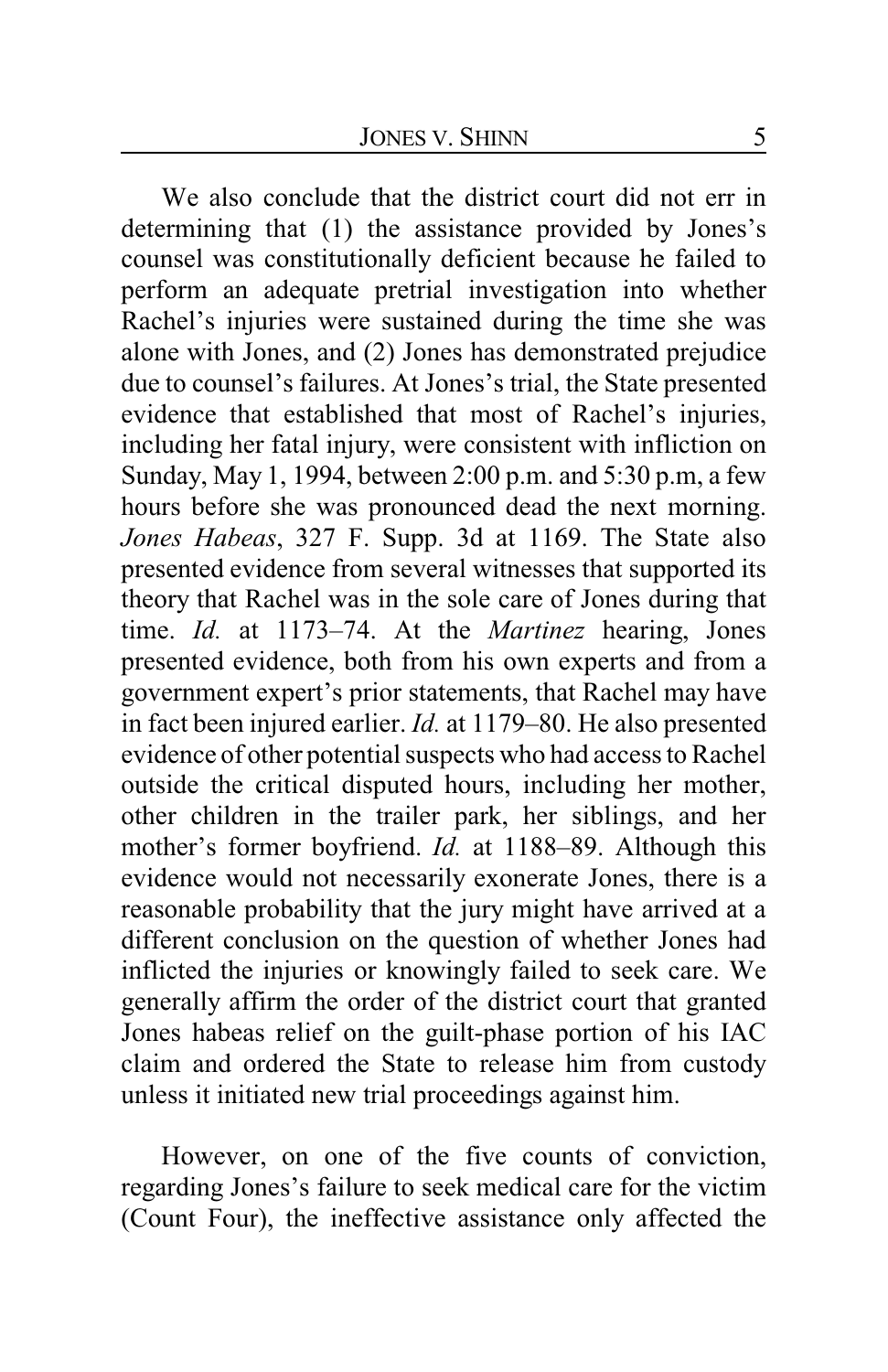jury's classification of Jones's offense as intentional or knowing but not his underlying guilt based on a less culpable mental state, such as recklessness. We therefore affirm the district court's grant of Jones's habeas petition but vacate in part its remedy. The district court should amend its order to require that the state court either retry him on Count Four (as its order currently states, 327 F. Supp. 3d at 1218) or resentence him on that count for the lesser included offense.

#### **I. Background**

In April and earlyMay 1994, Jones shared his trailer with his girlfriend Angela Gray, his 11-year-old daughter Brandie Jones, and Angela's three children: four-year-old Rachel Gray, 11-year-old Rebecca Lux ("Becky"), and 14-year-old Jonathon Lux. **1** *Jones Habeas*, 327 F. Supp. 3d at 1163, 1181. At approximately 6:15 a.m. on Monday, May 2, 1994, Jones drove Rachel and Angela to Kino Community Hospital in Tucson, Arizona. *Id.* at 1163. Rachel was admitted and pronounced dead on arrival, caused by a small bowel laceration due to blunt abdominal trauma. *Id.* Rachel also had a laceration to her left scalp, injuries to her labia and vagina, and multiple internal and external contusions. *Id.*

Jones was arrested and charged with:

(1) engaging in an act of sexual intercourse with Rachel, in violation of A.R.S. § 13-1406 (Count One); (2) causing physical injury to Rachel by striking her abdominal area causing

**<sup>1</sup>** Because Angela and Rachel have the same last name, we will refer to them by their first names. We will likewise refer to Rebecca Lux as "Becky," Jonathon Lux as "Jonathon," and Brandie Jones as "Brandie."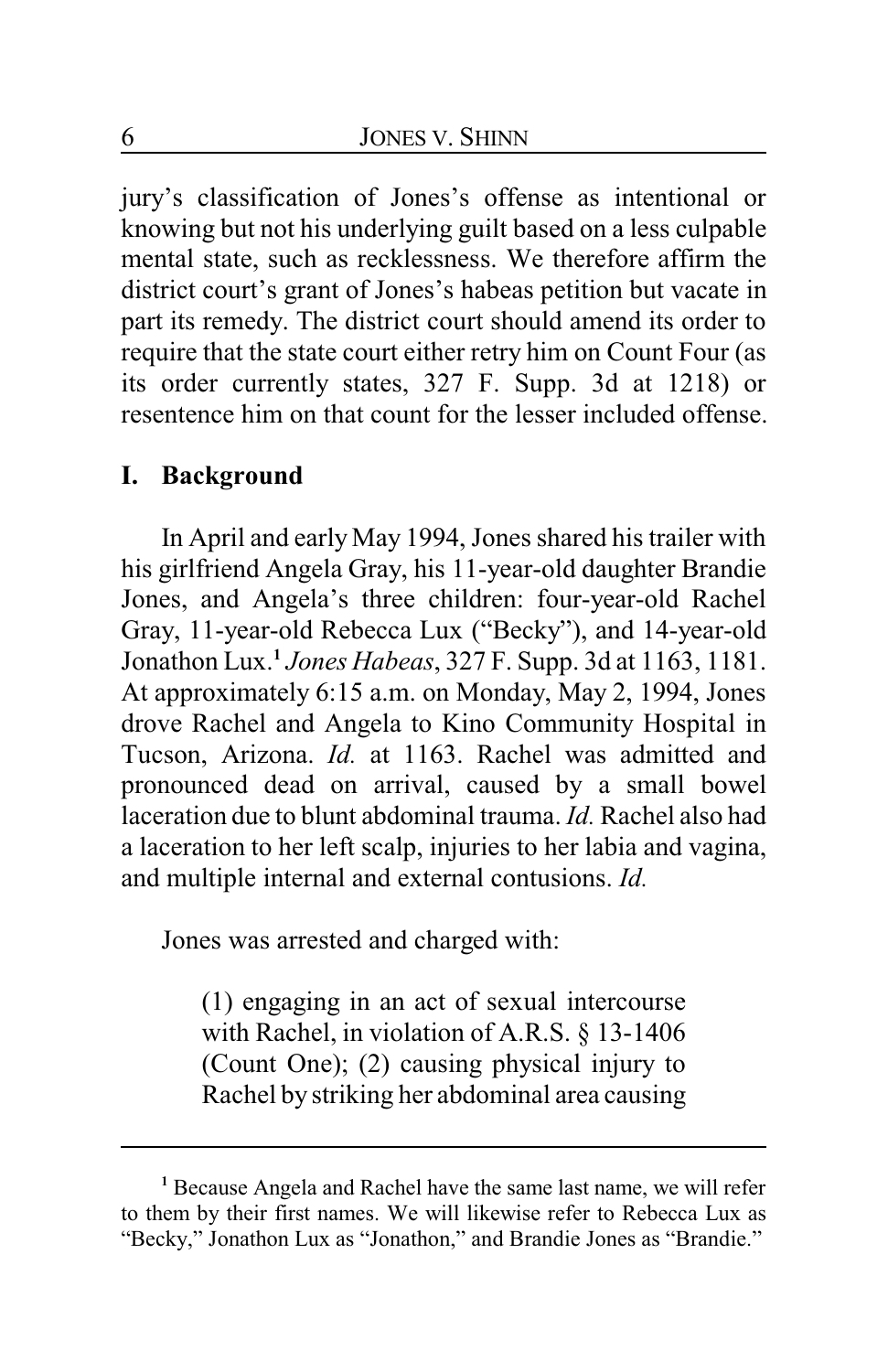a rupture to her small intestine under circumstances likely to produce death or serious physical injury, in violation of A.R.S. § 13-3623(B)(1) (Count Two)**<sup>2</sup>** ; (3) causing physical injury to Rachel by bruising her face and ear and causing a laceration to her head, in violation of A.R.S  $\S$  13-3623(C)(1) (Count Three); (4) causing Rachel to be placed in a situation where her health was endangered under circumstances likely to produce death or serious physical injury, in violation of A.R.S. § 13-3623(B)(1) (Count Four); and (5) felony murder, in violation of A.R.S. § 13-1105 (Count Five)

*Jones Habeas*, 327 F. Supp. 3d at 1163.

Under Arizona law, first degree murder can either be (1) premeditated, meaning the defendant intentionally or knowingly caused the death of another with premeditation, or (2) felony murder, if the defendant caused a death during the commission of or in furtherance of enumerated predicate felony offenses. A.R.S. § 13-1105(A) (1994). Those enumerated predicate offenses include sexual assault (as charged in Count One) and child abuse under § 13-3623(B)(1) (as charged in Counts Two and Four). *Id.* § 13-1105(A)(2); *State v. Styers*, 865 P.2d 765, 771 (Ariz. 1993) (In Banc); *Jones Habeas*, 327 F. Supp. 3d at 1212.

**<sup>2</sup>** Unless otherwise noted, all references to A.R.S. § 13-3623 are to the version of the statute in effect at the time Jones was charged and convicted. The statute was revised in 2000 so the section under which Jones was convicted, § 13-3623(B)(1), is now § 13-3623(A)(1). *See* 2000 Ariz. Legis. Serv. Ch. 50 (H.B. 2395) (West).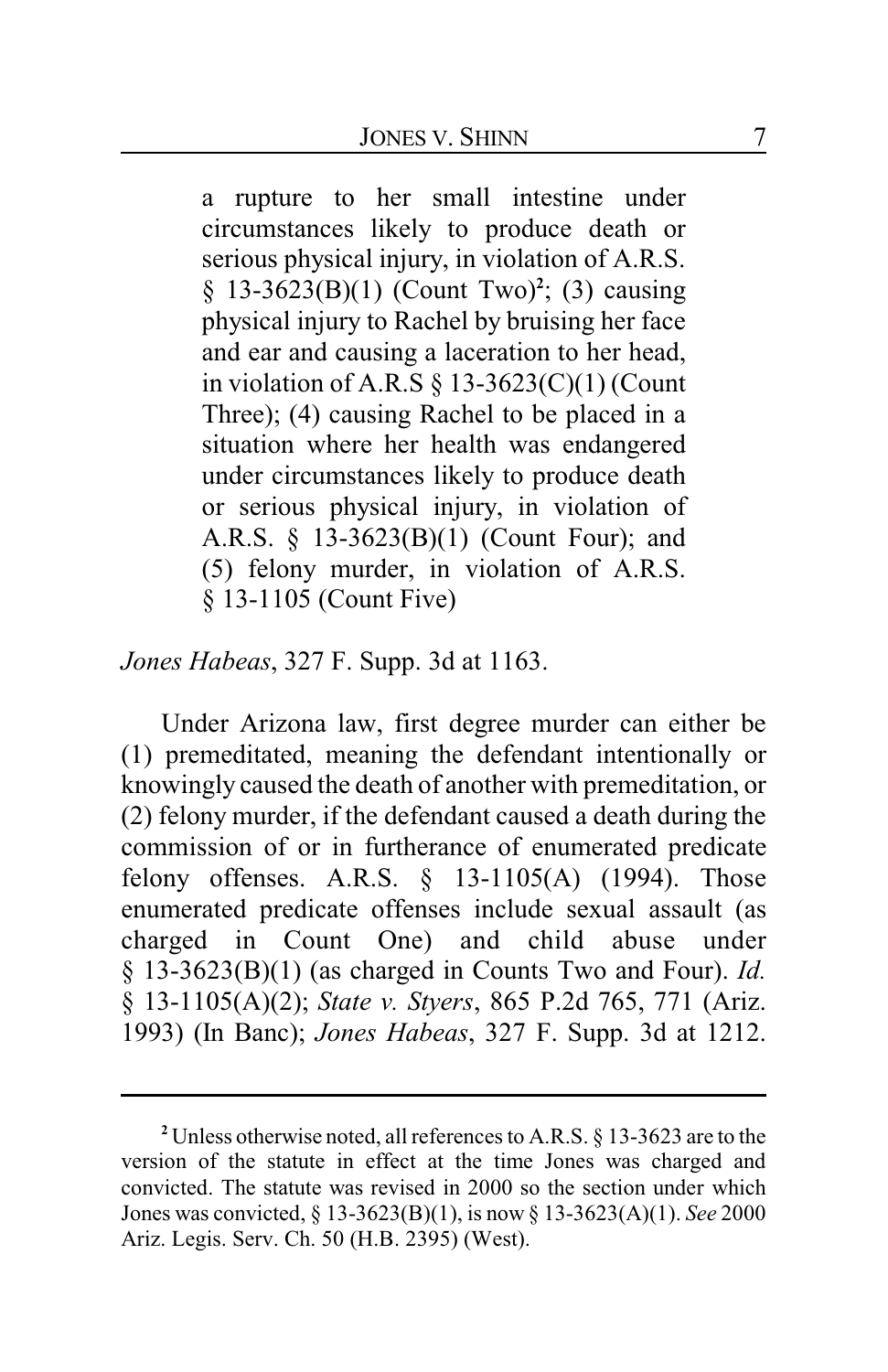Jones was only charged under a felony murder theory. *Jones Habeas*, 327 F. Supp. 3d at 1163.

In Counts Two and Four, Jones was also charged with the lesser included offenses of child abuse committed recklessly, A.R.S. § 13-3623(B)(2), and child abuse committed with criminal negligence, A.R.S. § 13-3623(B)(3). The trial judge explained that the child abuse charges could only be predicate felonies for felony murder if Jones committed them intentionally or knowingly under circumstances likely to produce death or serious physical injury. *Jones Habeas*, 327 F. Supp. 3d at 1212.

The day after Jones's arrest, May 3, Sean Bruner was appointed to represent Jones. *Id.* at 1168. Bruner's partner Leslie Bowman also represented Jones as an informal "second-chair" attorney, although she was never formally appointed by the trial court. *Id.*

Angela was also charged on Counts Four and Five of the same indictment. *Id.* at 1163. She was tried separately, prior to Jones's trial, and she was convicted on Count Four. *Id.* Because the jury determined she had acted recklessly in failing to render care, rather than intentionally or knowingly, she was ineligible for felony murder and therefore acquitted on Count Five. *Id.* at 1163–64.

Jones was tried before a jury in April 1995. *Id.* at 1164. The trial judge instructed the jurors that the sexual assault charge (Count One) and two of the child abuse charges (Counts Two and Four) could be predicate felonies for the felony murder charge (Count Five) if Jones committed them intentionally or knowingly under circumstances likely to produce death or serious physical injury. *Id.*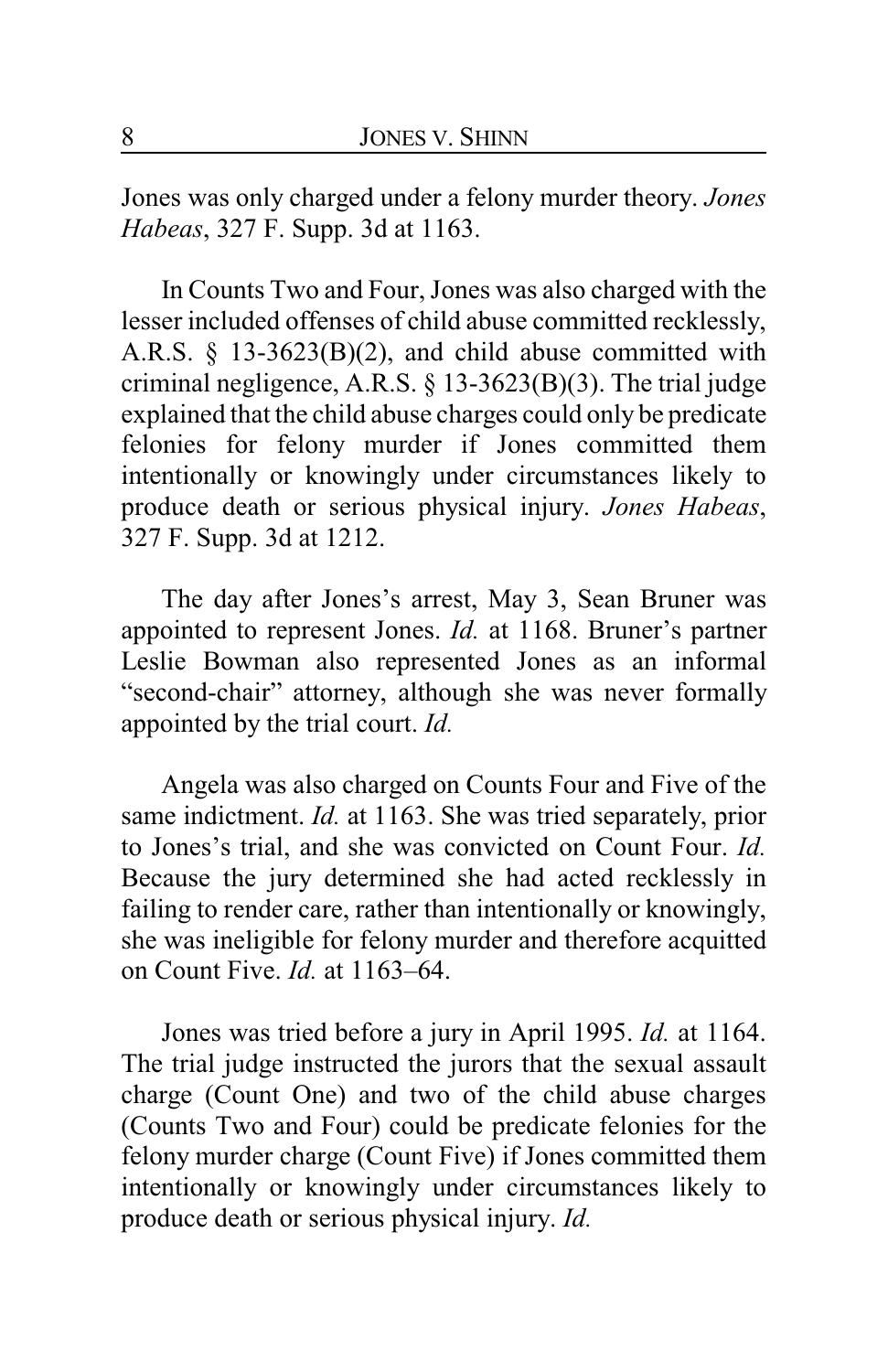On April 14, 1995, Jones was convicted of one count of sexual assault, three counts of child abuse, and felonymurder. *State v. Jones*, 937 P.2d 310, 313 (Ariz. 1997) ("*Jones State*"). The jury did not specify which specific felony or felonies—out of Counts One, Two, and Four—it found as a predicate for felony murder under Count Five. The jurors found that both child abuse charges that qualified as predicate felonies were committed intentionally or knowingly under circumstances likely to cause serious physical injury or death. *Jones Habeas*, 327 F. Supp. 3d at 1164.

After finding two statutory aggravating factors—that the crime was especially cruel, A.R.S.  $\S$  13-703(F)(6), and the victim was under the age of fifteen, A.R.S. § 13-703(F)(9)—and no statutory or non-statutory mitigating factors, the trial judge sentenced Jones to death for the murder.**<sup>3</sup>** *Jones State*, 937 P.2d 310 at 313. The trial court sentenced him to a term of 27 years on Count One, 35 years on Count Two as a class two felony, 3.75 years on Count Three, and life imprisonment on Count Four as a dangerous crime against children in the first degree with two prior predicate felony convictions. A.R.S. §§ 13-604.01(F),  $13-604.01(J)(1)(h)$  (1994).

The Arizona Supreme Court affirmed Jones's convictions and sentences. *Jones State*, 937 P.2d at 313. It noted that the following evidence linked Jones to Rachel's injuries: on the

**<sup>3</sup>** Prior to the Supreme Court's decision in *Ring v. Arizona*, 536 U.S. 584, 589 (2002), trial judges in Arizona determined mitigating and aggravating circumstances and decided whether a death sentence should be imposed. In *Ring*, the Supreme Court held that this procedure violated the Sixth Amendment. *Id.* However, *Ring* does not apply retroactively. *Schriro v. Summerlin*, 542 U.S. 348, 358 (2004).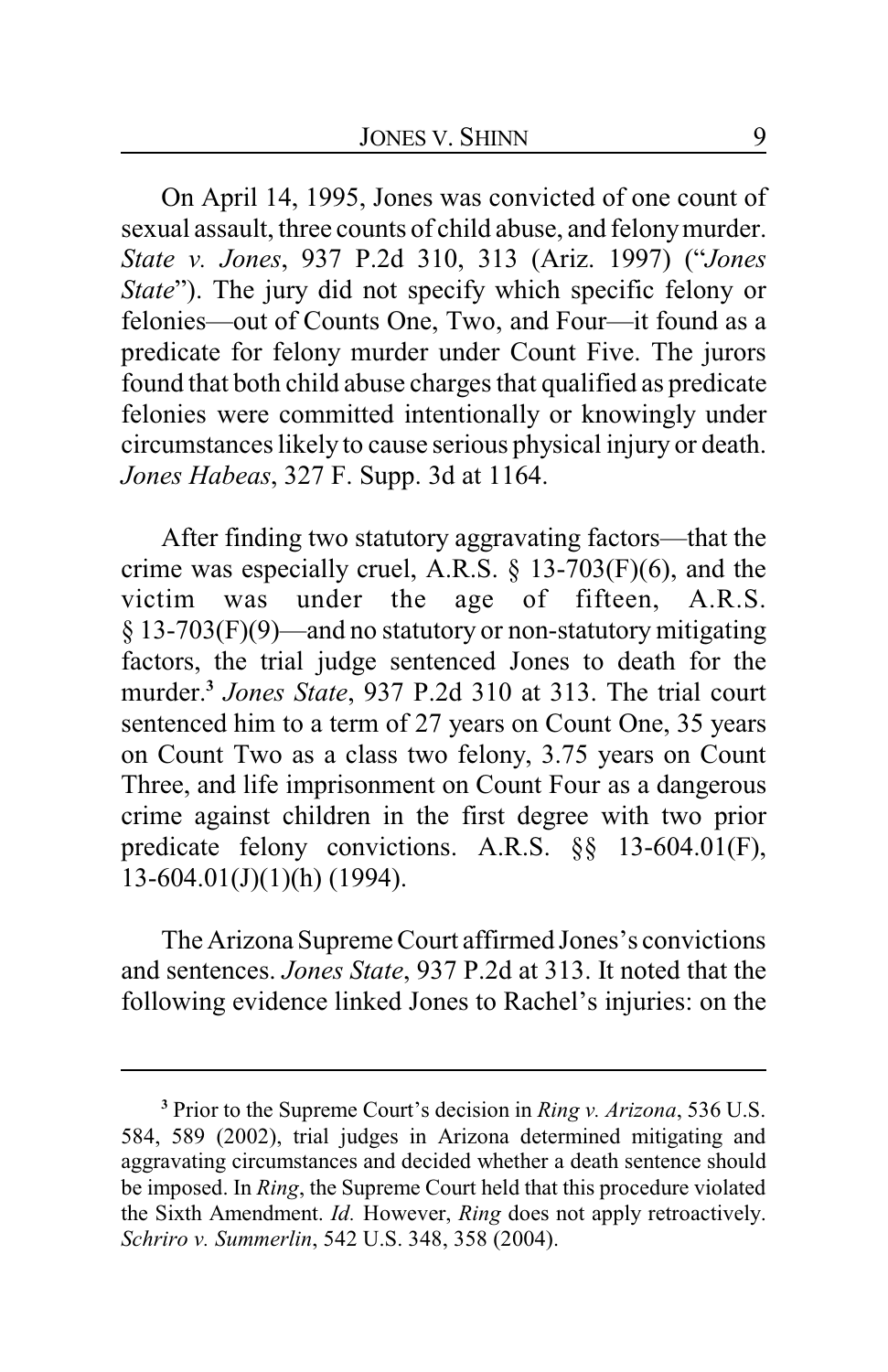day she received her injuries, Jones left his trailer three times with Rachel in his van; two children saw Jones hitting her while he drove; Jones stopped at a Quik-Mart to get ice for Rachel's head injury; and police found traces of Rachel's blood type on his clothing and in his van. *Id.* While visiting Jones's trailer that evening, a friend's son asked Jones about Rachel's condition, and Jones falsely stated that he had taken her to get examined by paramedics at the fire department. *Id.* The court held that the evidence at trial was sufficient to sustain a guilty verdict on the sexual assault charge in part because "substantial evidence was introduced to conclude that Rachel's physical assault and sexual assault all occurred within the two-hour time period during which she was alone with defendant in his van." *Id.* at 318–19.

Jones filed a petition for post-conviction relief ("PCR"), which included IAC claims based on defense counsel's alleged failures to seek mistrial after three jurors saw him in handcuffs, interview Angela, follow-up on his request for a second attorney, meet with Jones enough times to adequately prepare for trial, and explicitly inform Jones of his right to testify in his own defense. After holding an evidentiary hearing, the trial court denied his petition. *Jones Habeas*, 327 F. Supp. 3d at 1165. The Arizona Supreme Court summarily denied his petition for review. *Id.*

Jones initiated federal habeas proceedings on November 5, 2001, and he filed an amended petition on December 23, 2002. *Id.* Claim 1D of his habeas petition alleged in part that counsel was ineffective for failing to conduct sufficient trial investigation; adequately investigate the police work, medical evidence, and timeline of death versus injury; and conduct sufficient mitigation investigation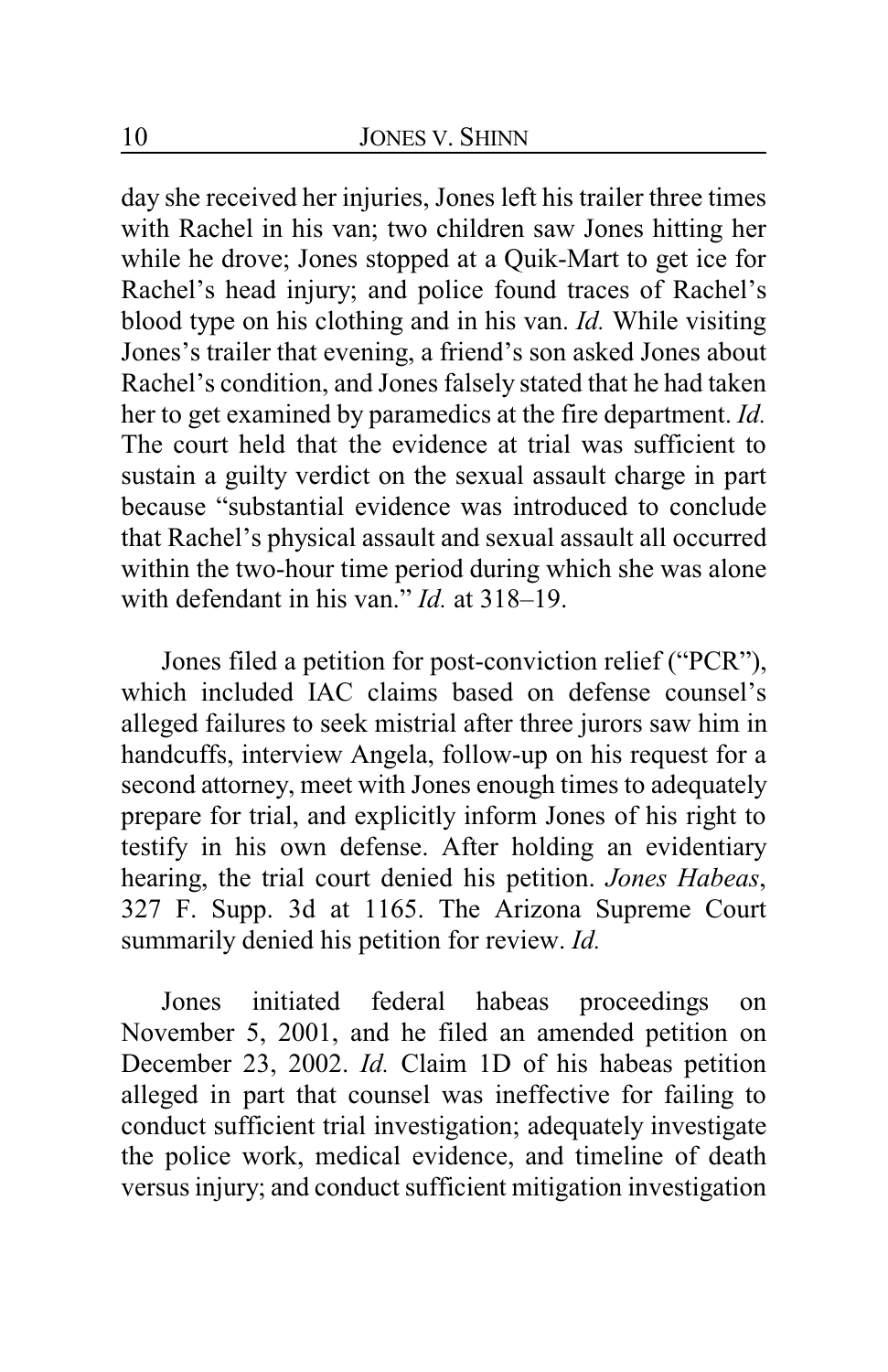for sentencing. *Jones v. Schriro*, No. CV01-592-TUC-FRZ, 2008 WL 4446619, at \*5 (D. Ariz. Sept. 29, 2008).

Under the doctrine of procedural default,

In all cases in which a state prisoner has defaulted his federal claims in state court pursuant to an independent and adequate state procedural rule, federal habeas review of the claims is barred unless the prisoner can demonstrate cause for the default and actual prejudice as a result of the alleged violation of federal law, or demonstrate that failure to consider the claims will result in a fundamental miscarriage of justice.

*Coleman v. Thompson*, 501 U.S. 722, 750 (1991). The district court determined that the majority of Claim 1D was procedurally defaulted because it had not been raised and exhausted in state court. *Jones v. Schriro*, 2008 WL 4446619, at \*2, \*5. As cause to excuse the procedural default of Claim 1D, Jones alleged that PCR counsel was ineffective for failing to present this claim in state court. Order, *Jones v. Schriro*, No. CV01-592-TUC-FRZ, at 9 (D. Ariz. Sept. 27, 2004), Dkt. 115. Following then-governing Supreme Court precedent, the district court determined that PCR counsel's purported ineffectiveness did not constitute cause because "there is no constitutional right to counsel in state PCR proceedings." *Jones v. Schriro*, 2008 WL4446619, at \*5. The court ordered supplemental briefing regarding Jones's allegation that it would be a fundamental miscarriage of justice not to review the entirety of Claim 1D on the merits, and on September 29, 2008, it denied relief after concluding Jones had not demonstrated a fundamental miscarriage of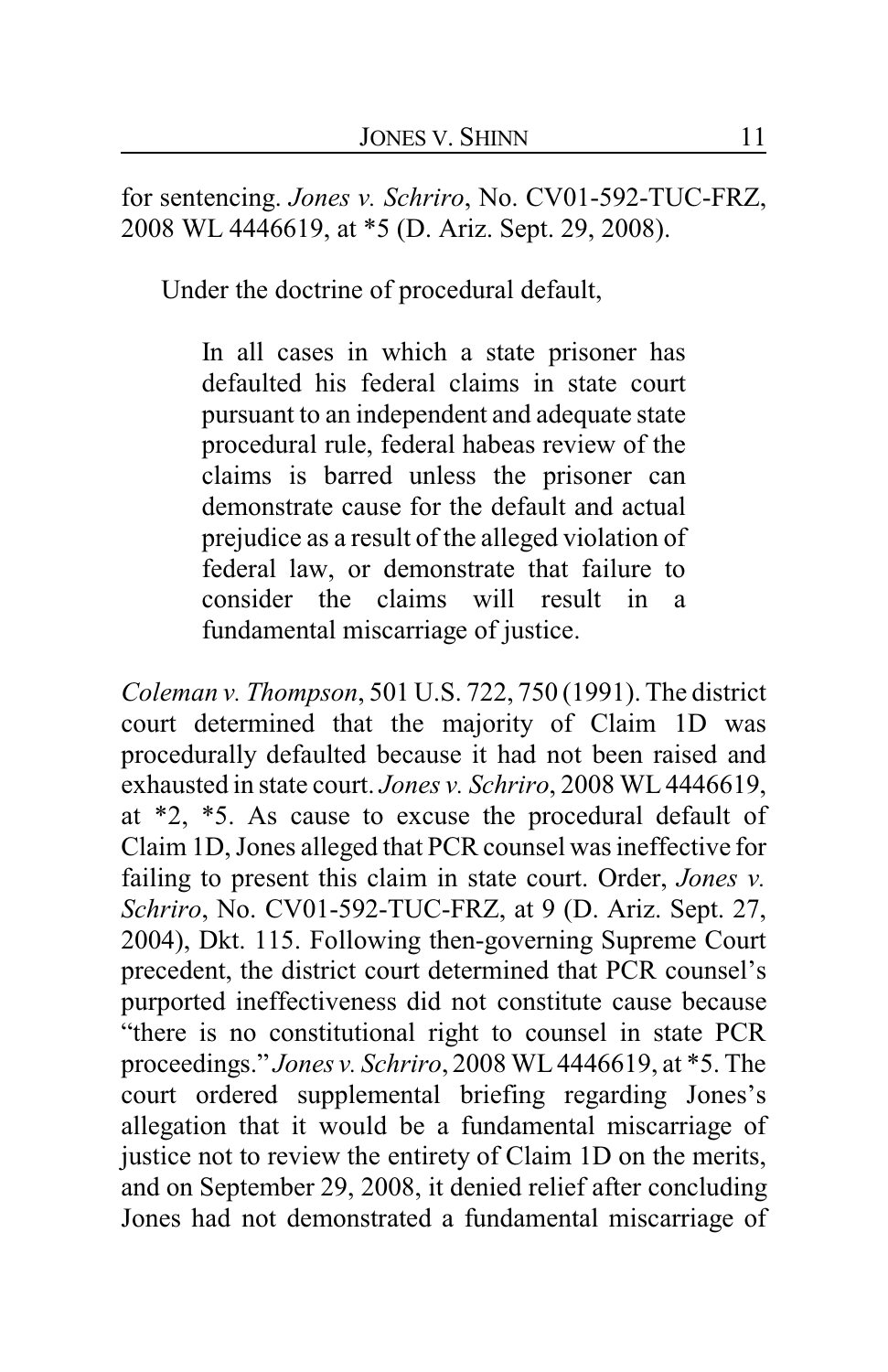justice. *Jones Habeas*, 327 F. Supp. 3d at 1165. In doing so, it emphasized the demanding nature of the fundamental miscarriage of justice standard, and noted that while Jones's evidence was "compelling and may have been persuasive to some jurors in the first instance, it is not sufficient on collateral review to establish that no reasonable juror would have found Petitioner guilty" as required to meet this standard. *Jones v. Schriro*, 2008 WL 4446619, at \*14. The court did, however, issue a certificate of appealability on its procedural ruling that Claim 1D was in part procedurally defaulted. *Id.* at \*32.

While Jones's appeal from the denial of habeas relief was pending, the Supreme Court decided *Martinez v. Ryan*, 566 U.S. 1 (2012). *Jones Habeas*, 327 F. Supp. 3d at 1165. In *Martinez*, the Court held that "procedural default will not bar a federal habeas court from hearing a substantial claim of ineffective assistance at trial if, in the initial-review collateral proceeding, there was no counsel or counsel in that proceeding was ineffective." 566 U.S. at 17. On August 19, 2014, we granted Jones's motion for a limited remand to reconsider Claim 1D in light of intervening law, including *Martinez*.

The district court ordered supplemental briefing to address whether cause existed under *Martinez* to excuse the procedural default of Claim 1D, and whether Jones was entitled to habeas relief on the claim. *Jones v. Ryan*, No. CV-01-00592-TUC-TMB, 2017 WL 264500, at \*1 (D. Ariz. Jan. 20, 2017) ("*Jones Evidentiary*"). Jones sought review based on *Martinez* for Claim 1D allegations that trial counsel was ineffective for failing to investigate and present evidence to test the reliability of any of the State's evidence, including the timeline between injury and death, and failing to conduct a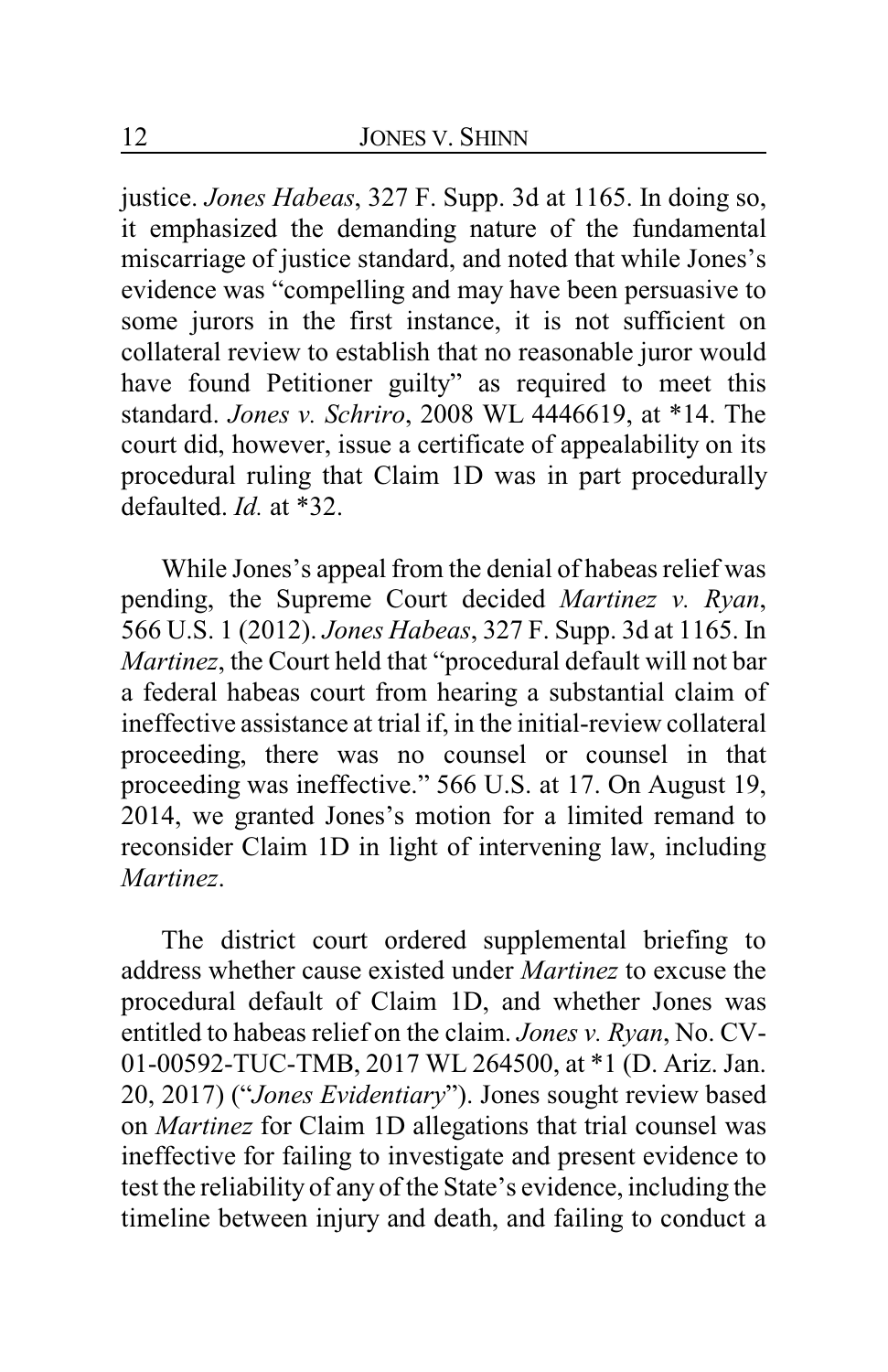reasonably sufficient mitigation investigation for sentencing. *Id.* at \*2. On January 20, 2017, the district court determined that an evidentiary hearing was necessary to determine whether Jones could establish cause to excuse the procedural default of Claim 1D. *Id.* at \*3. On October 30, 2017, it held a seven-day evidentiary hearing on the guilt-phase portion of the IAC claim. *Jones Habeas*, 327 F. Supp. 3d at 1163.

On July 31, 2018, the district court held that Jones had established cause to excuse the procedural default of his meritorious guilt-phase IAC claim that counsel failed to conduct an adequate pre-trial investigation, leading to his failure to uncover key evidence that Rachel's injuries were not sustained on the afternoon of May 1, 1994, when she was alone with Jones. *Id.* at 1200, 1218. It therefore granted his habeas petition, ordering the State to release him unless it initiated retrial proceedings within 45 days.**<sup>4</sup>** *Id.* at 1163. The state then filed a notice of appeal.**<sup>5</sup>** Dkt. No. 1. After the district court denied the State's motion to stay the district court's judgment, we granted the stay and expedited the appeal. *Jones v. Ryan*, No. CV-01-00592-TUC-TMB, 2018 WL 5066494, at \*1 (D. Ariz. Oct. 17, 2018).

**<sup>4</sup>** Jones also made arguments alleging ineffective assistance of counsel during the penalty phase of his trial, but the district court did not reach the merits of those claims, leaving them for consideration in the future, if necessary. *See Jones Habeas*, 327 F. Supp. 3d at 1218.

<sup>&</sup>lt;sup>5</sup> "A certificate of appealability is not required when a state or its representative . . . appeals." Fed. R. App. P. 22(b)(3).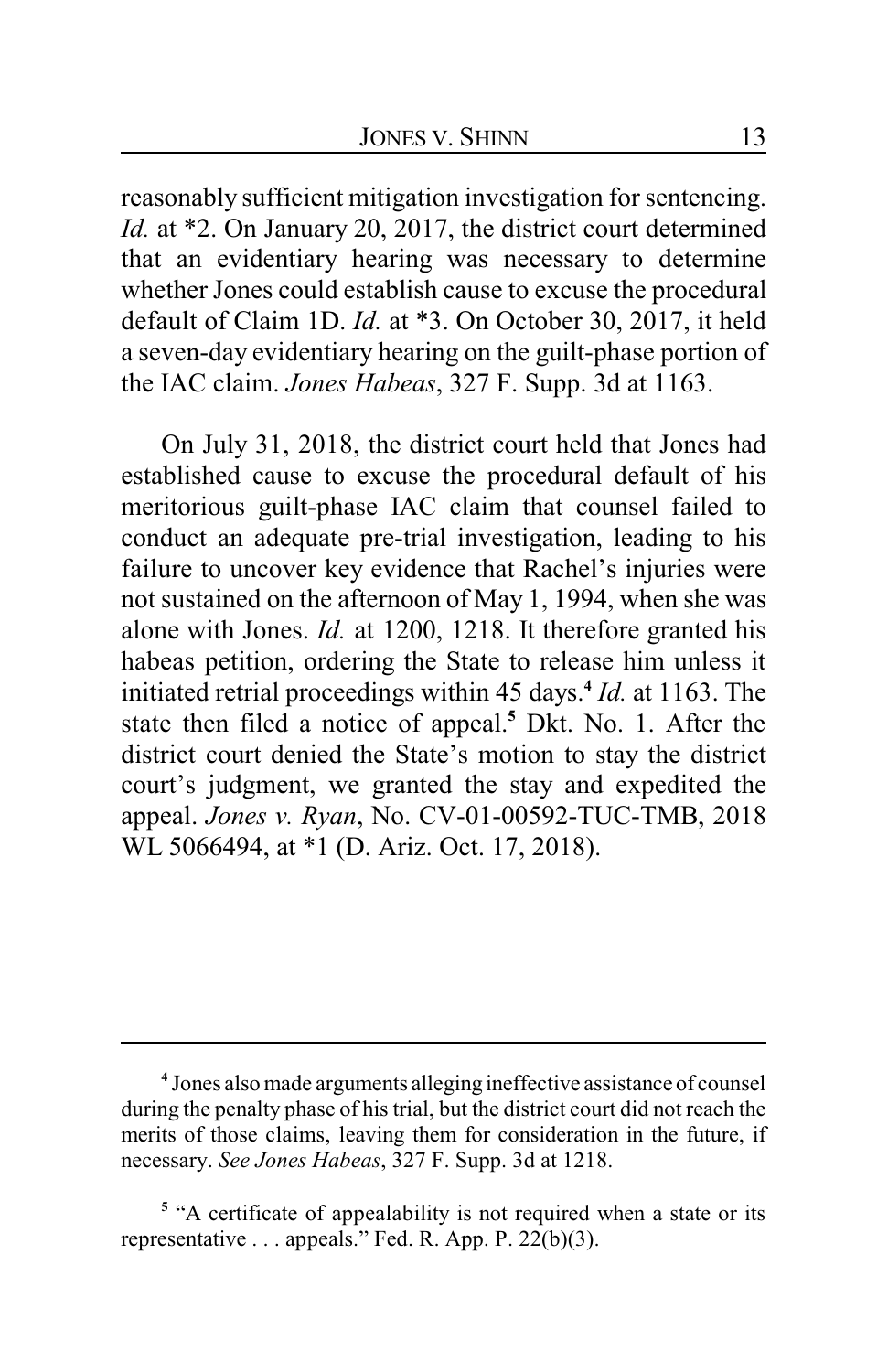#### **II. Standard of Review**

This court reviews de novo a district court's decision regarding habeas relief, including questions regarding procedural default. *Sexton v. Cozner*, 679 F.3d 1150, 1153 (9th Cir. 2012). Ineffective assistance of counsel claims are mixed questions of law and fact which we also review de novo. *Rhoades v. Henry*, 638 F.3d 1027, 1034 (9th Cir. 2011). "Factual findings and credibility determinations made by the district court in the context of granting or denying the petition are reviewed for clear error." *Larsen v. Soto*, 742 F.3d 1083, 1091–92 (9th Cir. 2013) (citation and internal quotation marks omitted).

#### **III. Discussion**

The State challenges the district court's grant of habeas relief on Jones's guilt-phase IAC claim on three grounds. First, it argues that 28 U.S.C.  $\S$  2254(e)(2) should have prevented the district court from considering evidence developed to overcome procedural default under *Martinez v. Ryan*, 566 U.S. 1, when resolving the merits of the underlying habeas claim. Second, it argues that the district court erred in granting habeas relief on all of Jones's convictions because counsel consulted with an independent pathologist before trial, the record is silent as to why counsel did not further involve the expert, the newly-proffered medical evidence was imprecise and double-edged, and strong circumstantial evidence showed Jones's guilt. Third, it argues that the district court erred by granting habeas relief on Jones's Count Four and Five convictions, based on Jones's failure to take the victim to the hospital, because these counts did not depend on the timing of the victim's injuries, and the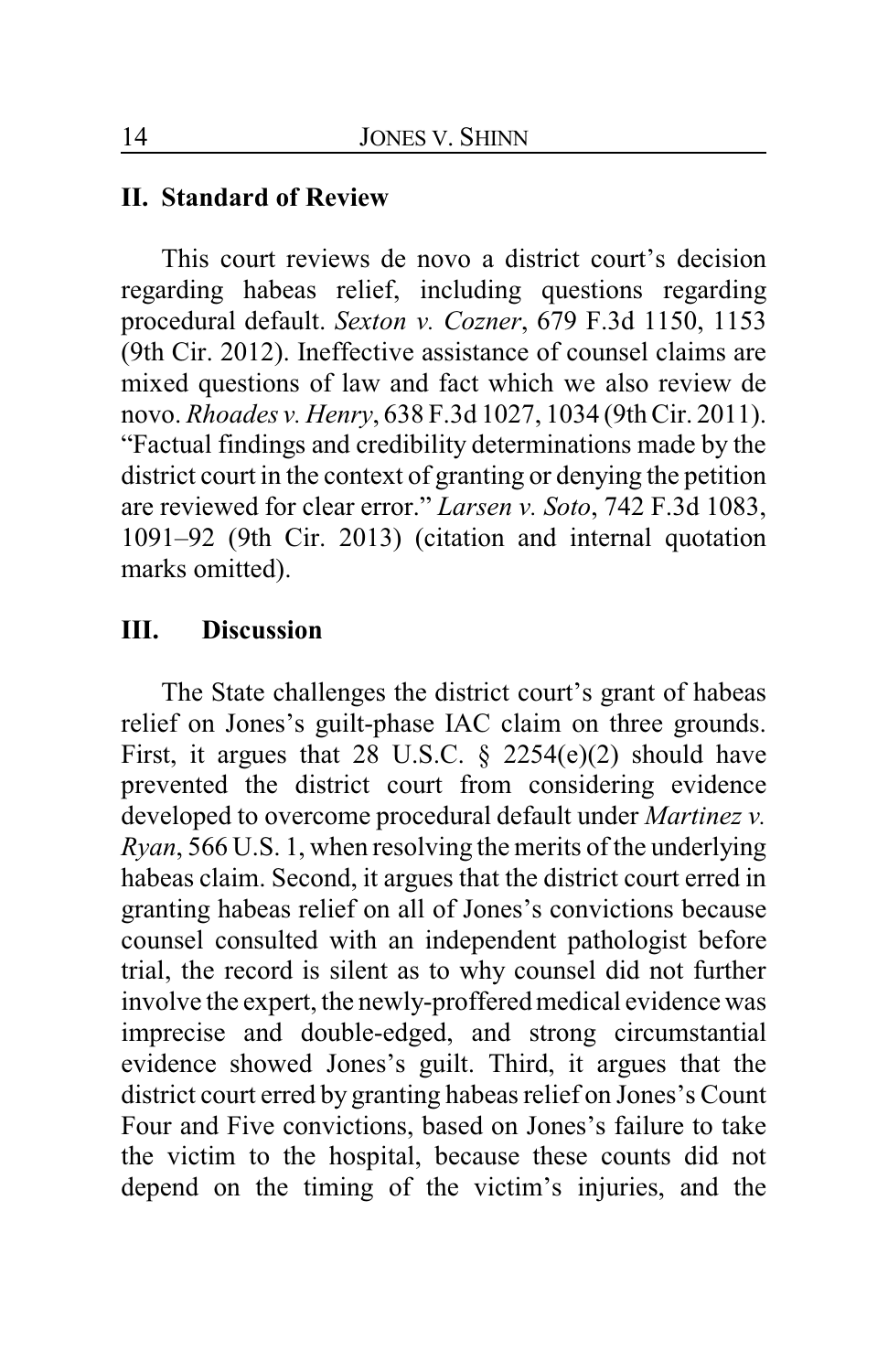evidence at the *Martinez* hearing did not undermine the trial evidence proving Jones's guilt on these counts.

# *A. Consideration of "New Evidence" from Martinez Hearing*

Federal habeas courts should not review claims by prisoners who have not exhausted available state remedies, including when the state court concludes that the prisoner defaulted his federal claims pursuant to an "independent and adequate state procedural rule." *Coleman*, 501 U.S. at 731, 750. In *Martinez*, the Supreme Court recognized that a "federal habeas court may excuse a procedural default of an ineffective-assistance claim when the claim was not properly presented in state court due to an attorney's errors in an initial-review collateral proceeding." 566 U.S. at 5.

Jones sought review based on *Martinez* for his Claim 1D allegations that trial counsel was ineffective for (1) failing to investigate and present evidence to test the reliability of any of the State's evidence, including the medical evidence and the question of the timeline between injury and death ("guilt phase"); and (2) failing to conduct a reasonably sufficient mitigation investigation for sentencing ("sentencing phase"). *Jones Evidentiary*, 2017 WL 264500, at \*2. The district court conducted a seven-day evidentiary hearing to determine whether Jones could establish cause to excuse the procedural default of Claim 1D. *Jones Habeas*, 327 F. Supp. 3d at 1163. That *Martinez* hearing included testimony and exhibits that were not previously considered by a state court, including testimony from trial and PCR counsel, several experts, and additional testimony from witnesses who testified on behalf of the State at trial. *Id*. at 1178. The federal habeas court extensively considered the evidence and argument presented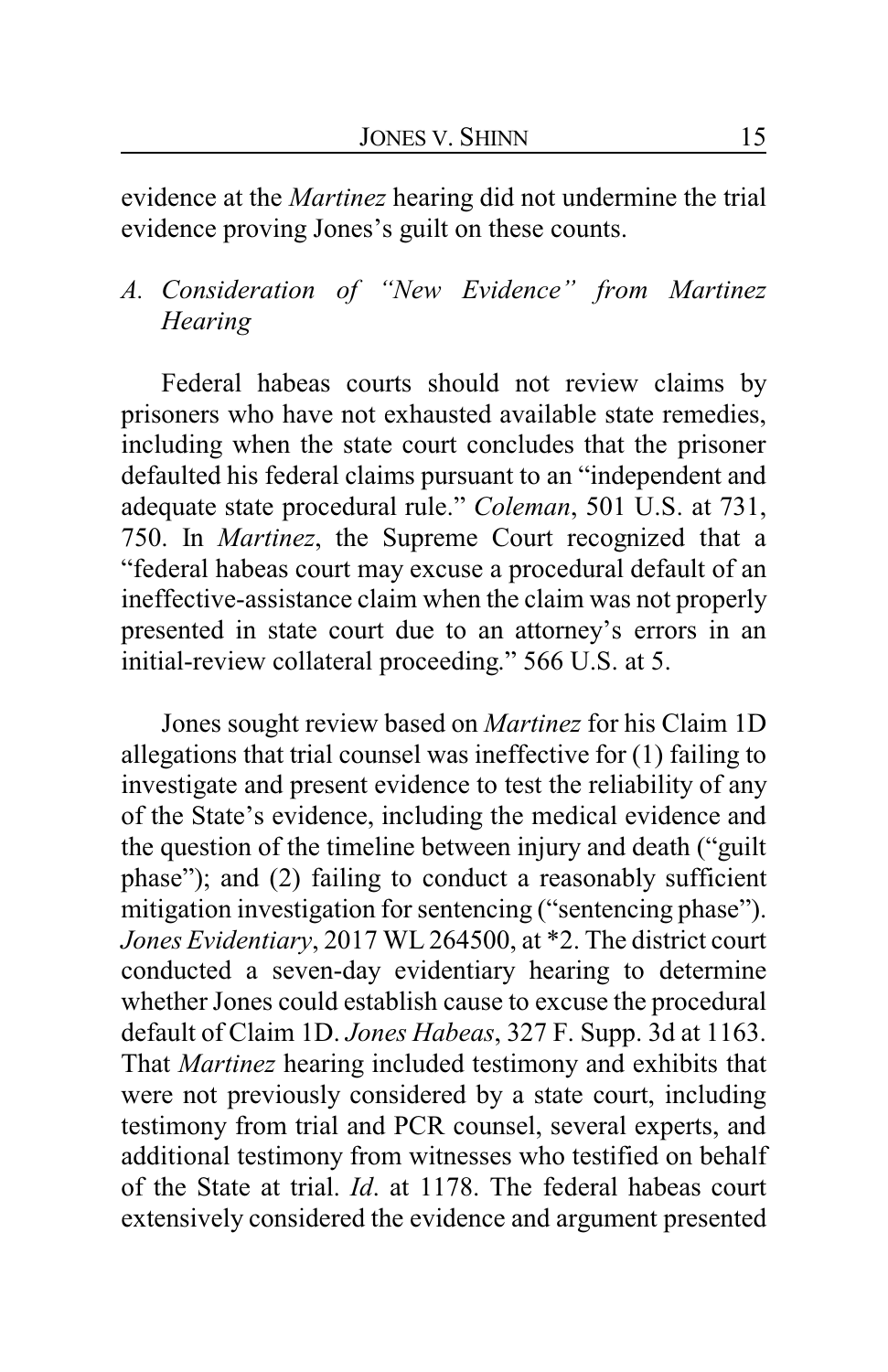in these proceedings to conclude that (1) Jones had established cause to excuse the procedural default of his IAC claim and (2) the claim was meritorious, warranting habeas relief. *Id.* at 1163.

The State argues that 28 U.S.C. § 2254(e)(2) prevents a district court from considering new evidence developed to overcome a procedural default under *Martinez* when considering the merits of the underlying claim. That section provides:

> (2) If the applicant has failed to develop the factual basis of a claim in State court proceedings, the court shall not hold an evidentiary hearing on the claim unless the applicant shows that . . . the claim relies on . . . a factual predicate that could not have been previously discovered through the exercise of due diligence; and . . . the facts underlying the claim would be sufficient to establish by clear and convincing evidence that but for constitutional error, no reasonable factfinder would have found the applicant guilty of the underlying offense.

28 U.S.C.  $\frac{1}{2}$  2254(e)(2). The State argues that while § 2254(e)(2) does not bar new evidence offered to excuse a procedural default under *Martinez*, it does govern merits review and precludes an evidentiary hearing on a claim not pursued in state court. It argues that the district court therefore erred by considering evidence outside the statecourt record to grant relief on Claim 1D.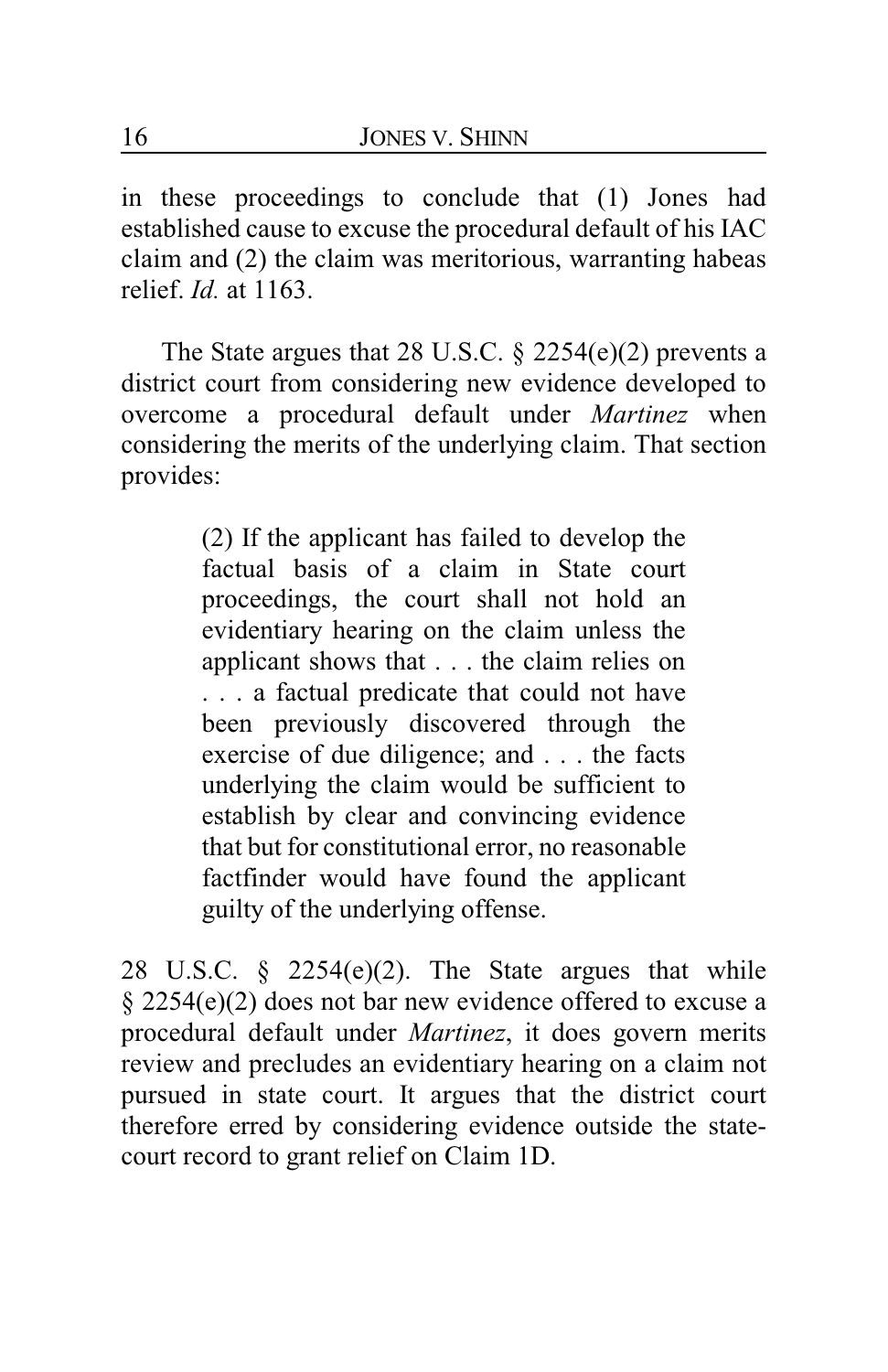As we have previously recognized and now explicitly hold, *Martinez*'s procedural-default exception applies to merits review, allowing federal habeas courts to consider evidence not previously presented to the state court. The Supreme Court explained in *Martinez* that if the prisoner's state court attorney is ineffective, "the prisoner has been denied fair process and the opportunity to comply with the State's procedures and obtain an adjudication on the merits of his claims." 566 U.S. at 11. The Court's concern was with the prisoner's opportunity to "vindicat[e] a substantial ineffective-assistance-of-trial-counsel claim," a claim which "often depend[s] on evidence outside the trial record." *Id.* at 11, 13. The Court held that the federal habeas court may hear a claim of ineffective assistance of trial counsel where the initial state collateral proceeding "may not have been sufficient to ensure that proper consideration was given to a substantial claim." *Id.* at 14.

In *Detrich v. Ryan*, 740 F.3d 1237 (9th Cir. 2013) (en banc), which did not produce a majority opinion, a four-judge plurality held that *Martinez* recognized that determining "whether there has been IAC often requires factual development in a collateral proceeding." *Id.* at 1246 (W. Fletcher, J., plurality).**<sup>6</sup>** Determining whether counsel's performance was deficient often requires asking the attorney to state the strategic or tactical reasons for his actions, and determining prejudice often requires discovery and an

**<sup>6</sup>** Although this conclusion was not "supported by a majority of the en banc panel," none of the other opinions discussed the issue of whether *Martinez* allowed factual development in a collateral proceeding when considering the underlying claim, so they did not express any opposition to the proposition stated by the plurality opinion. *See Clabourne v. Ryan*, 745 F.3d 362, 375 (9th Cir. 2014).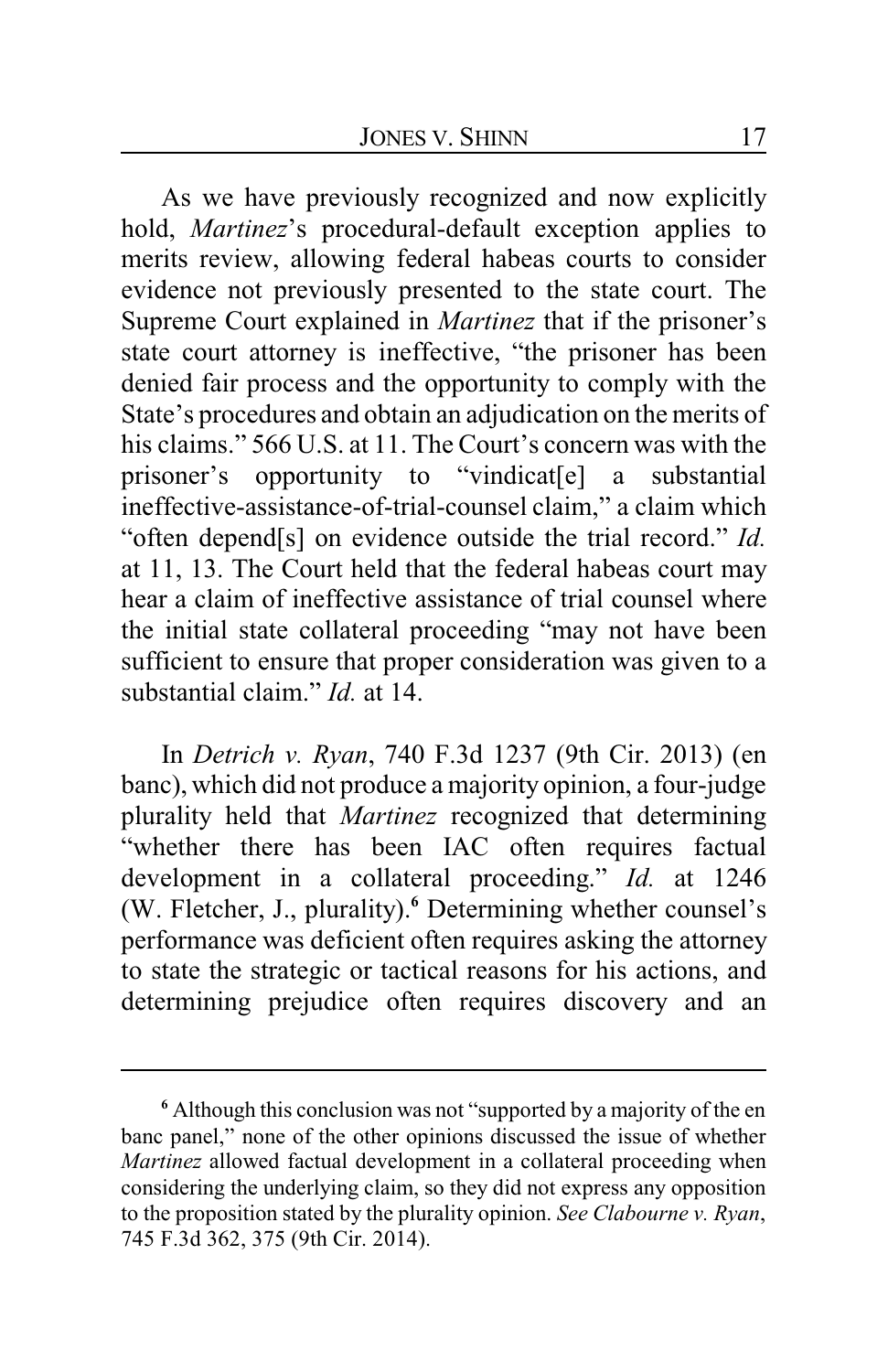evidentiary hearing to assess the effect of the deficient performance. *Id.* at 1246–47. As the district court explained in denying the State's motion to stay,

> [I]t is simply illogical, and extraordinarily burdensome to the courts and the litigants, in a post-*Martinez* world, for a court to allow full evidentiary development and hearing on the *Martinez* "claim," but not allow consideration of that very same evidence as to the merits of the underlying trial-counsel IAC claim because his constitutionally ineffective PCR counsel failed to raise that claim.

*Jones v. Ryan*, 2018 WL 5066494, at \*4.

While the Supreme Court held in *Cullen v. Pinholster*that a federal habeas court is ordinarily confined to the evidentiary record from state court, it held that the court was limited to "the record that was before the state court *that adjudicated the claim on the merits*." 563 U.S. 170, 180 (2011) (emphasis added). Because the underlying claim in a *Martinez* case has not been adjudicated on the merits in a state-court proceeding, "*Martinez* would be a dead letter if a prisoner's only opportunity to develop the factual record of his state PCR counsel's ineffectiveness had been in state PCR proceedings, where the same ineffective counsel represented him." *Detrich,* 740 F.3d at 1247. We have explained that "*Martinez* may provide a means to show 'cause' to overcome the default and reach the merits of the new claim." *Dickens v. Ryan*, 740 F.3d 1302, 1321 (9th Cir. 2014). The Supreme Court in *Martinez* recognized that "[c]laims of ineffective assistance at trial often require investigative work." 566 U.S. at 11.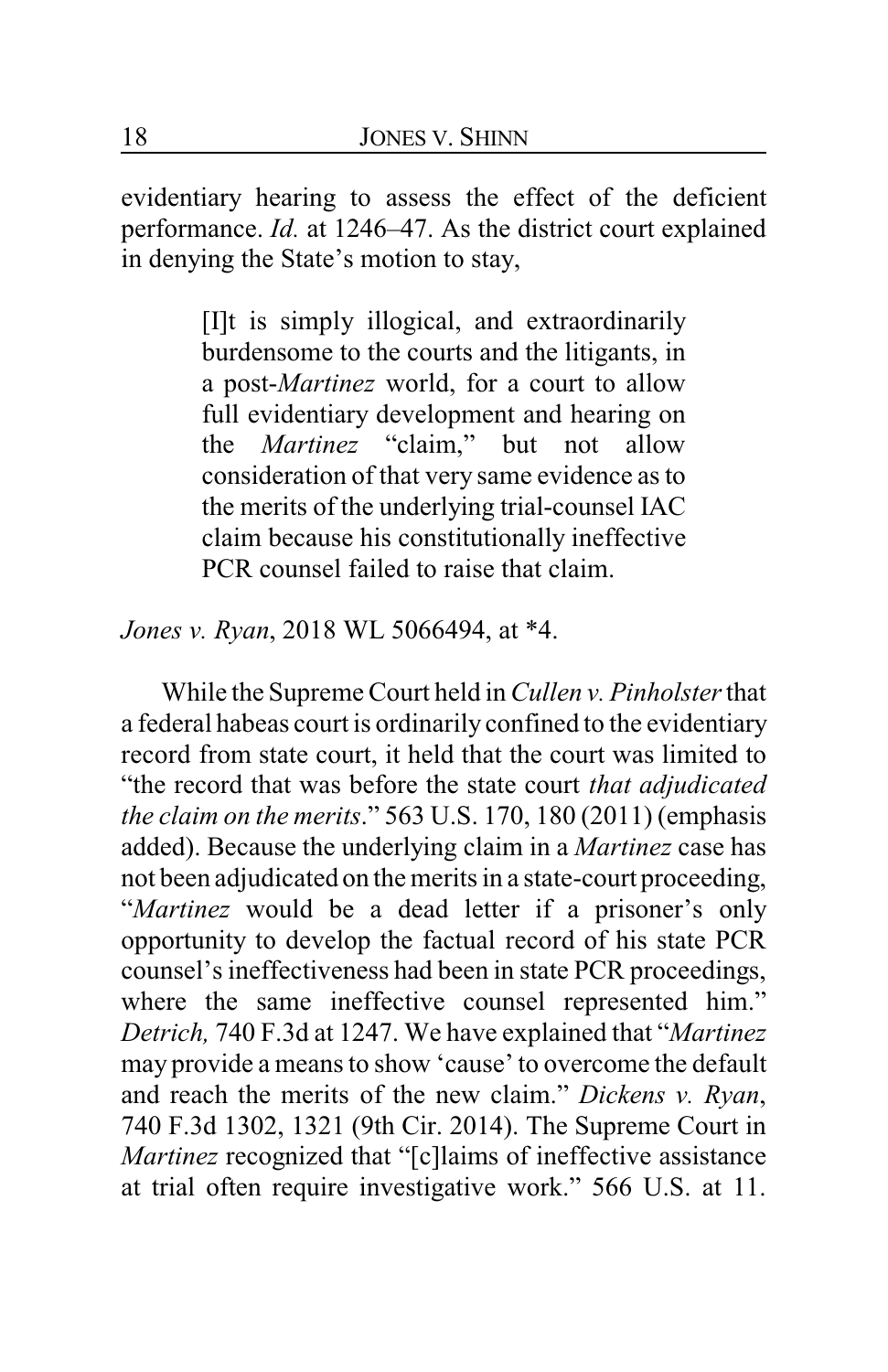Courts may require expanded records to reach the merits of these claims.

Other courts have reached the same conclusion as our four-judge plurality from *Detrich*. The Eighth Circuit held that *Martinez* provided an exception to § 2254(e)(2) in *Sasser v. Hobbs*, 735 F.3d 833, 853–54 (8th Cir. 2013). The Fifth Circuit has also noted that if the district court found cause and prejudice for the procedural default of any claim, "[i]t should then revisit the merits of any such claim anew," and its cause and prejudice findings "may directly address its merits determination of certain elements of that claim." *Barrientes v. Johnson*, 221 F.3d 741, 771, 771 n. 21 (5th Cir. 2000). *See also Woods v. Sinclair*, 764 F.3d 1109, 1138 (9th Cir. 2014) (citing the four-judge plurality from *Detrich* and remanding to the district court to determine whether defendant's IAC claims were substantial and whether PCR counsel was ineffective for failing to raise them, potentially with an evidentiary hearing and an opportunity to expand the record).

We conclude that 28 U.S.C. § 2254(e)(2) does not prevent a district court from considering new evidence, developed to overcome a procedural default under *Martinez v. Ryan*, when adjudicating the underlying claim on de novo review.

### *B. Merits of Ineffective Assistance Claims*

In his habeas petition, Jones claimed that his Sixth Amendment right to effective assistance of counsel was violated by his trial counsel's failure to adequatelyinvestigate the police work, medical evidence, and timeline between Rachel's fatal injury and her death. *Jones Habeas*, 327 F. Supp. 3d at 1168. At trial, the State presented evidence that most of Rachel's injuries were inflicted on the afternoon of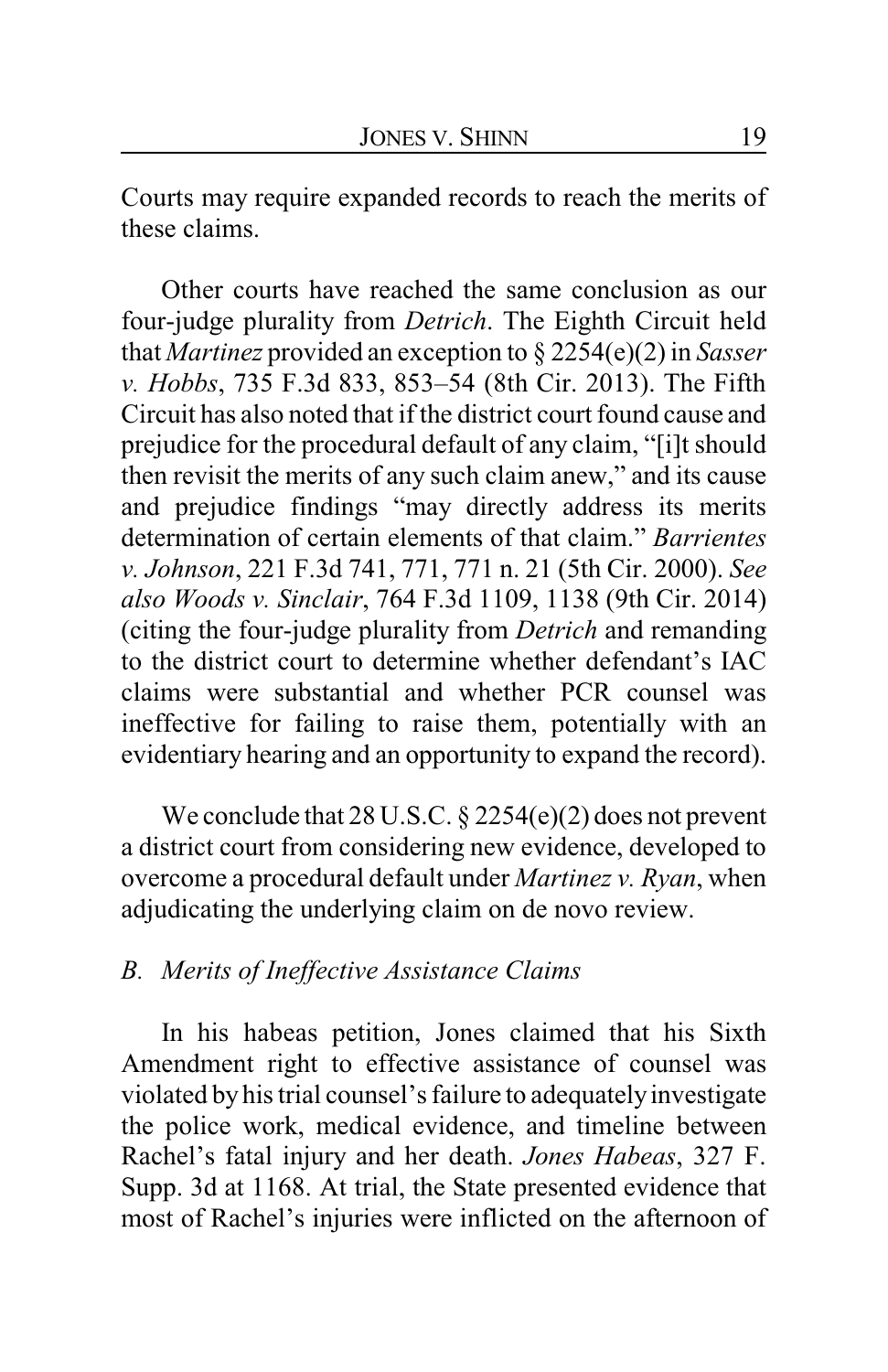May 1, and she was in Jones's sole care multiple times that afternoon. *Id.* at 1169, 1174–77.

As the district court correctly noted, *id*. at 1167, claims of ineffective assistance of counsel are governed by the principles set forth in *Strickland v. Washington*, 466 U.S. 668 (1984). To demonstrate prejudice under *Strickland*, Jones had to show that (1) counsel's performance was deficient so he "was not functioning as the 'counsel' guaranteed the defendant by the Sixth Amendment" and (2) "the deficient performance prejudiced the defense" so that he was deprived of "a trial whose result is reliable." *Id*. at 687. As to the prejudice prong, *Strickland* requires a petitioner to "show that there is a reasonable probability that, but for counsel's unprofessional errors, the result of the proceedingwould have been different. A reasonable probability is a probability sufficient to undermine confidence in the outcome." *Id*. at 694.

The district court concluded that trial counsel acted unreasonably in failing to conduct a medical investigation into the timing of Rachel's injuries. *Jones Habeas*, 327 F. Supp. 3d at 1201. It found there was a reasonable probability that, absent counsel's failures, the jury would have had a reasonable doubt as to Jones's guilt. *Id.* at 1209. The State argues the district court erred by excusing Claim 1D's procedural default and granting relief under *Strickland*. **7**

**<sup>7</sup>** Like the parties, we will discuss Counts Four and Five separately because these depend on Jones's failure to obtain care for Rachel, rather than on any harm he personally caused.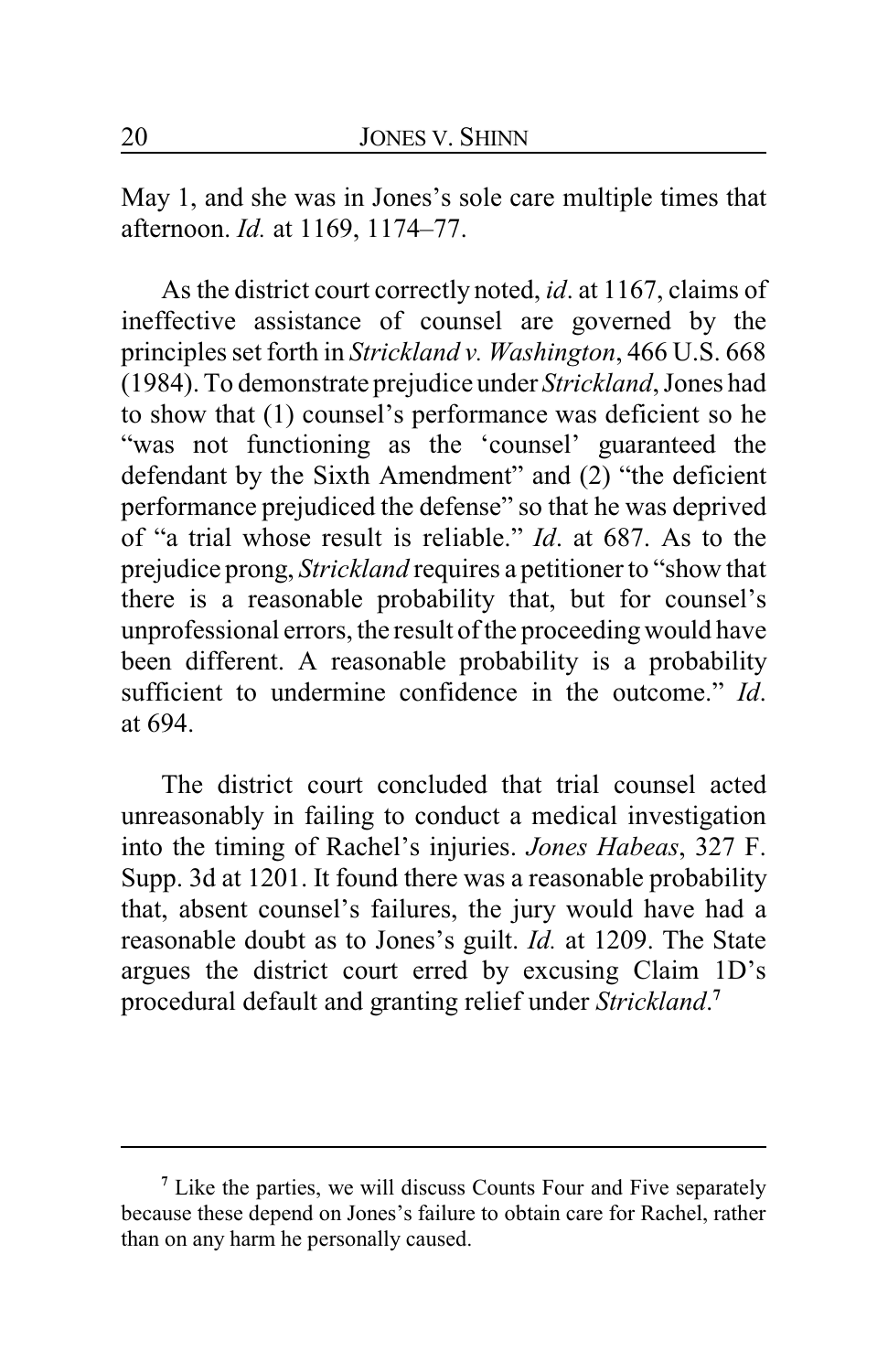### 1. Trial Evidence

Throughout the trial, the parties tried the case on the premise that Rachel sustained her injuries on the afternoon before her death. In opening statements, the prosecutor stated:

> [W]hat we will prove to you is that . . . Barry Jones was the only adult that had care of [Rachel] that day and thus the only adult that had the opportunity, in fact, was seen by neighborhood children abusing Rachel, that he is her rapist, and that he is her murderer.

Defense attorney Bruner similarly stated: "Everything in this case is going to center around what happened on Sunday, May 1st. Specifically, a couple of disputed hours . . . ." In Counts One through Three, Jones was charged with and found guilty of inflicting the specific injuries to Rachel's abdomen, scalp, and vagina. *See Jones Habeas*, 327 F. Supp. 3d at 1211–12. In Count Four, he was charged with intentionally or knowingly endangering Rachel by failing to take her to the hospital. *Id.* at 1212. The jury found that Jones committed Count One and Counts Two and Four knowingly and intentionally, so all three could serve as predicate felonies to support the felony murder conviction in Count Five. *Id.*

At trial, the State presented evidence from several witnesses to establish that most of Rachel's injuries—including bruising, her scalp injury, her vaginal injury, and the fatal bowel injury—were consistent with infliction between 2:00 p.m. and 5:30 p.m. on May 1, 1994. *Id.* at 1169. It presented medical testimony by Steven Siefert, an emergency room doctor at Kino Community Hospital;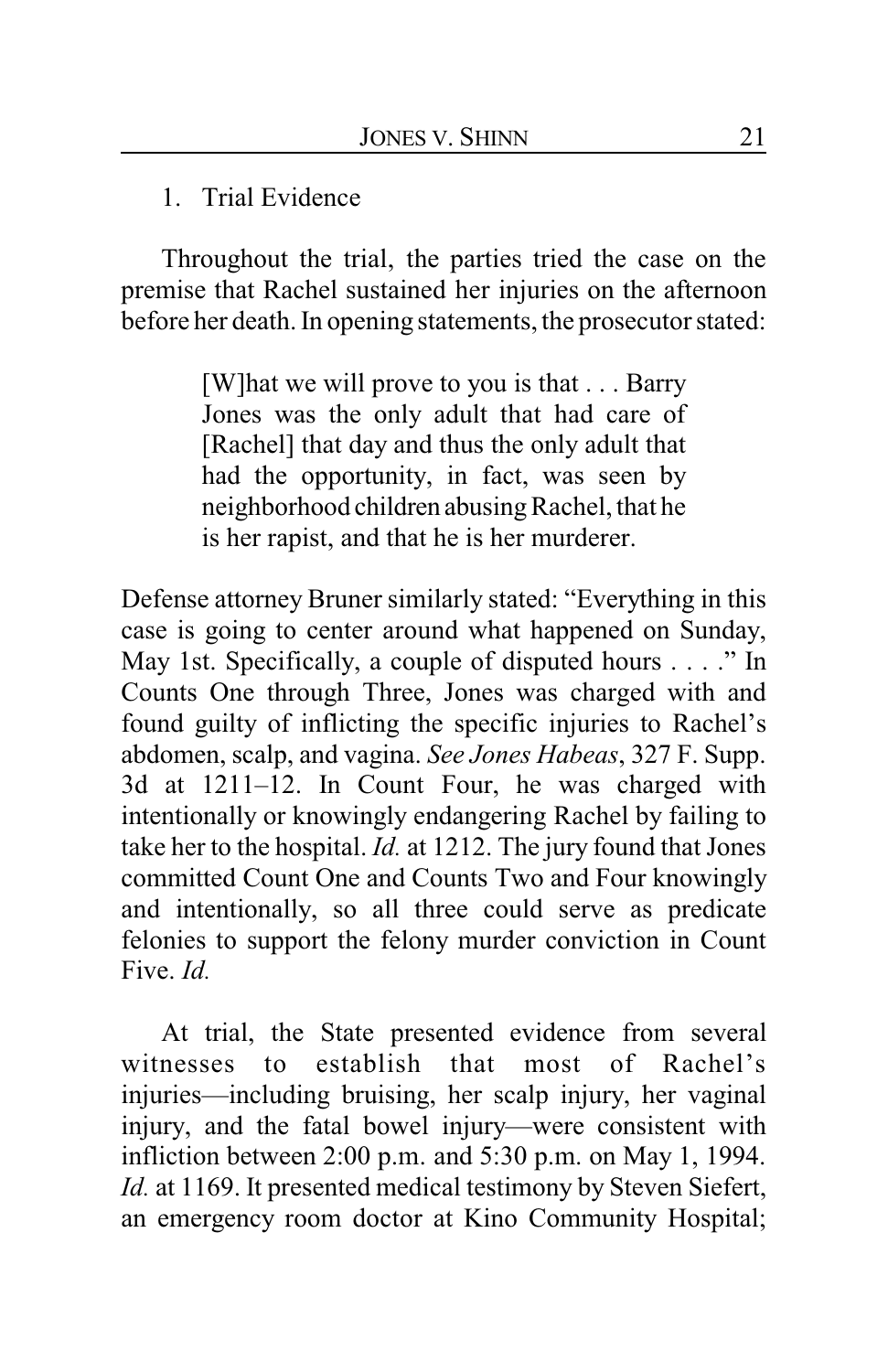Sergeant Sonia Pesquiera of the Pima County Sheriff's Department ("PCSD"), the lead investigator of Rachel's death; and Dr. John Howard, a forensic pathologist with the Pima County Medical Examiner's office. *Id.* Defense counsel did not present any evidence regarding the timeline. The defense, in fact, presented only one witness of its own, Jones's 11-year-old daughter Brandie. *Id.*

Dr. Siefert estimated that Rachel died between two or three hours before she arrived at the hospital at 6:16 a.m. on May 2, 1994. *Id.* at 1169–70. He and Dr. Howard both observed extensive bruising, including around the left side of her face and behind her ear, consistent with a slap or blow to the side of the head. *Id.* at 1170. Dr. Howard opined that many of the bruises and abrasions were inflicted approximately one day prior to death. *Id.* He explained that the number and multiple locations of injuries was consistent with Rachel having been beaten. *Id.* at 1171. Dr. Siefert also opined that Rachel's bruising would have begun to appear within a few hours of infliction, and assessed that 95 percent of her injuries occurred within 12 to 24 hours before her death. *Id.*

Rachel had an inch-long head laceration, above and behind her left ear, that went down to the skull bone. *Id*. Dr. Howard assessed that the injury was consistent with having been caused by a blunt force object with a relatively straight edge, like a pry bar found in Jones's van. *Id.* He opined that it was consistent with occurrence between 2:00 p.m. and 5:30 p.m. on May 1. *Id.*

Sergeant Pesquiera testified that she observed discoloration on the outside of Rachel's labia and pooled, bright red blood on the inside. *Id.* Dr. Howard determined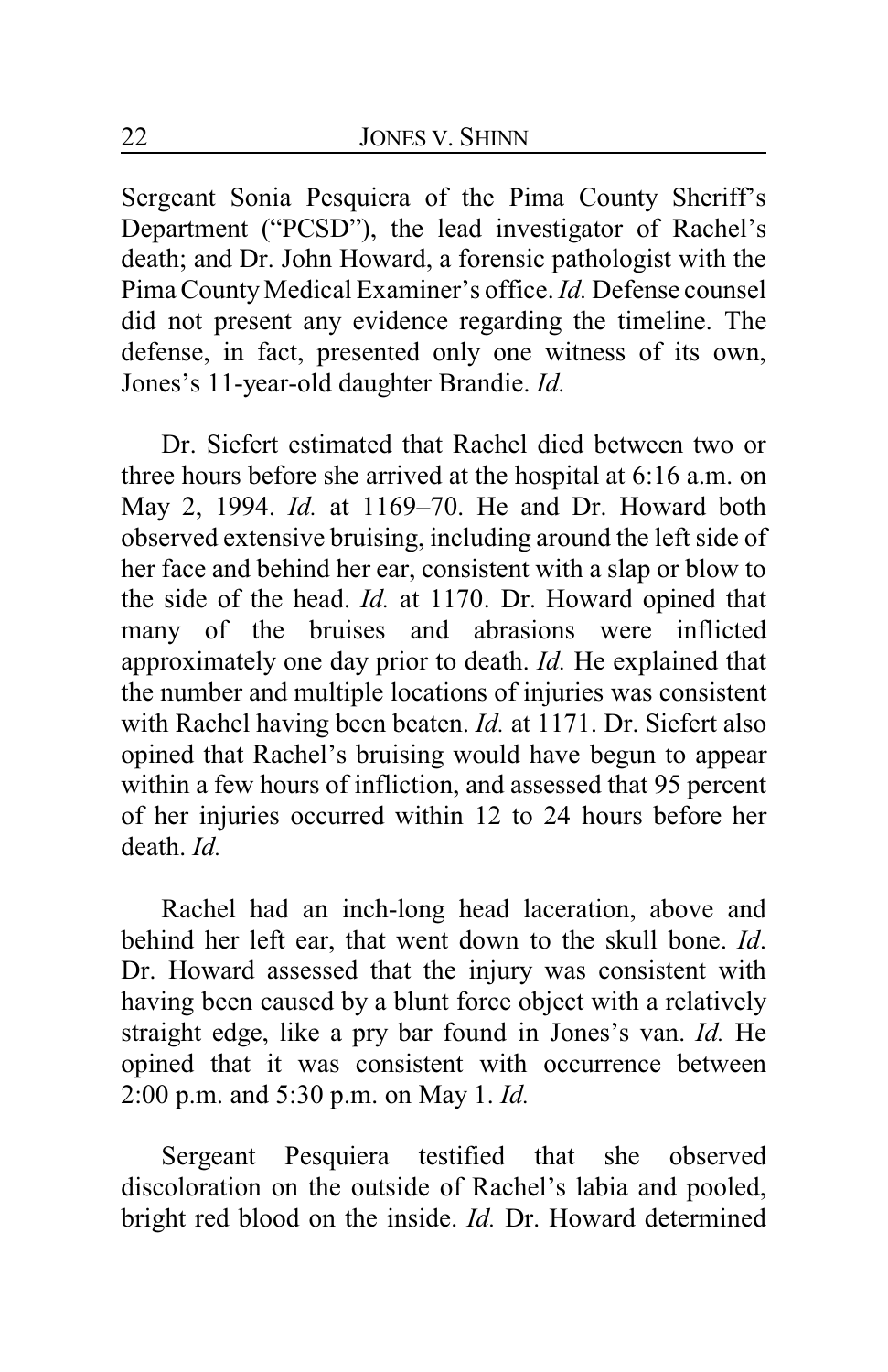that she had blunt force injuries to her labia, bruising and scrapes, and a half-inch tear to her vagina. *Id.* He concluded that these genital injuries occurred about one day prior to her death, consistent with the time frame of "dozens" of her other injuries, and were consistent with penetration or attempted penetration. *Id.*

Dr. Howard determined that Rachel died of blunt abdominal trauma that caused a laceration of the small bowel. *Id.* He explained that she had sustained blunt force injury to her abdominal organs, causing a tear of the small bowel and bruising of the tissues around the small bowel, the wall of the large bowel, and connecting the intestine to the back of the abdominal wall. *Id.* at 1172. The rupture of her bowel required a force equivalent to a fall from more than two stories, an automobile accident at greater than 35 miles per hour, or a forceful directed blow to the abdomen. *Id.* This rupture caused peritonitis, inflammation and irritation of the lining of the abdominal tissues that causes death over a period of hours to days, or sometimes weeks. *Id.* He opined that the "injury is typical of having occurred about one day prior to death," in the same age range as the scalp, genital, and external injuries. *Id.* He opined that it could have occurred in the 24 hours prior to her death, possibly between 2:00 p.m. and 5:30 or 6:00 p.m. on May 1. *Id.* Defense counsel used Dr. Howard's testimony to argue that if the pry bar had been wielded by an adult, it would break ribs, fracture skulls, and do incredible damage to a small child, but he did not ask Dr. Howard any questions about the timing of any of Rachel's injuries. *Id.*

The State also presented testimony by Sergeant Pesquiera, Arizona Department of Public Safety Criminalist Edward Lukasik, and PCSD Detective Clark that blood consistent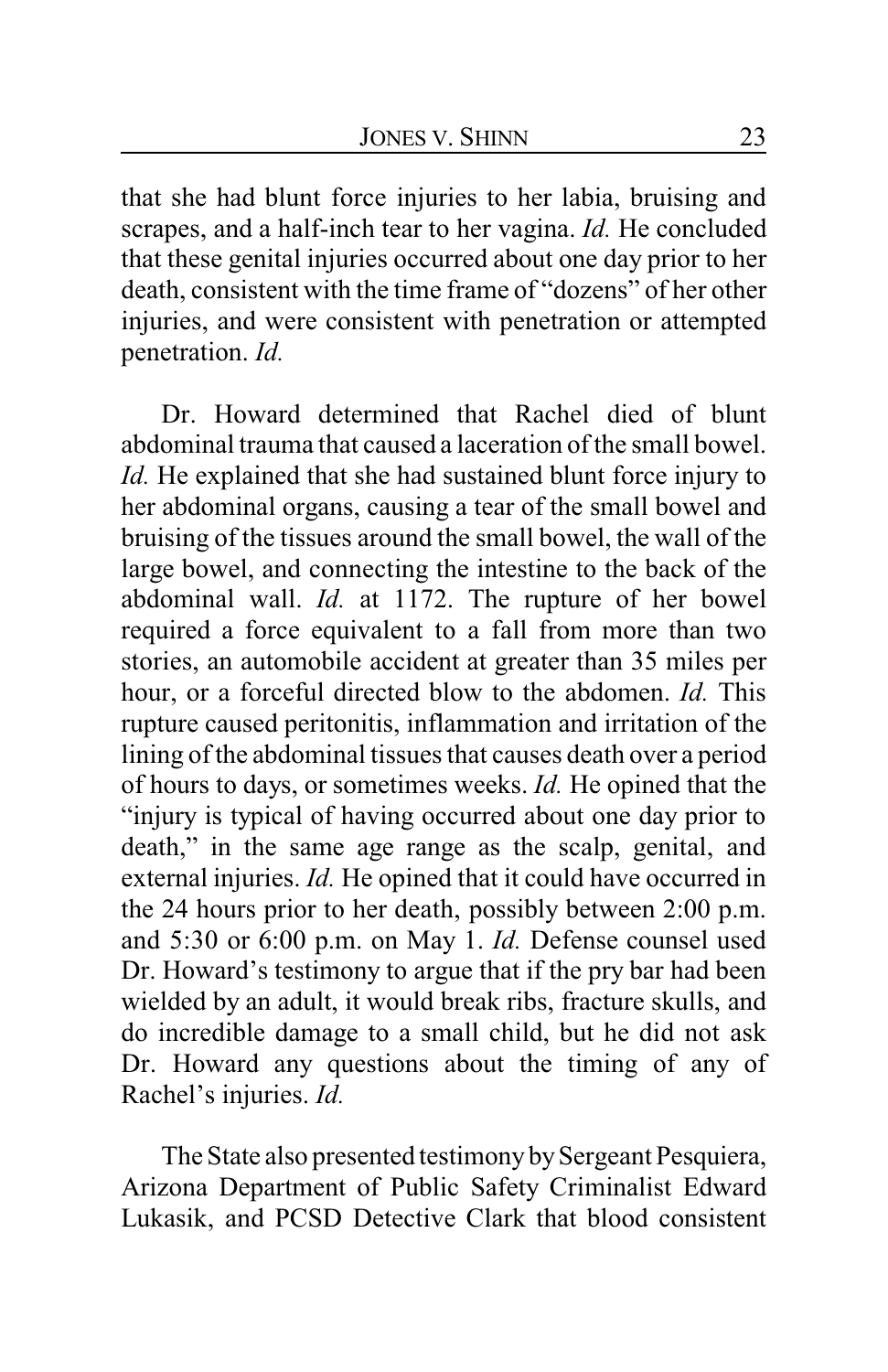with having come from Rachel was found in Jones's van and on blue jeans he wore at the time of his arrest. *Id.* Based on impression stains, the State argued that Rachel's head was bleeding as she lay in the back of the van because that was where she was sexually assaulted, beaten, and hit with the pry bar on the third trip away from the house. *Id.* at 1173. The State also argued based on the evidence of spatter stains found on the passenger seat, floor of the van, and Jones's shirt sleeve that after the assault, Jones put Rachel in the passenger seat and kept hitting her "trying to make her shut up." *Id.*

In support of its theory that Rachel was in Jones's sole care during the afternoon of Saturday, May 1, the State presented the testimony of Rachel's sister Becky; neighborhood children Ray and Laura, who claimed to see Jones hit Rachel; Jones's former girlfriend Joyce Richmond; and her adult son Terry. *Id.* at 1174–77.

Becky testified that there was a week when Rachel started "being scared" of Jones and would not go to him when he called her over. *Id.* at 1174. She testified that on the morning of Sunday, May 1, she, Rachel, and Jonathon got up early, watched cartoons, and ate lunch until Jones got up around 2:30 or 3:00 p.m., when a friend of his stopped by to see him. *Id.* Shortly after his friend left, Jones gave Becky and her brother permission to ride their bikes. *Id.* Becky then saw Jones leave his van on his first of three trips with Rachel that day, to go to the store for food, and he returned an hour and a half later. *Id.* Becky testified that Rachel was not sick or crying and seemed okay. *Id.* She testified that approximately fifteen to twenty minutes after Jones returned from the store, he left again for about thirty minutes, and Rachel seemed okay again when Becky saw her after this trip. *Id.* Becky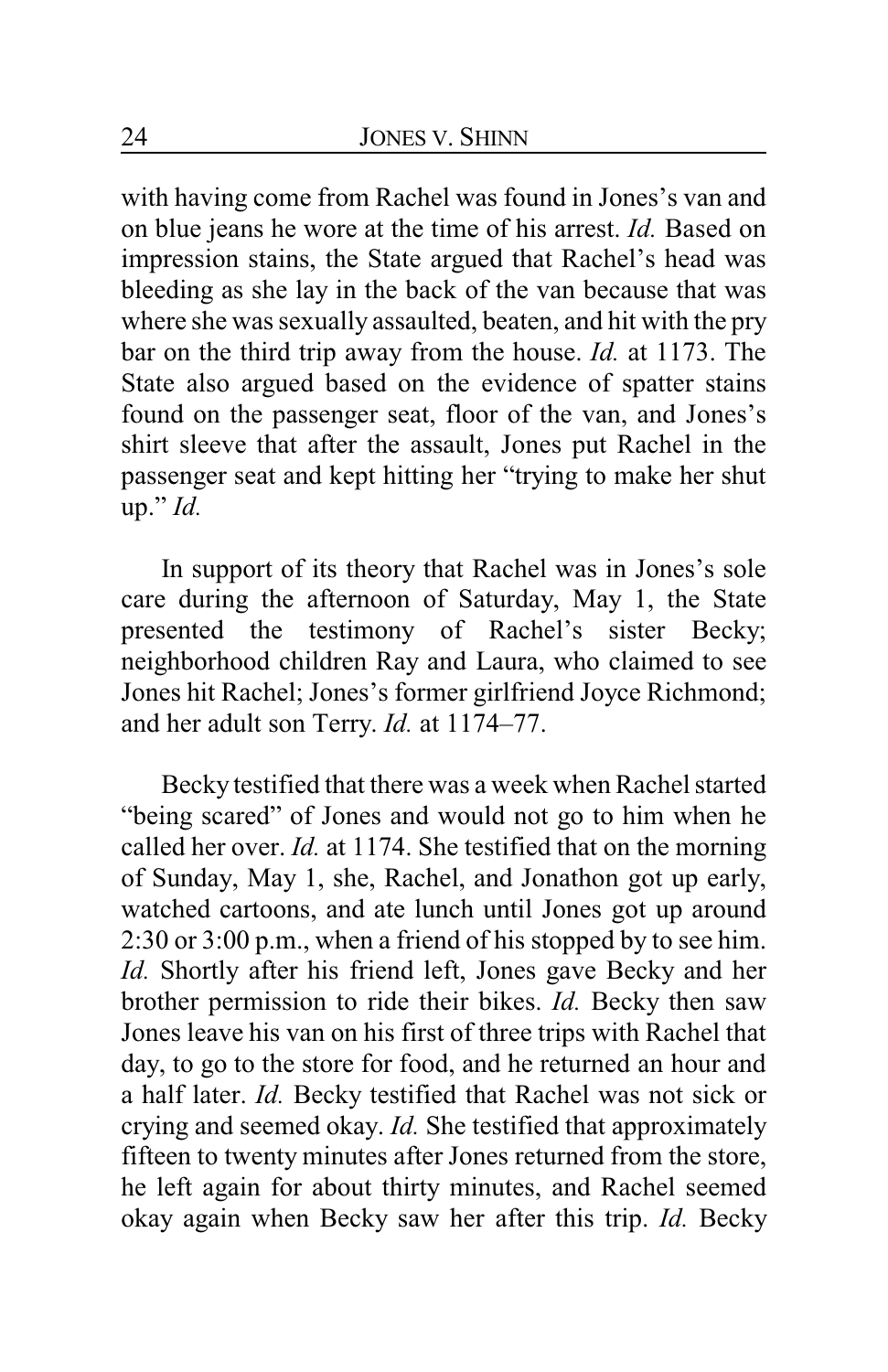further testified that Jones later took Rachel to his brother's house, and they were back before Becky left for her friend's house around 5:00 or 6:00 p.m. *Id.* The State argued that Jones assaulted Rachel in the back of the van on this third trip. *Id.*

Becky testified that around 6:30 p.m., when she returned from her friend's house, she saw Rachel was on the couch, pale, bleeding from her head, vomiting, and with bruises on her face, hands, and fingers. *Id.* That was also the first time Becky saw her mother awake that day. *Id.* Jones left for a time, and when he returned, Angela took Rachel outside where Angela and Jones had an argument. *Id.*

Norma Lopez testified that on May 1, she sent her eightyear-old twins Ray and Laura to the Choice Market on Benson Highway at 3:00 p.m. or 4:00 p.m. *Id.* at 1175. When they returned, Ray told Norma he saw a yellow van with a man inside hitting a little girl. *Id.* The next day Norma heard on the news that a man had been arrested in relation to the death of a little girl, and her children identified that person as the man they had seen in the van. *Id.* She later called 911 to report the twins' identification. *Id.* Ray and Laura also testified at Jones's trial that they had seen a man hitting a little girl while driving, although Ray acknowledged that he could not see the driver's face and Laura admitted she could just see "a little bit" through the front window of the van. *Id.* at 1175–76.

Joyce Richmond, Jones's former girlfriend, testified that she returned Brandie to Jones's trailer sometime between 7:00 p.m. and 8:00 p.m. on May 1. *Id.* at 1176. Richmond saw Rachel on the couch with a bleeding head, but without bruises on her face or hands. *Id.* She was accompanied at Jones's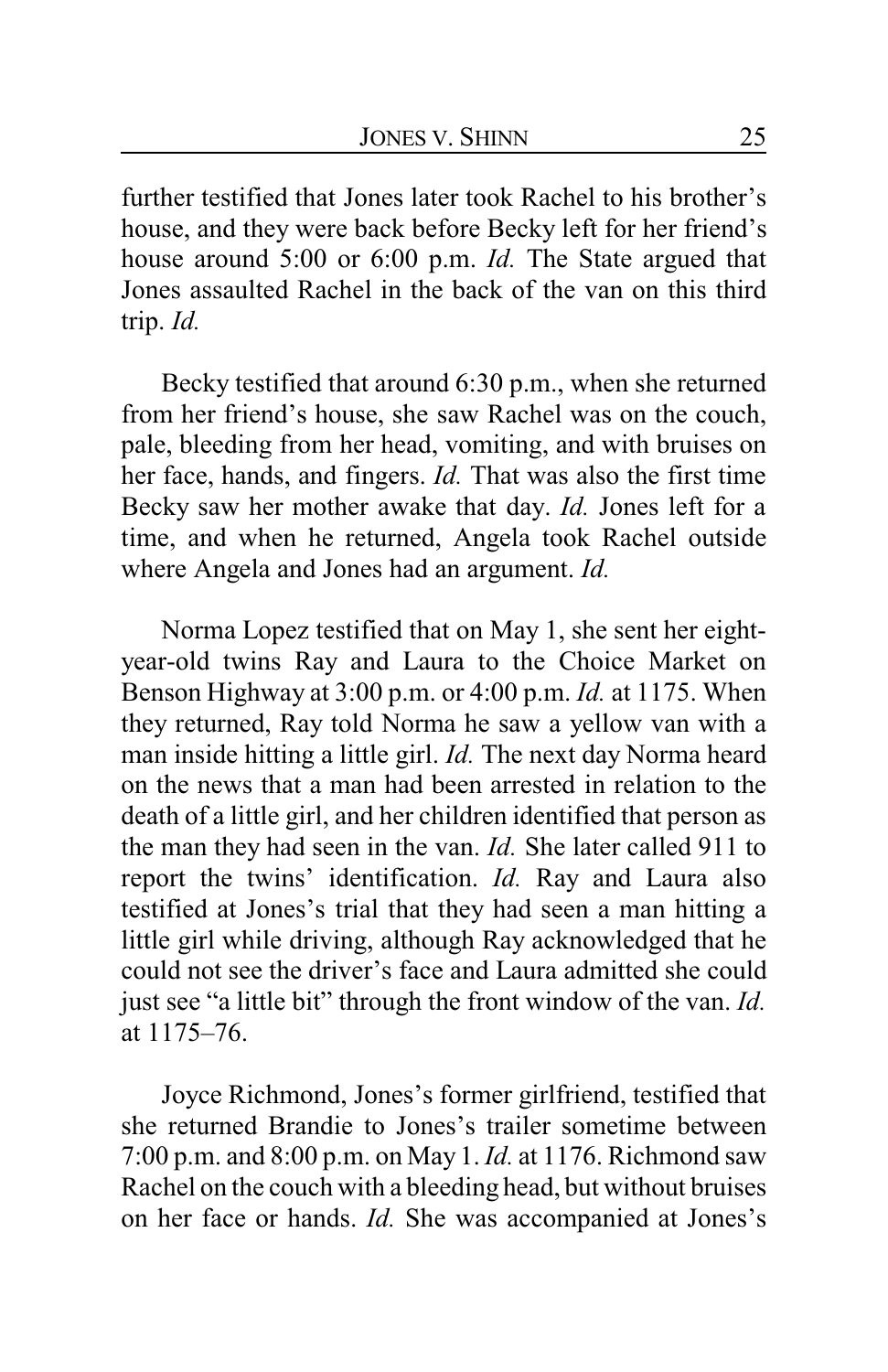trailer by her adult son Terry, who testified that he questioned Jones about Rachel's bleeding head. *Id.* He testified that Jones told him he had taken Rachel to the fire department. *Id.*

Becky testified that she woke up early in the morning on May 2, found Rachel in the bedroom doorway, and put her back in bed. *Id.* at 1177. She next woke to her mother yelling, and Jones then took Angela and Rachel to the hospital. *Id.* Jones returned and took Becky and Brandie to a neighboring camp, where law enforcement located Jones and transported him to the Sheriff's Department at 8:00 a.m. on May 2. *Id.* On the way there, Jones was upset, said there was something wrong with his little girl, and asked if they would take him to see her. *Id.*

Jones's only witness, his daughter Brandie, testified that she saw a six-year-old boy hit Rachel in the stomach with a metal bar on April 30. *Jones v. Schriro,* 2008 WL 4446619, at \*8. The State pointed out numerous inconsistencies between her testimony at trial, interviews she gave to law enforcement, and her testimony at deposition; Brandie also admitted lying to detectives and defense counsel. *Jones Habeas*, 327 F. Supp. 3d at 1177.

### 2. *Martinez* Hearing

At the *Martinez* evidentiary hearing, the court heard testimony from defense trial counsel Sean Bruner and Leslie Bowman; defense PCR counsel James Hazel; lead investigative detective Sergeant Sonia Pesquiera; forensic pathologists Dr. Philip Keen, Dr. Janice Ophoven, and Dr. John Howard; emergency medicine and trauma specialist Dr. Mary Pat McKay; biomechanics and functional human anatomy expert Dr. Patrick Hannon; and crime scene and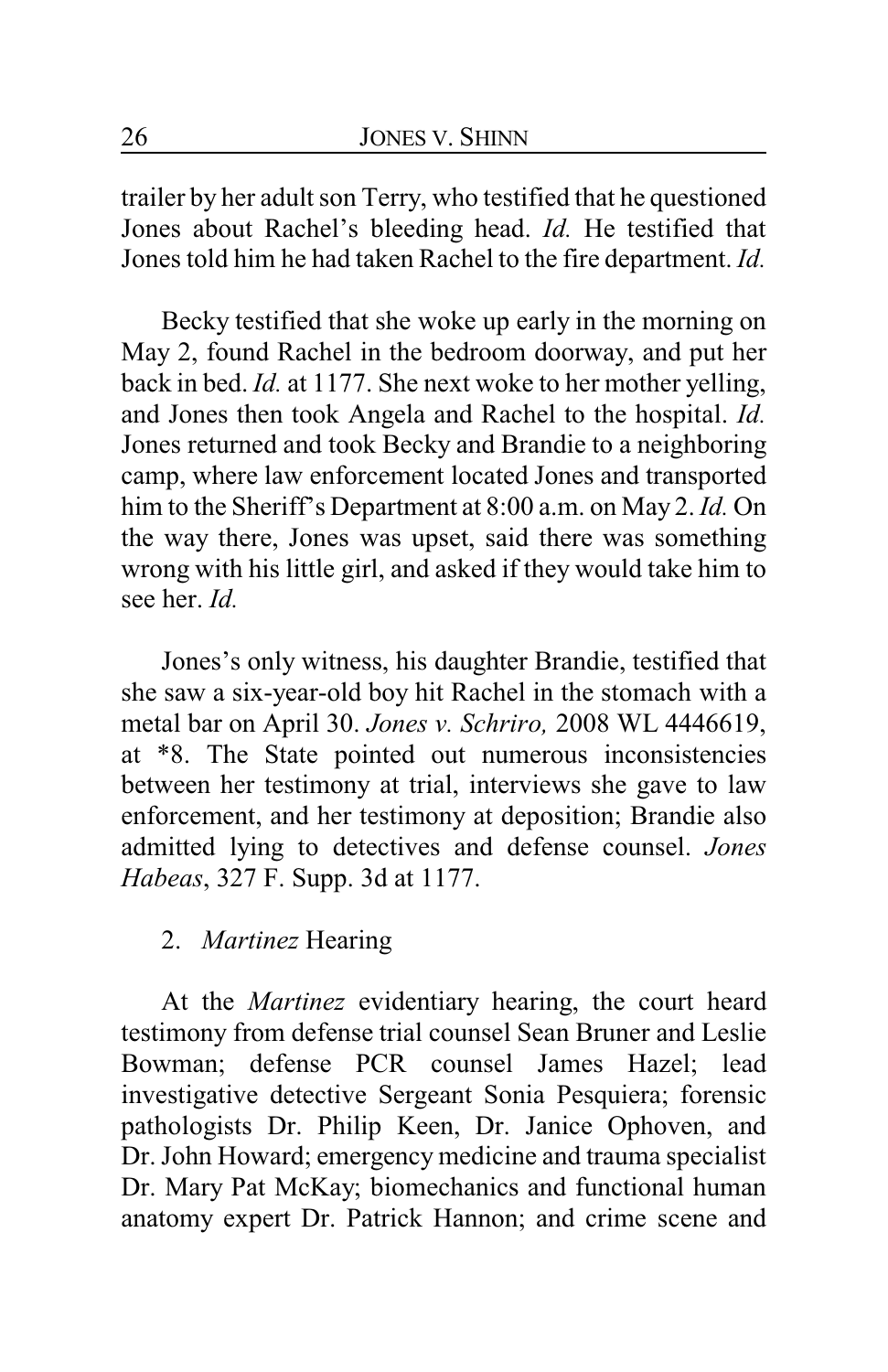bloodstain pattern analyst Stuart James, among others. *Id.* at 1178. The court found that the evidence presented during those proceedings about which trial and PCR counsel were aware or should have been aware would have suggested the need for counsel to conduct further investigation into the medical timeline, blood evidence, and eyewitness testimony. *Id.* As discussed further below, the evidence suggested the bruises could not be reliably dated and might have resulted from natural or accidental processes; the scalp, vaginal, and fatal injuries were likely at least two days old; and the bloodstains were not typical of those produced during a beating.

On July 14, 1994, on defense counsel's motion, the trial judge authorized up to \$1,000 for a defense expert to review Rachel's autopsy report or to conduct a second autopsy. *Id.* at 1180. On July 20, 1994, Bowman sent forensic pathologist Dr. Keen a letter acknowledging Dr. Keen's agreement to review Rachel's autopsy report, and posing several questions for Dr. Keen to consider when reviewing the report, including whether Rachel's injuries could be dated and the amount of force necessary to inflict them. *Id.* Bowman confirmed in the letter that Dr. Keen had explained that his review of the autopsy "may involve obtaining access to photographs, slides and other physical evidence" and such access could "be arranged as necessary." *Id.*

At the *Martinez* hearing, Bowman acknowledged that it would have been reasonable to anticipate that the State would present medical evidence dating Rachel's injuries to the afternoon of May 1, and Bruner testified that he did expect that at some point the State would present medical evidence tying Rachel's injuries to those couple of disputed hours. *Jones Habeas*, 327 F. Supp. 3d at 1199. Dr. Keen testified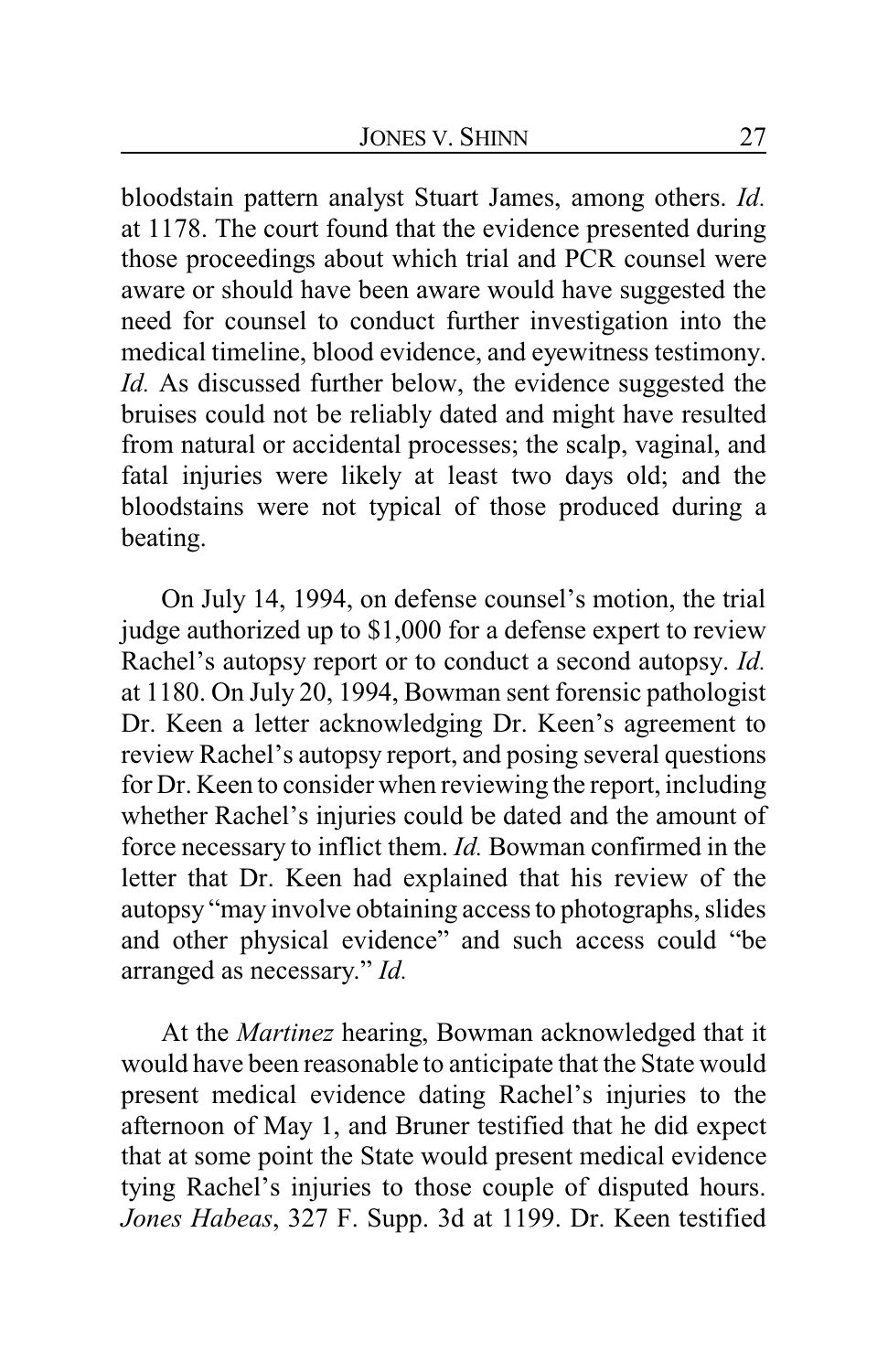that he "would not have speculated about the time of injury" without receiving the tissue slides. He explained that he had no recollection of ever reviewing any photographs, slides, or other physical evidence, and there is no record that he had ever received such evidence. *Jones Habeas*, 327 F. Supp. 3d at 1180. Bowman also testified that she knew that an examination of the tissue slides was necessaryin order to date Rachel's injuries, and that it was possible that she and Bruner "dropped the ball and didn't follow up properly."

About a month later, on August 18, 1994, defense counsel and Dr. Keen spoke by phone, but neither can recall what was discussed during that call. *Id.* Four days later, on August 22, 1994, Rachel's body was released for burial with the consent of defense counsel and without a second autopsy. *Id.* Dr. Keen did not testify at Jones's trial. *Id.*

We must consider whether there was evidence presented at the *Martinez* hearing but not at trial that might have created reasonable doubt. *See Daniels v. Woodford*, 428 F.3d 1181, 1201 (9th Cir. 2005) (comparing "the evidence that actually was presented to the jury with that which could have been presented had counsel acted appropriately").

Sergeant Pesquiera decided early in the investigation that Rachel's injuries occurred on Sunday, May 1, even though she never asked Dr. Howard to share his findings on the timing of the injuries. *Jones Habeas*, 327 F. Supp. 3d at 1178. In his pretrial interview and during Angela's trial, Dr. Howard suggested a larger window of time during which Rachel's injuries might have been inflicted, including potentially April 30. *Id.* at 1179. Sergeant Pesquiera did not document inquiry to any medical professional about the timing of Rachel's injuries, and she agreed at the evidentiary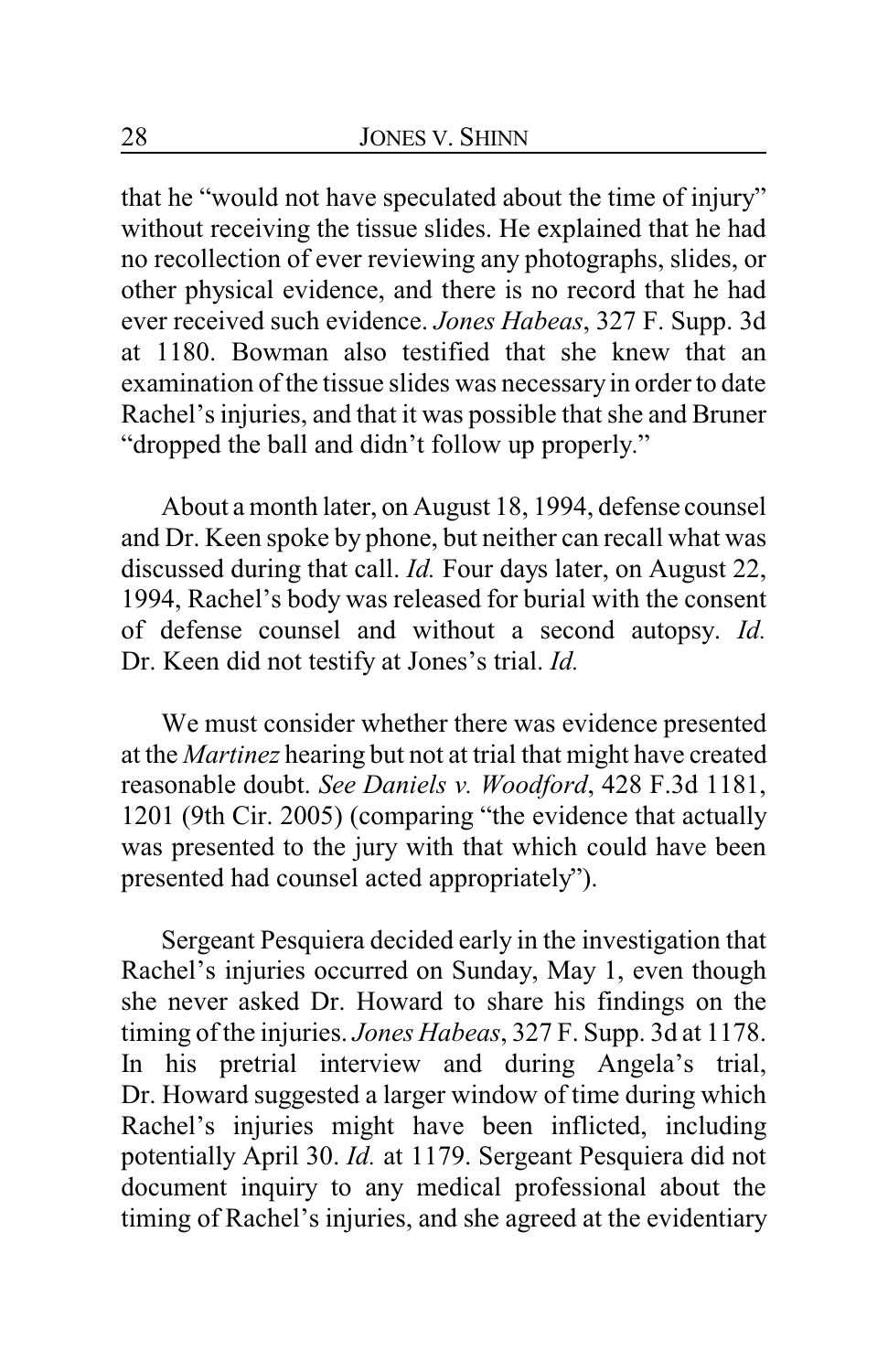hearing that if she had more precise medical information that showed the injuries could have happened several days earlier, as Dr. Howard's 2004 declaration suggested, she would have expanded her investigation. *Id.* at 1178–79.

During his pretrial interview, Dr. Howard stated there were no tests available to determine the exact age of bruises, but he could provide approximations. *Id.* at 1179. Dr. Ophoven explained that interpreting the age of bruises from physical appearance and color was recognized by the forensic community to be very inaccurate and should not be done. *Id.* at 1193. Dr. Howard agreed that he would have told the attorneys that you cannot really distinguish or date bruises to a specific day had the attorneys asked him about that at Jones's trial. *Id.*

Dr. Ophoven testified that some of the marks on Rachel's body, along with wounds that were actively bleeding, could have been caused by metabolic changes at the cellular level from the body not getting enough oxygen and glucose. *Id.* She further stated that it was possible many of the bruises observed on Rachel's body at the time of her death could have been caused by falls or other injuries sustained while Rachel attempted to walk or otherwise move around during the final stages of sepsis and peritonitis. *Id.* at 1194.

During his pretrial interview, Dr. Howard stated the injury to Rachel's scalp was "[p]robably two days old," and he elsewhere made reference to the scalp injury as being 72 hours or older. *Id.* at 1179. Dr. Ophoven reviewed gross photographs of the scalp injury and believed they were consistent with Dr. Howard's opinion in his pretrial interview. *Id.* at 1194. Both Dr. Hannon and Dr. Ophoven concluded that the pry bar found in the van did not cause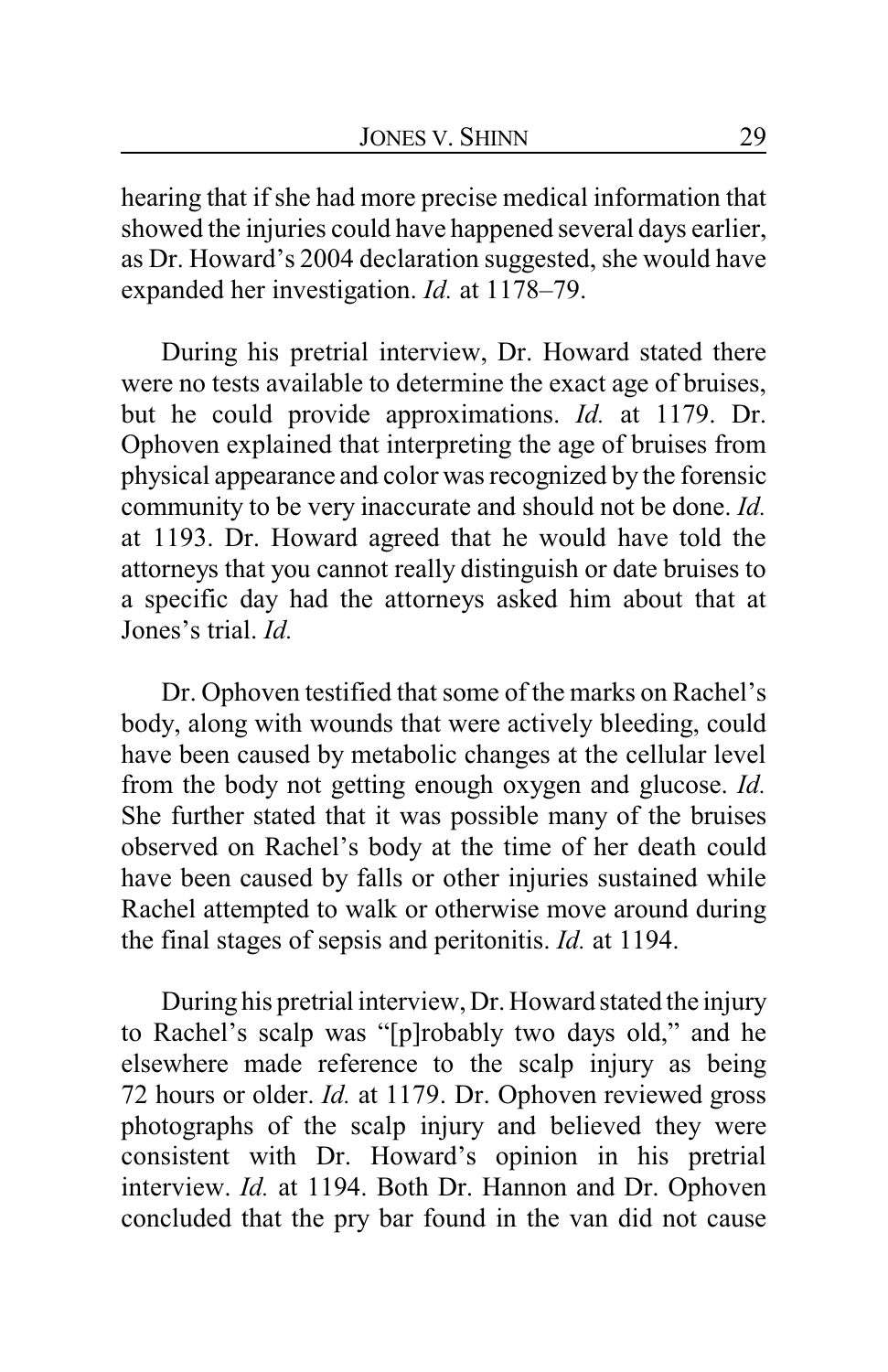Rachel's scalp injury or the fatal injury to her bowel, and both agreed it was possible the injury could have been inflicted by another child. *Id.*

In his pretrial interview, Dr. Howard stated that the vaginal injury most likely occurred one or two days before death. *Id.* at 1179. At Angela's trial, Dr. Howard testified that the minimal age of the vaginal injury was 12 hours prior to death, but was more typical of around 24 hours. *Id.*

Dr. Ophoven conducted a microscopic examination of the physical evidence of Rachel's vaginal injury obtained during autopsy and concluded that Rachel had a vaginal injury that was weeks old, and possibly predated the time period in which Rachel lived with Jones. *Id.* at 1192. Dr. Keen also reviewed the photo micrographs of Rachel's vaginal injury and identified connective tissue indicating that the vaginal injury was multiple days, possibly weeks, old, and was older than the abdominal injury. *Id.* Both Dr. Ophoven and Dr. Keen agreed that the evidence of fresher blood in Rachel's vaginal area indicated a newer injury in combination with an older injury, but this did not necessarily indicate recent intentional sexual trauma as opposed to irritation of an older injury, poor hygiene, itching or scratching, or reopening of an older wound during the death process. *Id.* On crossexamination, Dr. Howard admitted that his testimony at Jones's trial could have left the jury with the misimpression that the vaginal injury was most consistent with infliction between 2:00 and 5:00 on the afternoon of Sunday, May 1, while his findings were that the injury was most consistent with infliction on Saturday, April 30. *Id.* at 1193.

During his pretrial interview, Dr. Howard was not asked if he could date the small bowel injury, but he did say it could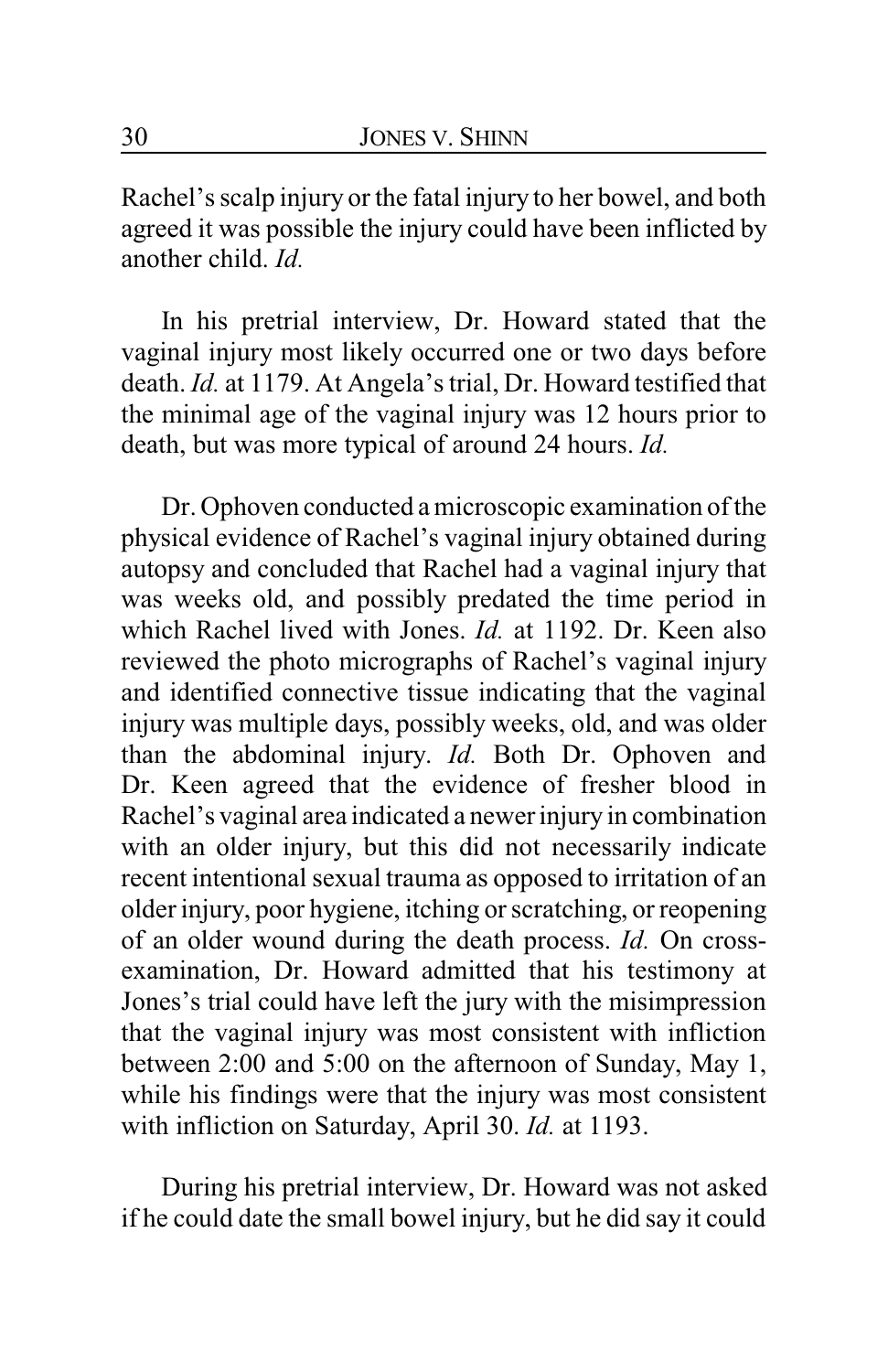take hours to a day to develop severe symptoms of the associated peritonitis, and then an unspecific number of hours after that to die. *Id.* at 1179. At Angela's trial, he testified that the internal injury was "most consistent" with 24 hours prior to death. *Id.*

At the *Martinez* hearing, both Dr. Ophoven and Dr. McKay concluded that the injury to Rachel's small bowel occurred at least 48 hours (and probably many more hours) before her death. *Id.* at 1190. Dr. Ophoven arrived at this conclusion based on her review of the autopsy records and supporting documentation, including photographs and tissue slides taken during Rachel's autopsy. *Id.* Dr. McKay testified regarding her personal experience treating duodenal injuries like Rachel's as well as an extensive literature review she undertook focused on pediatric injuries involving duodenal rupture, perforation, laceration, treatment and outcomes. *Id.* at 1191. In her study of more than 200 cases of intestinal injury in children over many decades, including at least 160 cases of duodenal perforation describing the injury timeline from diagnosis, she did not find a single reported case in which a duodenal injury resulted in death within 48 hours after the known time of injury. *Id.* Dr. Ophoven and Dr. McKay agreed that there was nothing in Rachel's medical records that would suggest that her inflammatory response to the injury would deviate from the standard case. *Id.* Dr. Howard explained that if he had been asked the right questions at Jones's trial, he would have testified truthfully that in his judgment the injury was most consistent with having occurred prior to May 1, but he admitted that he did not make this finding clear to Jones's jury. *Id.* at 1192.

Using bloodstain analysis principles that were available in 1994, blood pattern analyst Stuart James testified that the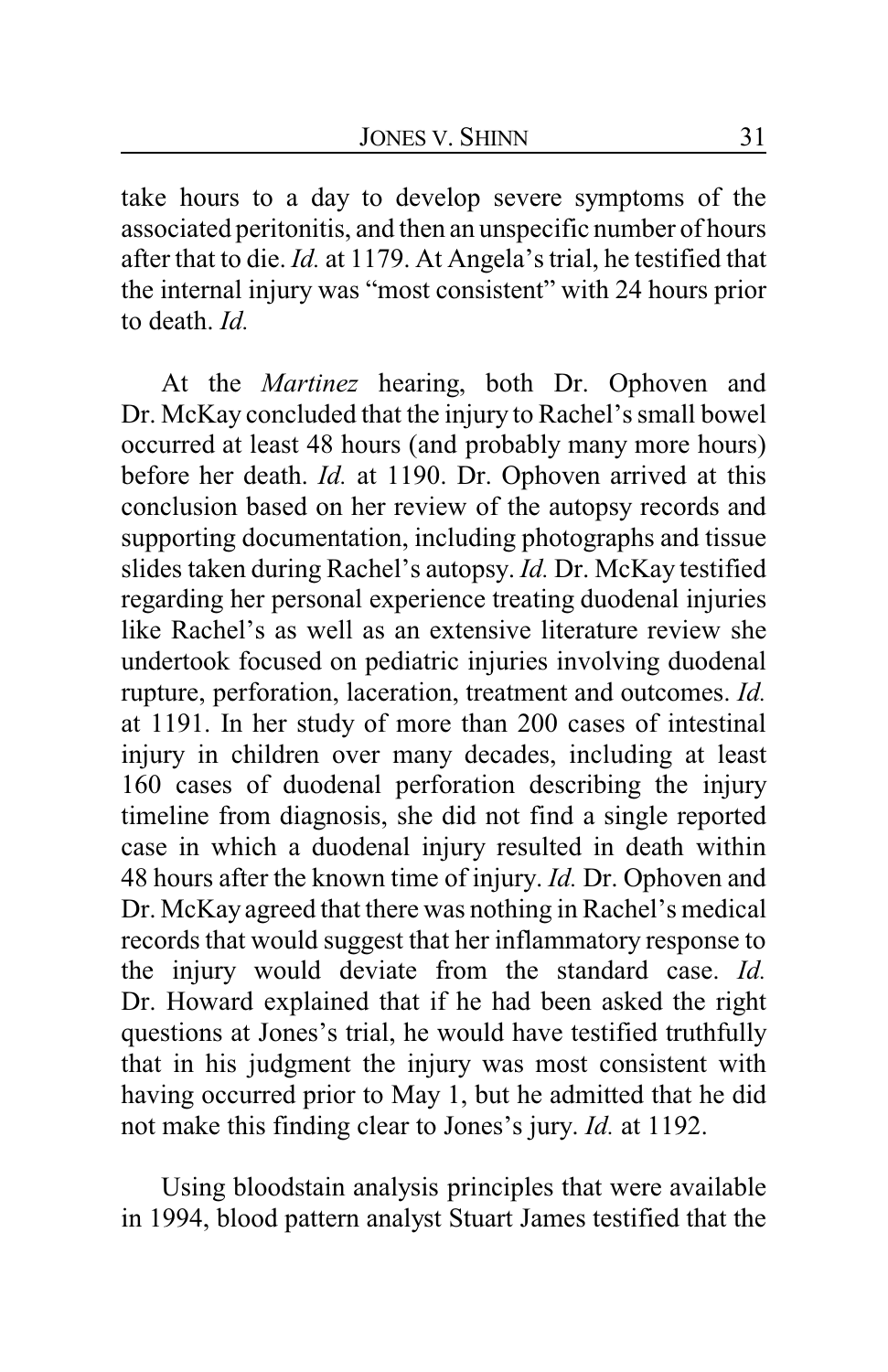bloodstains he observed in the van were consistent with Rachel being carried or moved within the van while she was bleeding from an open wound. *Id.* at 1195. He concluded that the bloodstains were not typical of those produced during a beating because there was only a single laceration on Rachel's head, which often just produces blood flow and not impact splatter. *Id.* He further explained that the traces of blood on Jones's May 2 clothing indicated contact and proximity to a source of wet blood but were insufficient to conclude anything about whether a beating took place in the van. *Id.* James testified that these stains could have occurred as the result of lifting or otherwise attending to Rachel while she was bleeding. *Id.*

### 3. Counts One, Two, and Three

The district court concluded that the convictions of Jones on Counts One, Two, and Three all depended on the premise that Jones physically and sexually assaulted Rachel on May 1, when she was in his custody, and there was a reasonable probability that the jury would have had a reasonable doubt about that conclusion had defense counsel performed adequately to challenge the premise that the injuries were inflicted at that time. *Id.* at 1212.

### a. Deficient Performance

Although the court defers to a lawyer's strategic trial choices, "counsel has a duty to make reasonable investigations or to make a reasonable decision that makes particular investigations unnecessary." *Strickland*, 466 U.S. at 691. The State argues the district court departed from *Strickland*'s presumption of reasonableness and effectively presumed that counsel behaved unreasonably.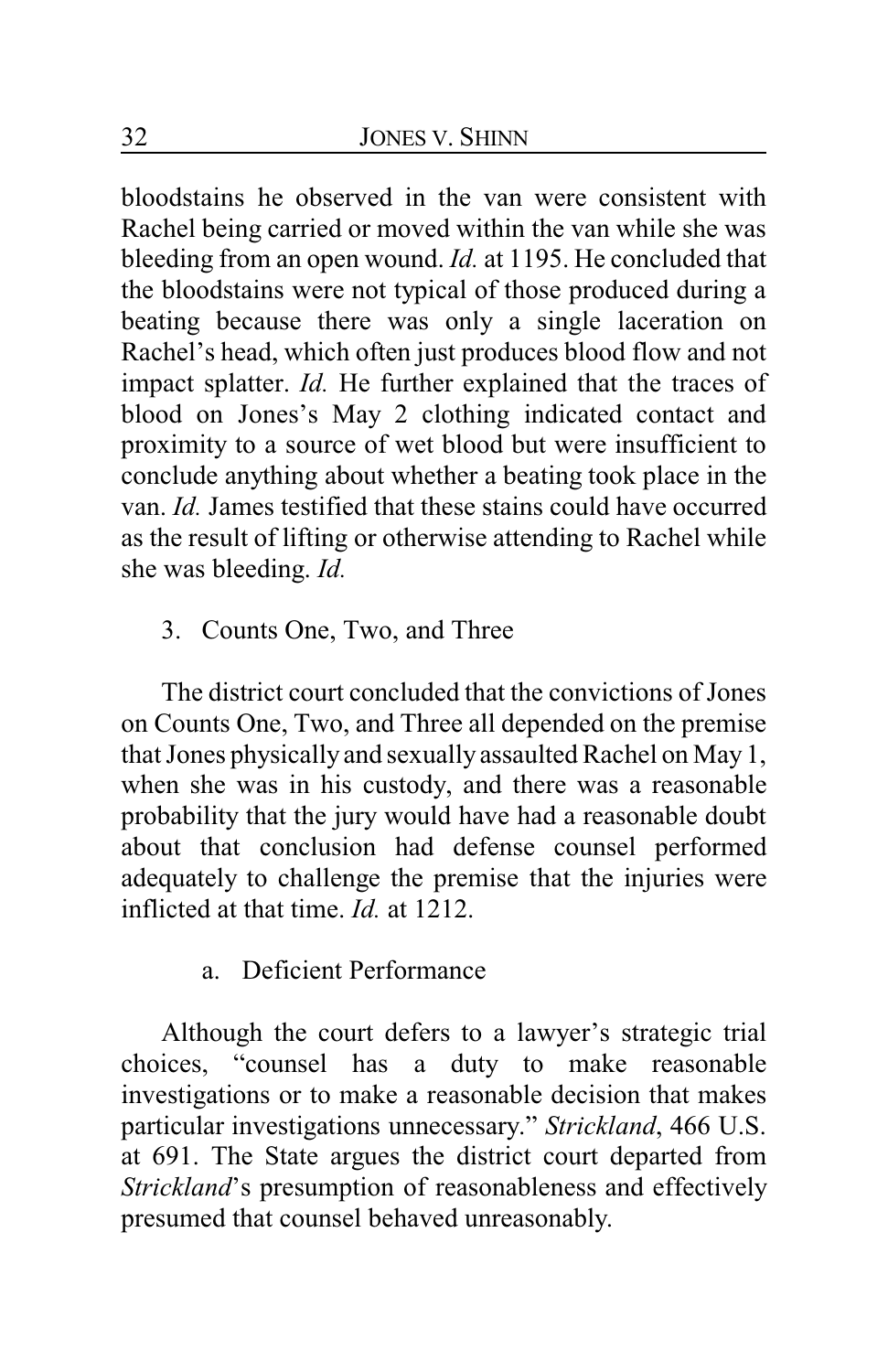In particular, the State argues that defense counsel acted reasonably by consulting with independent medical pathologist Dr. Philip Keen before trial, specificallyinquiring about the timing of Rachel's injuries. Because neither Dr. Keen nor Jones's attorneys could recall the content of the conversation between Dr. Keen and counsel or the reason Dr. Keen was not involved further in the case, the State contends that the court should have presumed counsel acted reasonably and strategically. The State argues the court's factual finding that counsel abandoned the medical investigation based on "inattention and neglect, not reasoned strategic judgment" was clearly erroneous because no affirmative evidence established that counsel abandoned their medical investigation for negligent or inattentive reasons.

We agree that the "court must indulge a strong presumption that counsel's conduct falls within the wide range of reasonable professional assistance." *Strickland*, 466 U.S. at 689. The State correctly notes that neither Dr. Keen nor counsel could recall the content of their phone conversation, which might otherwise shed light on exactly why no further consultation occurred.

The State does not dispute, however, that both Bruner and Bowman acknowledged that it would have been reasonable to anticipate that the State would present medical evidence dating Rachel's injuries to the afternoon of May 1. *Jones Habeas*, 327 F. Supp. 3d at 1199. The district court concluded defense counsel acted unreasonably in failing to conduct their own investigation on the dating of the injuries and in failing to challenge any of the State's evidence that suggested all of Rachel's injuries were consistent with being inflicted on the afternoon of May 1, when Rachel was alone with Jones in his van. *Id.* at 1200. Defense counsel also never challenged the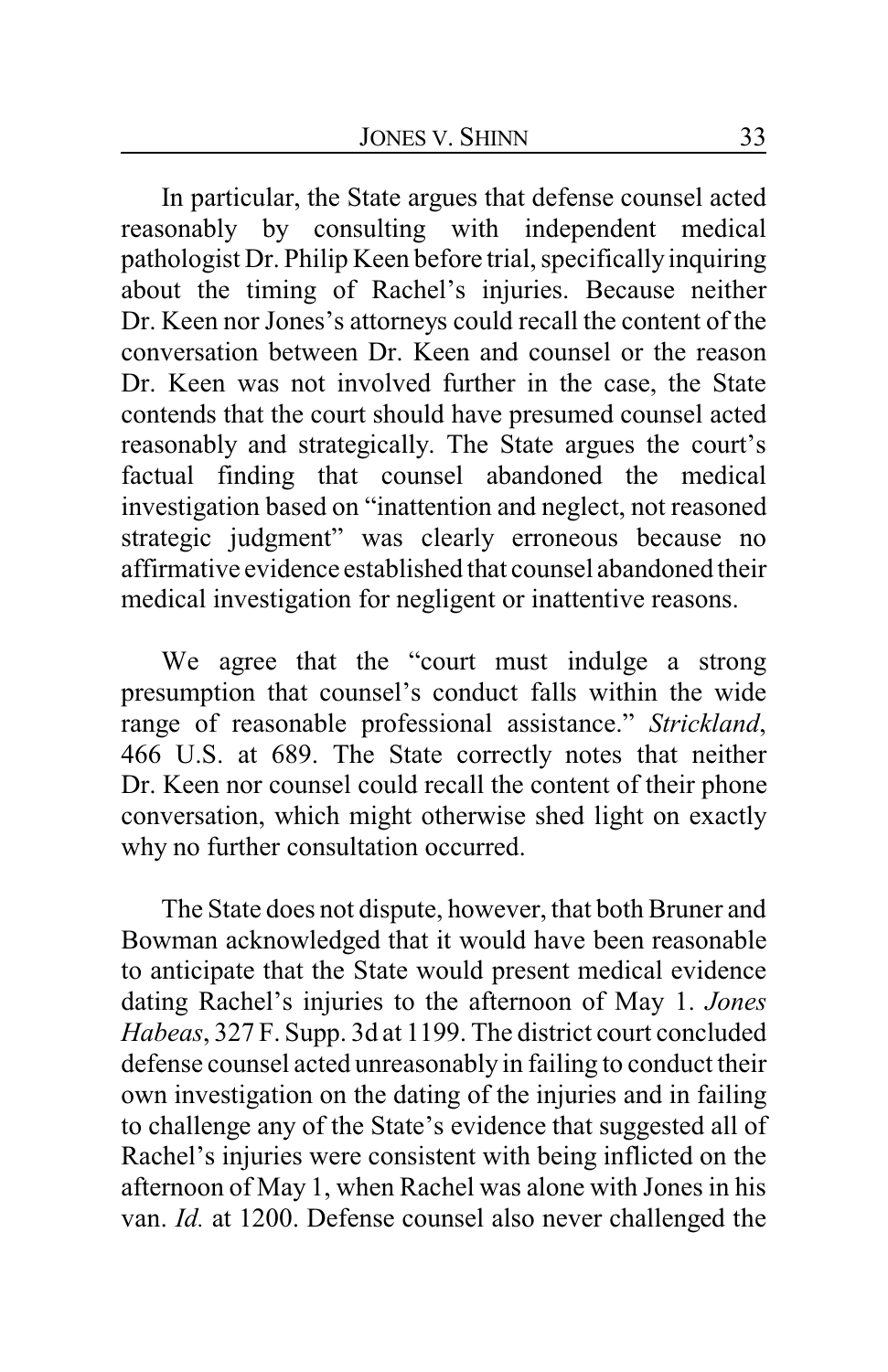critical injury timeline evidence, failing to impeach Dr. Howard with his earlier statements and testimony finding Rachel's injuries "most consistent" with infliction prior to May 1. *Id.* at 1206. Bruner admitted his failure was due to inattention. *Id.*

In her prior letter to Dr. Keen, Bowman acknowledged that he had explained that his review of the autopsy "may involve obtaining access to photographs, slides and other physical evidence." *Id.* at 1180. Bowman also testified that she knew that an examination of the tissue slides was necessary in order to date Rachel's injuries, and that it was possible that she and Bruner "dropped the ball and didn't follow up properly." The State on appeal concedes that Dr. Keen did not receive those slides. We conclude that the district court did not clearly err by finding that "[c]ounsel knew the slides were needed to make a reliable timeline assessment but failed to ensure they were provided to Dr. Keen." *Jones Habeas*, 327 F. Supp. 3d at 1202.

Counsel also knew before trial that there was going to be evidence presented with respect to the interpretation of blood evidence, but failed to consult with any bloodstain interpretation expert. *Id.* at 1203. Becky reported that Jones and Angela did CPR on Rachel, then rushed her to the hospital, so there was reason to believe that the trace amounts of blood on Jones's clothing might have been transferred from Rachel's bleeding head while Jones attempted to administer aid or transport Rachel to the hospital. *Id.* The State does not challenge the district court's conclusion that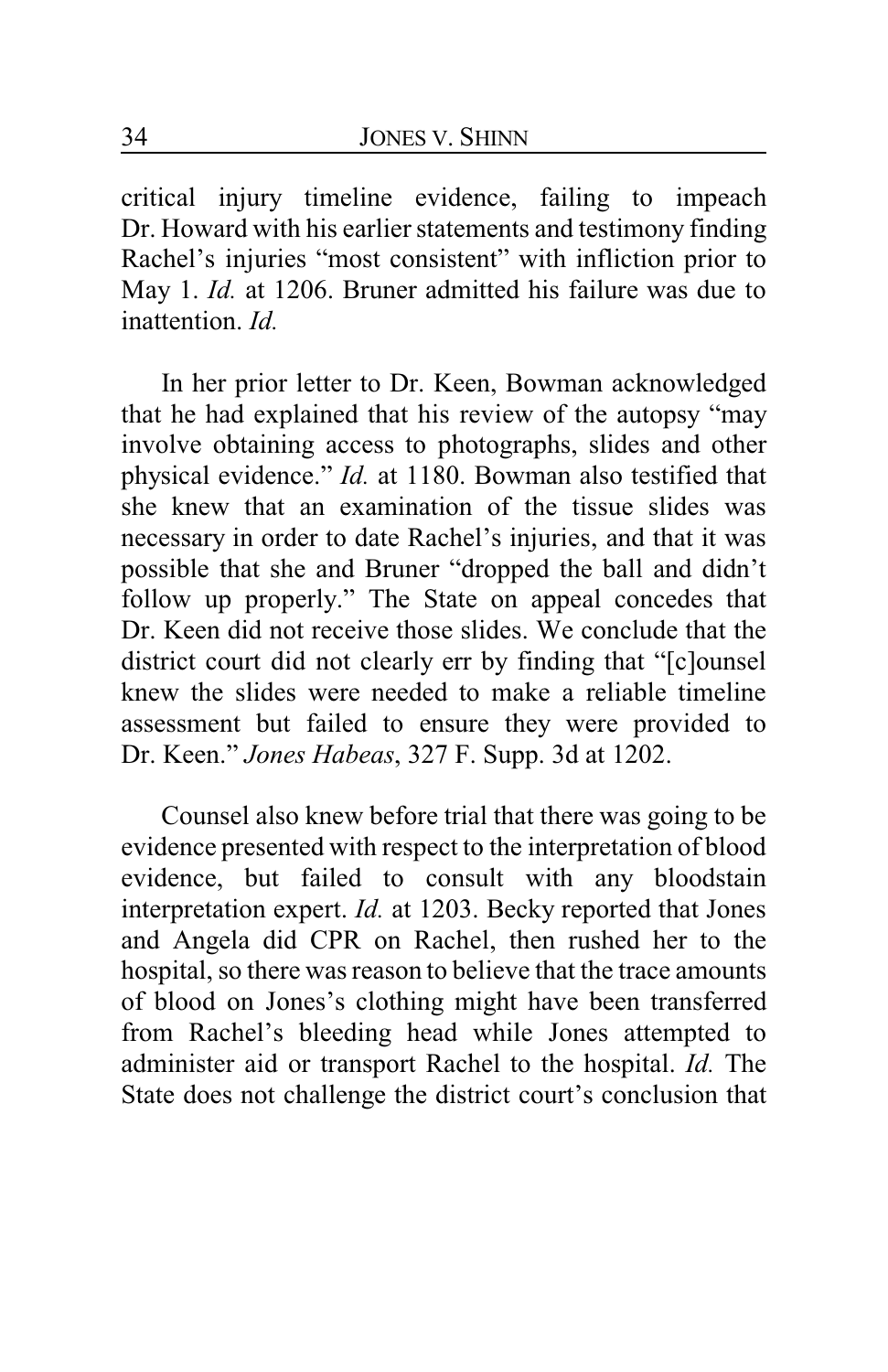trial counsel's failure to investigate the blood evidence was objectively unreasonable. *See id.* at 1203.**<sup>8</sup>**

The State also argues reasonable counsel could have elected not to present medical testimony on any count because that testimony would have shown Jones's guilt on Count Four and, by extension, Count Five, the most serious charge. Dr. Keen and Dr. Ophoven both conceded that Rachel may have suffered a new vaginal injury shortly before her death, which may have been damaging to Jones on Count One, the sexual assault charge, which was also a predicate for the felony murder charge in Count Five. The State does not dispute that counsel did not obtain an opinion from Dr. Keen or any other expert regarding the injury timeline, however, so counsel's decision could not have been made based on the asserted "double-edged" and "imprecise[e]" nature of an expert's opinion. We agree with Jones that trial counsel cannot reasonably choose not to present evidence without undertaking the underlying investigation that would undercover the evidence.

b. Prejudice

The State argues Jones has not shown a reasonable probability of a different result given the medical evidence's imprecision and the strong circumstantial evidence of his guilt. It points to testimony by Becky that Rachel was eating

**<sup>8</sup>** The district court ultimately concluded that the presentation at trial by the defense of a bloodstain expert would not have, by itself, established a reasonable probability of a different verdict. In combination with the evidence discussed above regarding the timing of the injuries, however, the district court concluded that the potential impact of a bloodstain expert strengthened its finding that Jones suffered prejudice from counsel's deficient performance*. Id.* at 1210.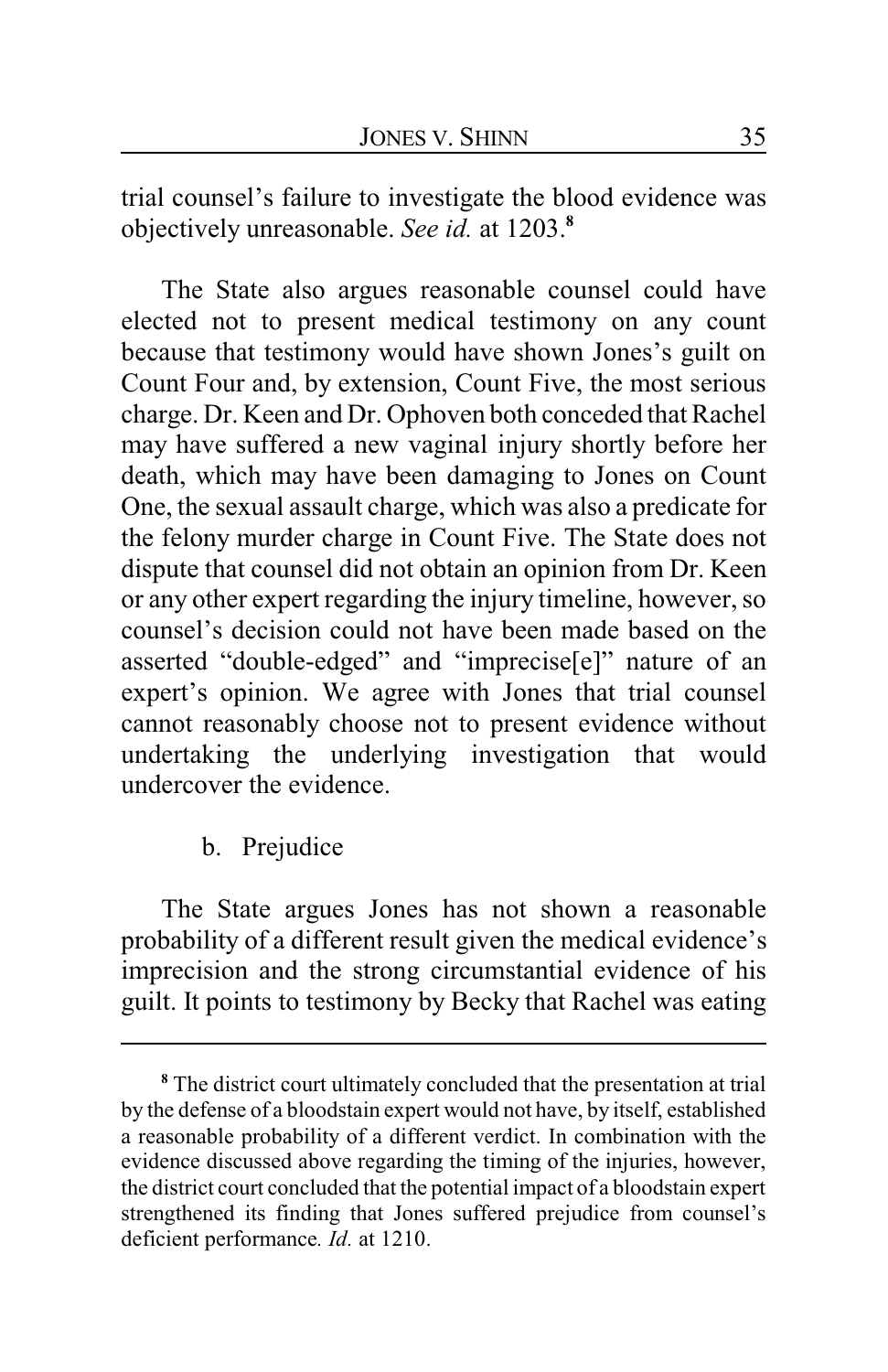and behaving normally on April 30 and the morning of May 1; by two neighborhood children that they saw Jones striking Rachel in the afternoon on May 1; by a neighbor that she saw Rachel markedly ill in the late afternoon, after she had returned from her excursion alone with Jones; and by Richmond, her son, and Becky that Rachel's health declined in the late evening.

At trial, the State presented substantial evidence that all of Rachel's injuries were consistent with infliction on the afternoon of Sunday, May 1, when she was alone with Jones in his van. Defense trial counsel could have questioned this evidence or presented its own investigative findings to cast doubt on this timeline but failed to do so. *Jones Habeas*, 327 F. Supp. 3d at 1206.

At trial, Dr. Howard testified that the abdominal injury occurred as few as twelve hours prior to death. *Id.* at 1171. Drs. Ophoven and Keen both estimated that her abdominal injury occurred two or more days prior to her death. *Id.* at 1190. At Angela Gray's trial, Dr. Howard indicated that the internal injuries occurred about 24 hours prior to her death. *Id.* at 1179. He also agreed that if asked the right questions by defense counsel at Jones's trial, he would have testified truthfully that the injury was most consistent with having occurred prior to May 1. *Id.* at 1192.

Dr. Howard also testified at Jones's trial that Rachel's scalp injury was consistent with having been inflicted between the hours of 2:00 p.m. and 5:30 p.m. the day prior to her death, and her vaginal injury occurred on a time frame consistent with all her other injuries. *Id.* at 1171. In his pretrial interview, Dr. Howard dated the scalp injury as probably two days old. *Id.* at 1179. Dr. Ophoven provided the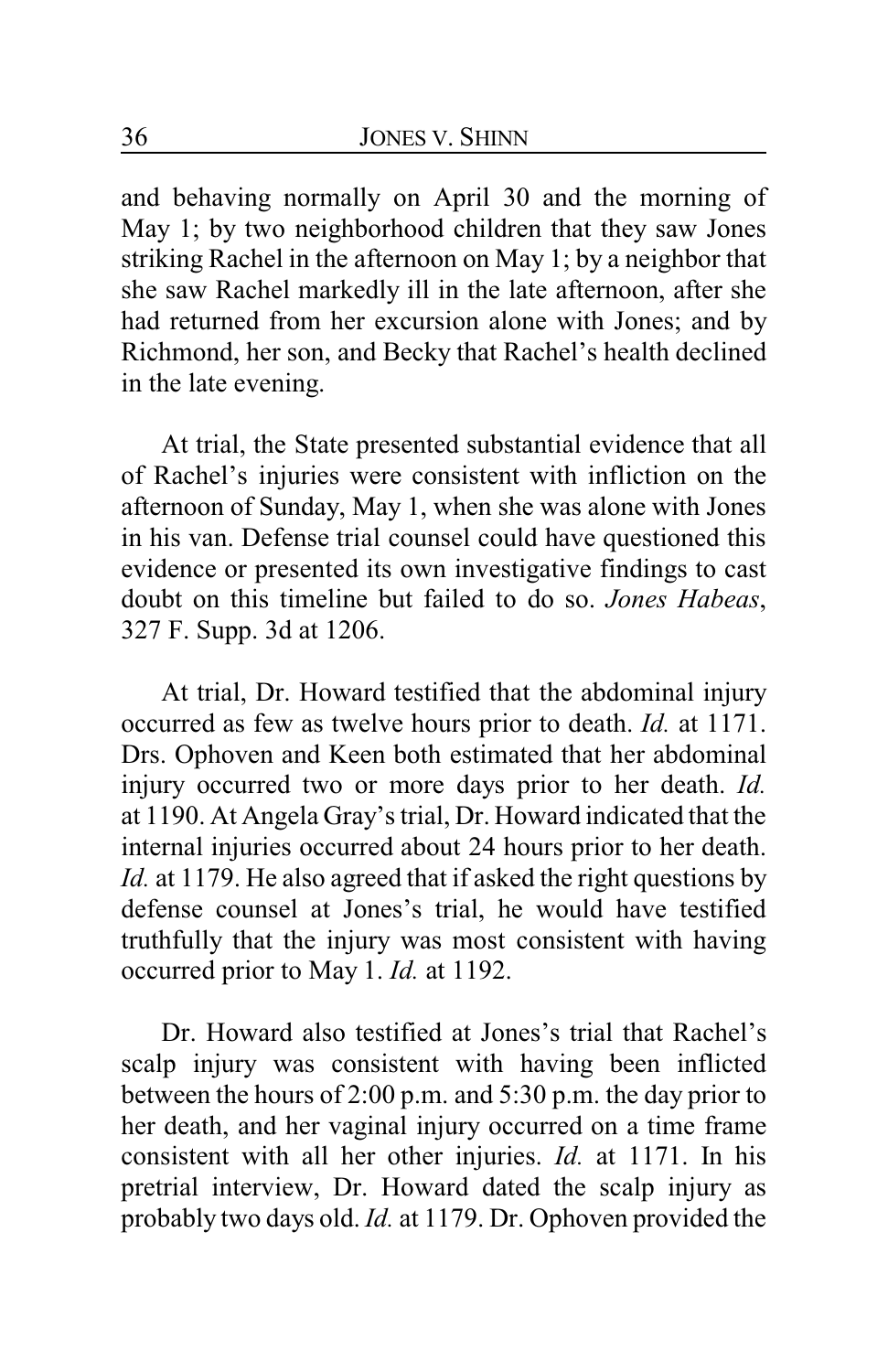same earlier time frame for the scalp injury. *Id.* at 1194. Dr. Keen estimated that the vaginal injury was older than the abdominal injury. *Id.* at 1192. Dr. Ophoven estimated that it began weeks prior and possibly predated when Jones began living with Rachel and her family. *Id.* at 1192. Dr. Howard also testified at the *Martinez* hearing that the injury was most consistent with infliction on Saturday, April 30. *Id.* at 1193.

We agree with the district court that the evidence presented at the *Martinez* hearings "undermines considerably the confidence in the outcome of the trial court proceedings." *Jones Habeas*, 327 F. Supp. 3d at 1206.

### 4. Count Four

Counts One to Three charged Jones with inflicting affirmative injury to Rachel by sexual assault, causing Rachel's abdominal injury, and lacerating her scalp and bruising her, respectively. In contrast, the charge against Jones in Count Four was instead based on his failure to take Rachel to the hospital after she was injured. Specifically, Count Four charged Jones with child abuse under circumstances likely to cause death or serious physical injury, in violation of A.R.S. § 13-3623(B). The jury instructions required proof that:

> 1. The defendant acted under circumstances likely to cause death or serious physical injury; and 2. The defendant caused physical injury to a child, or, having custody or care of a child, the defendant allowed the health of the child to be endangered; and 3. The defendant acted with one of the following mental states: (A) intentionally or knowingly,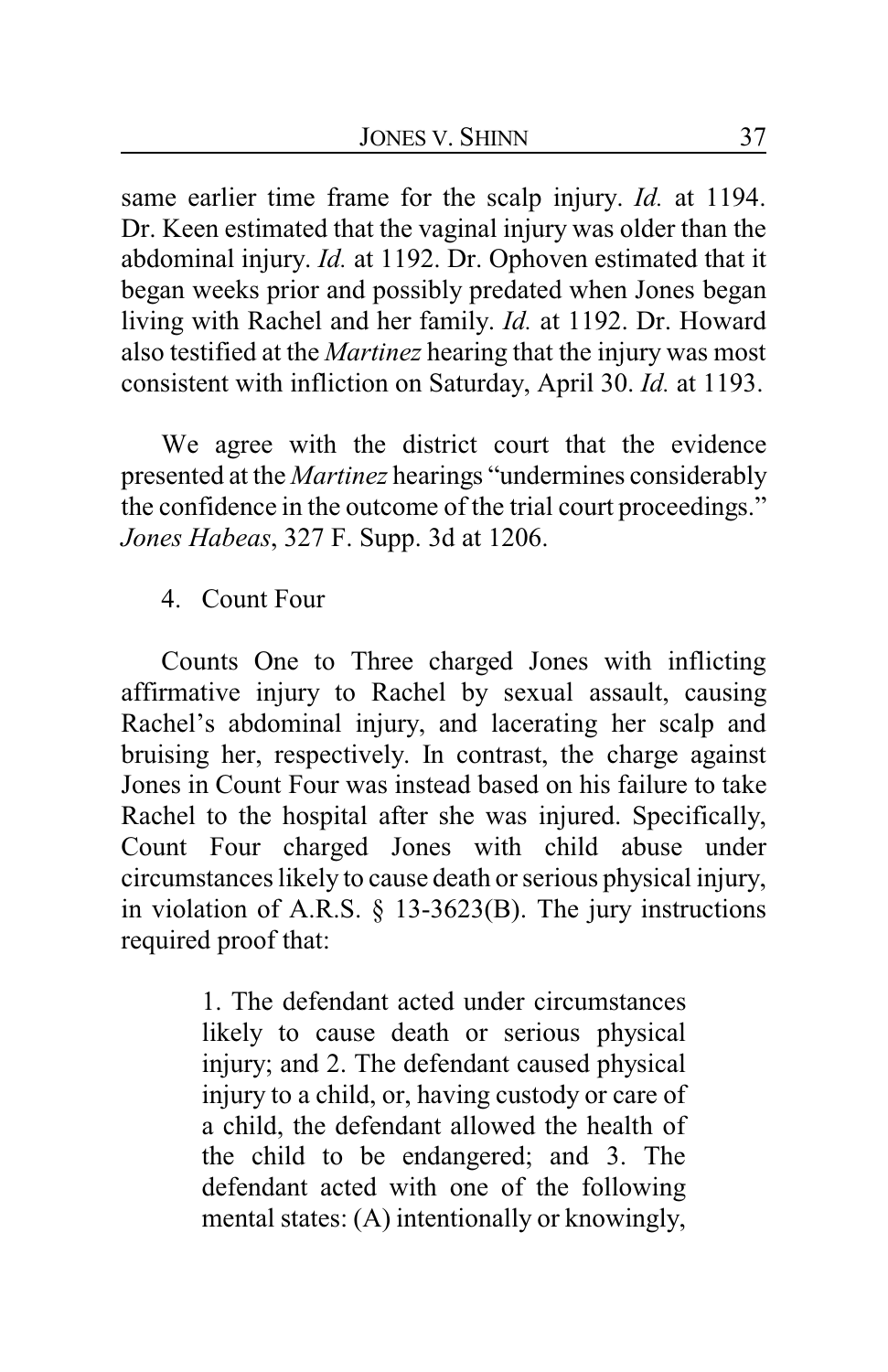(B) recklessly, or (C) with criminal negligence.

The third element of the crime, involving the defendant's mental state, distinguishes between different forms of the crime. Violation of section 13-3623 is a class 2 felony "[i]f done intentionally or knowingly," a class 3 felony "[i]f done recklessly," and a class 4 felony "[i]f done with criminal negligence." A.R.S. §§ 13-3623(B). The jury instructions explained that the jury was permitted to find the defendant guilty of the less serious crimes of child abuse committed recklessly or with criminal negligence (as opposed to intentionally or knowingly). In addition, the trial court correctly instructed the jurors that Counts Two and Four could only be considered predicate felonies for felonymurder if they were committed intentionally or knowingly, under circumstances likely to produce death or serious injury. *Jones Habeas*, 327. F. Supp. 3d at 1163–64. A finding that Jones had acted recklessly or with criminal negligence in failing to obtain medical assistance for Rachel would not support a conviction for felony murder.

The jurors returned a guilty verdict, finding that Jones committed the crime intentionally or knowingly. *Id.* at 1164. At sentencing, the court described Count Four as "a dangerous crime against children in the first degree with two prior predicate felony convictions" and "a class two felony." It then sentenced Jones to life imprisonment, his longest term-of-years sentence.

The district court found there was a reasonable probability that the jury would not have found that Jones acted with a knowing or intentional state in Count Four if the defense put on evidence questioning the medical timeline and suggesting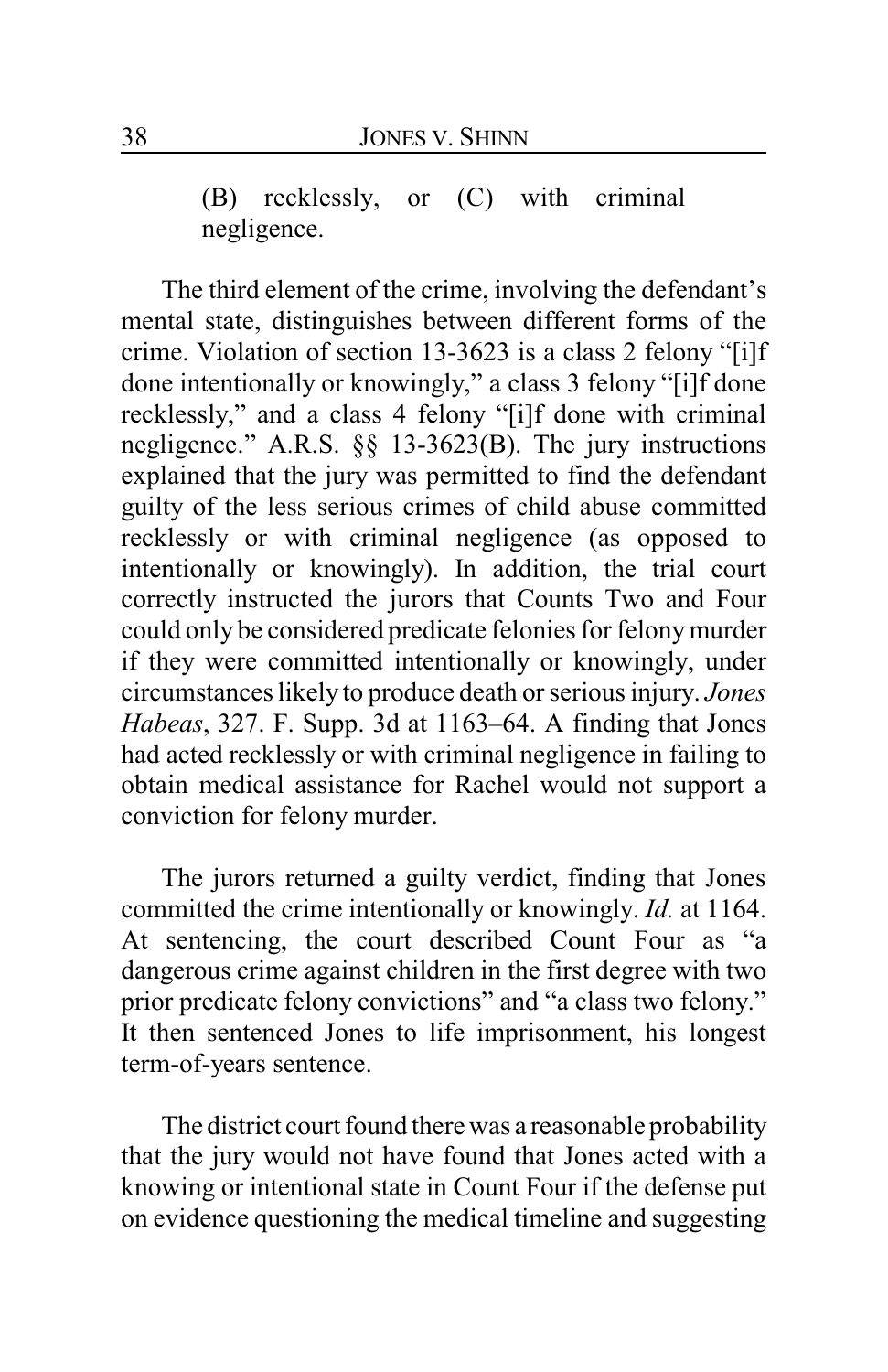he was not the actual perpetrator of the assault. *Id.* at 1213–14.

#### a. Deficient Performance

The State argues counsel reasonably attempted to challenge Count Four only on the ground that Jones lacked care or custody of Rachel because the Arizona Supreme Court did not pronounce the legal standard on that issue until his case. *See Jones State*, 937 P.2d at 314–16. Although it may have been reasonable for counsel to challenge Count Four on the ground that Jones lacked care or custody, that defense was not incompatible with a defense based on the injury timeline. Defense counsel could have made both arguments. The fact that counsel brought a separate, nonantagonistic defense should not affect the relevant *Strickland* inquiry of whether counsel's performance was deficient and prejudicial in failing to adequately investigate the medical evidence and medical timeline of Rachel's injuries. *See Jones Habeas*, 327 F. Supp. 3d at 1212 n.17.

The State also argues the medical testimony Jones presented at his habeas proceeding was double-edged, so reasonable counsel could have elected to omit it, precluding a finding of deficient performance. As noted above, however, counsel's decision could not have been made based on the doubled-edged nature of experts' opinions because counsel did not obtain an expert's opinion on the injury timeline. Counsel could not have decided not to present evidence because it was double-edged if he was never aware of that evidence in the first place.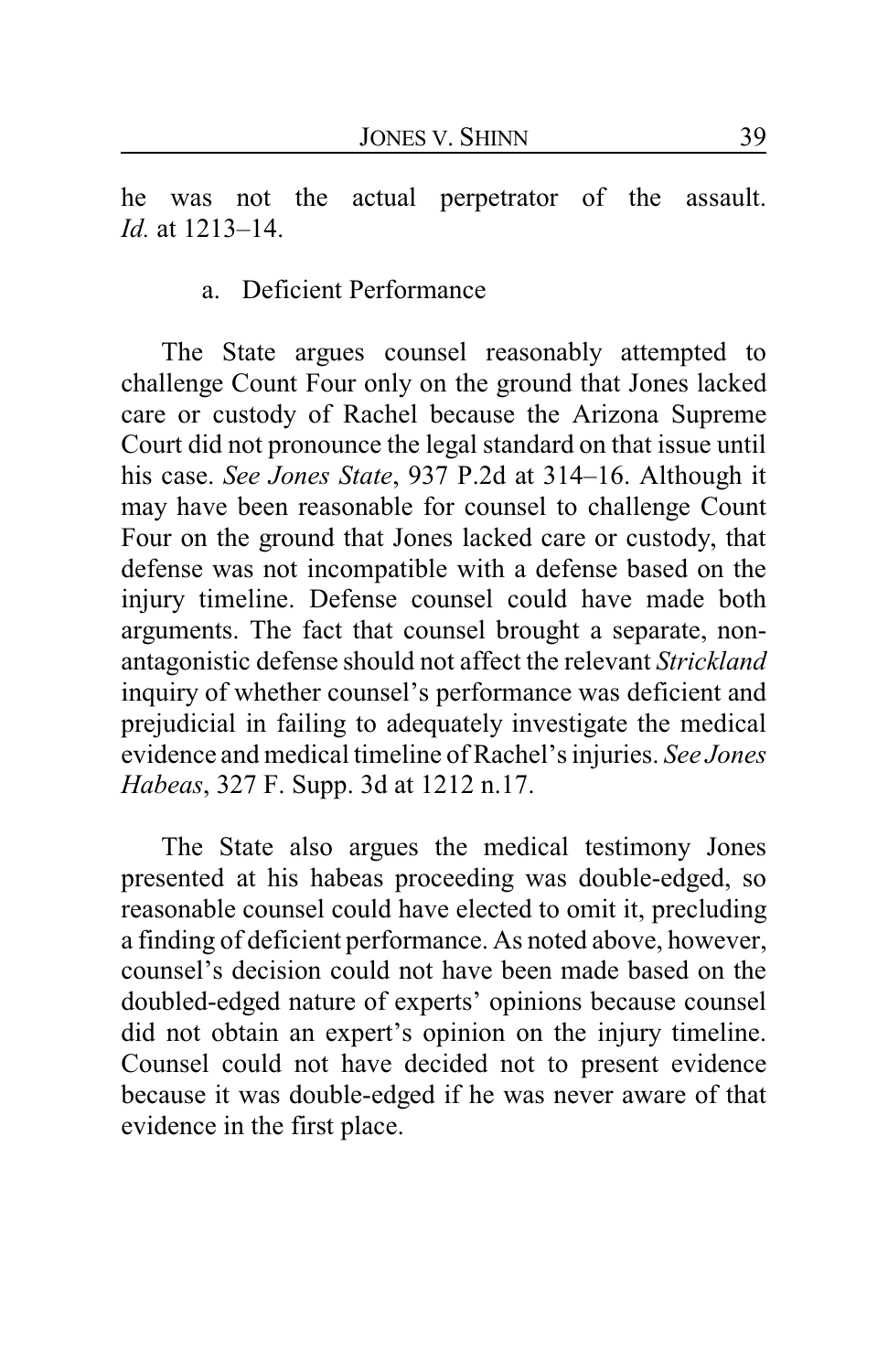b. Prejudice

To prove Jones acted knowingly, the State had to prove he was "aware or believe[d]" Rachel's health was endangered and she needed medical treatment. A.R.S. 13-105(9)(a)–(b).

The State argues Jones's expert witnesses at the *Martinez* hearing conceded facts sufficient to prove Jones's guilt. It argues Count Four is "established if Jones intentionally or knowingly *permitted Rachel's health to be endangered*," so it does not matter whether he lacked knowledge of the extent of Rachel's injuries. (emphasis in original). In support of this proposition, it cites to *State v. Payne*, 314 P.3d 1239 (Ariz. 2013); *State v. Mahaney*, 975 P.2d 156 (Ariz. App. 1999); and *Varela v. Ryan*, No. CV-15-1971-PHX-JJT (JFM), 2016 WL 8252819 (D. Ariz. Nov. 15, 2016). The State argues the evidence, including concessions by Drs. Ophoven and McKay, establish that Jones was aware Rachel's condition was declining and her health was endangered, yet he did nothing to help her.

As the State itself acknowledges, though, state law requires evidence that Jones intentionally or knowingly permitted that Rachel's health be *endangered*. A.R.S. § 13- 105(9)(a)–(b). The Arizona Court of Appeals has defined this term as "expose to potential harm," which "requires more than the ordinary danger to which children are exposed on a daily basis." *Mahaney*, 975 P.2d at 159, 159 n.4. While the Arizona Supreme Court has affirmed that the trial court need not allow the defendant to argue that the State must prove the child was abused under circumstances that the defendant intended or knew were likely to cause death or serious physical injury, it did so because "the mens rea refers to the act that the defendant 'does.'" *Payne*, 314 P.3d at 1260–61.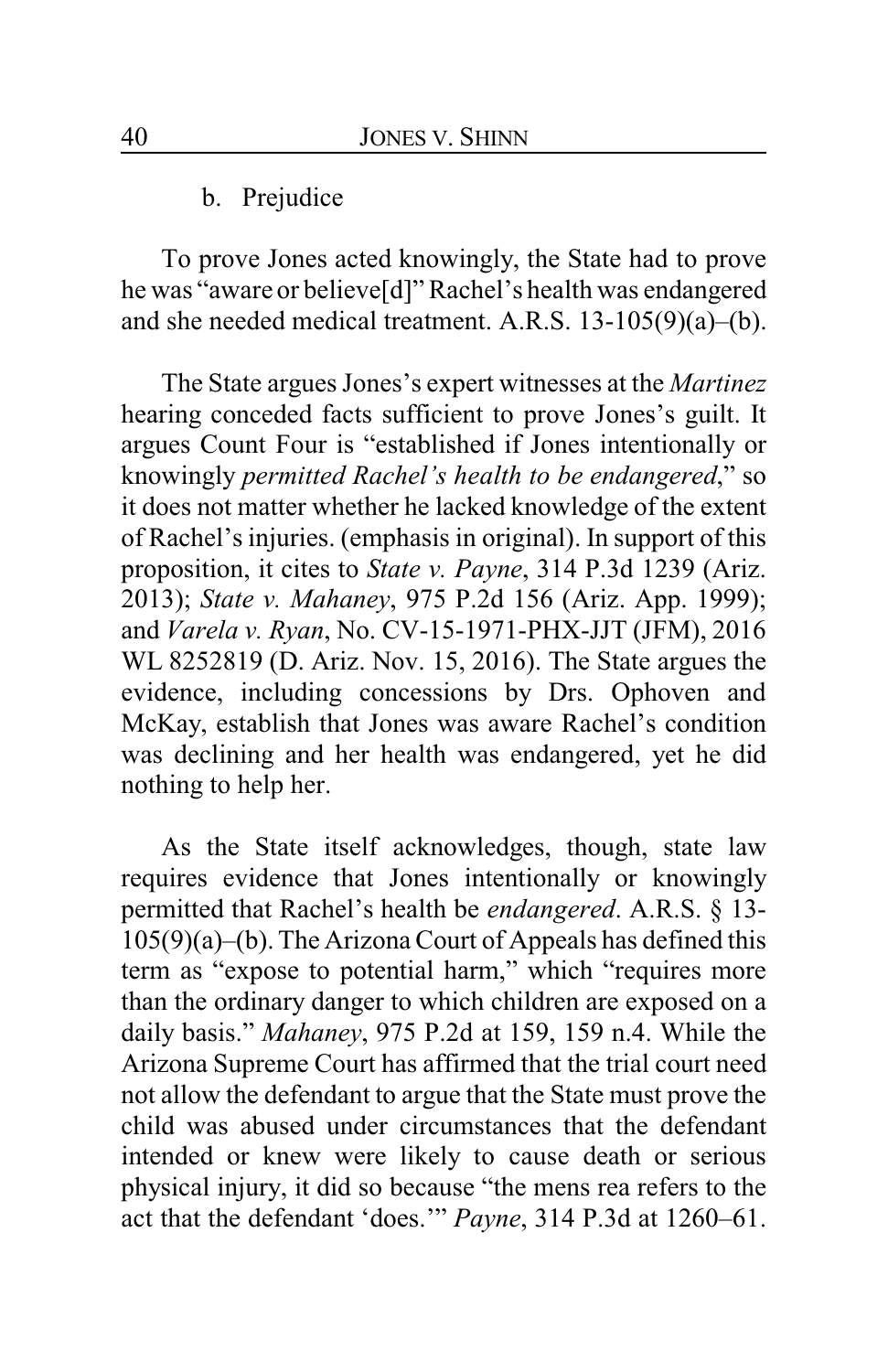An Arizona district court has also concluded that "the danger must result from the defendant's actions; pre-existing danger from someone else's actions does not suffice." *Varela*, 2016 WL 8252819, at \*13. We agree with the district court in this case that "[i]f Petitioner was not the perpetrator, if he did not cause the injuries, there was little evidence presented at trial that would suggest he was put on notice of the severity of the injuries, and thus could form the requisite intentional and knowing mental state." *Jones Habeas*, 327 F. Supp. 3d at 1213.

At the habeas hearing, Dr. Ophoven described the likely symptoms of Rachel's cause of death, a ruptured duodenum with dehydration, shock, and eventually peritonitis. She described how "they wouldn't feel good, but they would not necessarily look like they were suffering from an impending catastrophe." She described cases of children, as well as adults, not appearing to need medical attention "until there's actually a catastrophic decompensation like happened in this case," which could be "as short as two or three hours." She described how in children, "the period before irreversible shock can be very short," so until that moment, "you may or may not appreciate that a catastrophic event is about to take place." She also testified that the symptoms of small intestine injury could be missed, as the symptoms frequently are not interpreted as serious until the catastrophe manifests itself.

Dr. McKay testified that the symptoms of discomfort and pain would vary by person. She explained that children in the victim's age group might not have the ability to explain that the symptoms were different or worse than normal stomach ache. She also testified that in her personal experience, she had seen delay in severe symptoms and in diagnosis of duodenal injuries.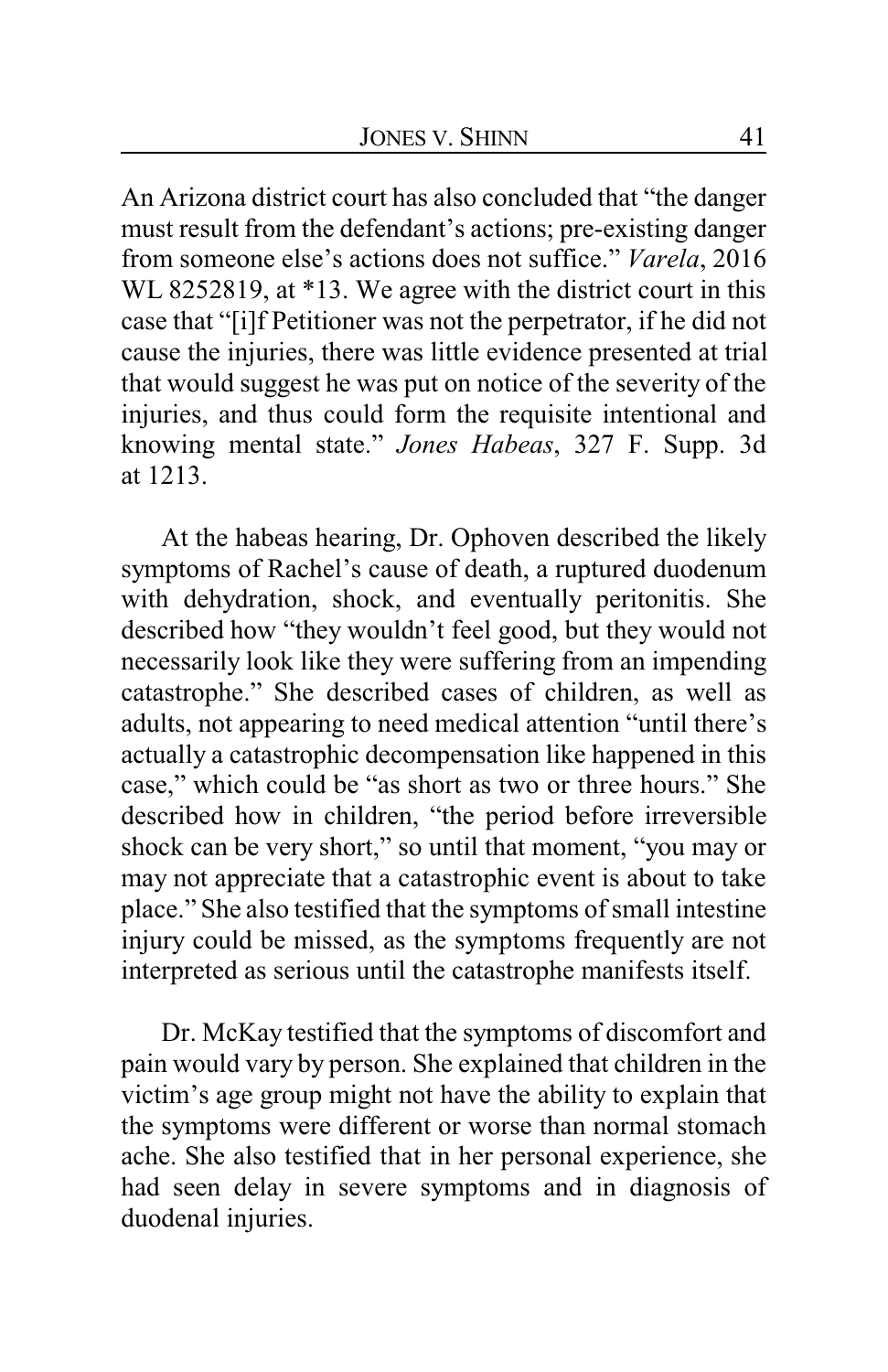Dr. Ophoven and Dr. McKay both testified that the seriousness of an injury like Rachel's could readily be missed until the final stages. At the hearing on November 1, 2017, Dr. Ophoven testified that there could be a significant delay of symptoms that looked really bad from duodenum injury. We conclude that there is a reasonable probability that the jury would not have found that Jones intentionally or knowingly exposed Rachel to "more than the ordinary danger to which children are exposed on a daily basis." *See Mahaney*, 975 P.2d at 159 n.4.

Furthermore, both Jones and Rachel's mother Angela had care or custody of Rachel in the hours leading up to her death. Angela was charged with and convicted of endangering Rachel by failing to obtain medical assistance in Count Four, but she was found by the jury in her trial to have acted only recklessly, not intentionally or knowingly. We note that Angela told police that she and Jones discussed taking Rachel to the hospital on the night of May 1, but she was "scared" that if she did so "they might take her away" because of the cut on her head and the bruises on her stomach. *Jones Habeas*,327 F. Supp. 3d at 1184. Nonetheless, her jury determined she had acted only "recklessly." *Id.* at 1163. As a result, she was only convicted of the lesser included class 3 felony, for which she was sentenced to a term of 8.75 years.

We conclude that it was reasonably probable that a similar verdict would have been reached on Count Four for Jones, if the defense had presented evidence that Rachel's injuries had been inflicted earlier in time, meaning before the State had established that Rachel was in Jones's sole custody. Although the jury could reasonably have convicted Jones of intentional or knowing action even including the evidence counsel should have presented, we conclude that Jones has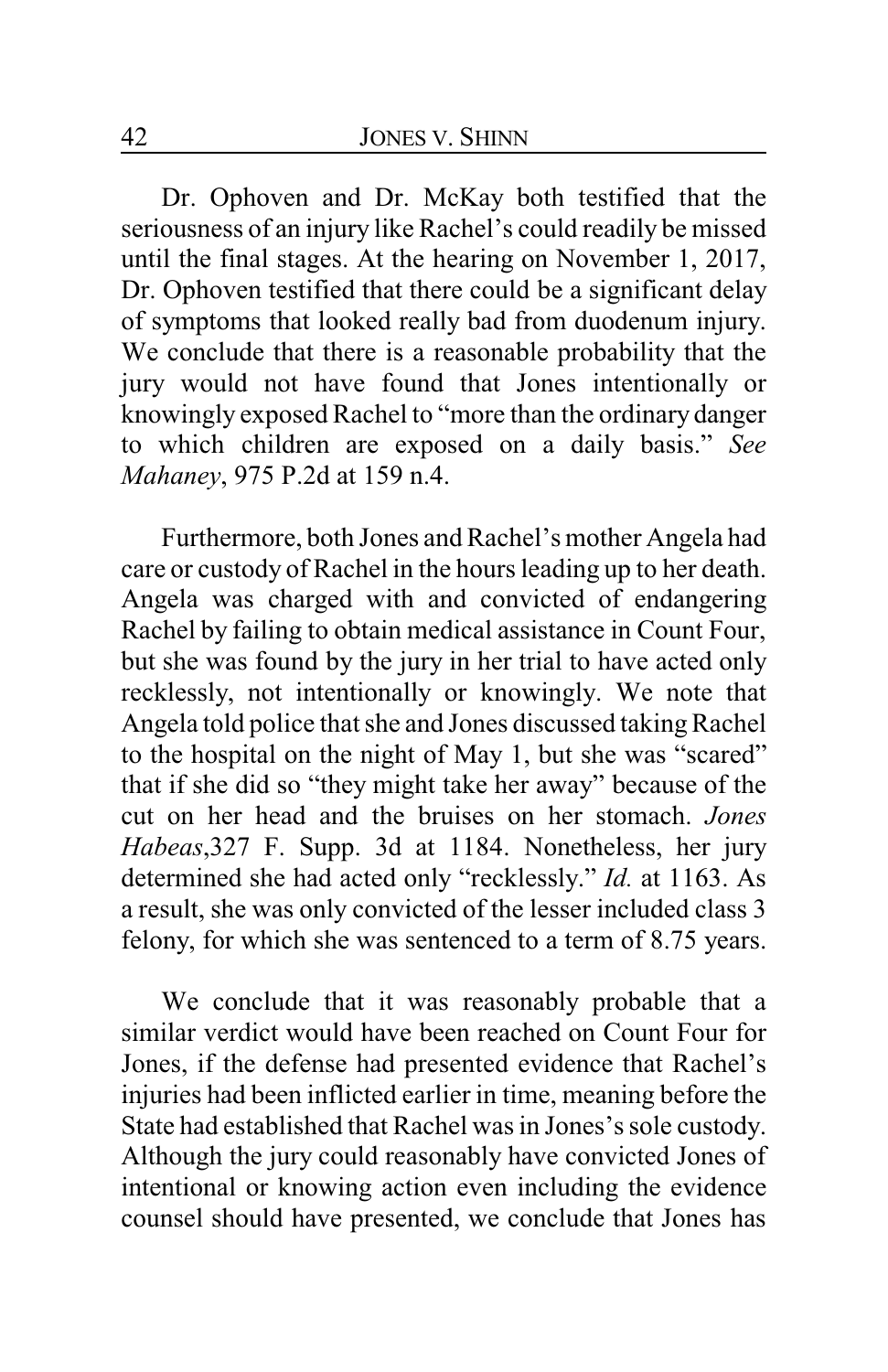shown "that there is a reasonable probability that, but for counsel's unprofessional errors, the result of the proceeding would have been different." *See Strickland*, 466 U.S. at 694.

We acknowledge that this is a close question. There was ample evidence that could have supported a verdict that Jones's action in failing to obtain medical assistance was intentional or at least knowing. Dr. Ophoven acknowledged that she was "not backing down from [her] opinion that a caretaker of the child should have known that she needed immediate medical attention." She had previously stated her opinion that in the hours before Rachel, Angela, and Jones went to bed, "it would have been evident to anyone with Rachel that she was in need of immediate medical attention," so "the decision to withhold medical care is consistent with fatal neglect."

The night before her death, multiple people noticed Rachel's condition and pointed it out to Jones. Joyce Richmond reported that she was at Jones's trailer the night of May 1, and Rachel was lying quietly on a pillow with her head bleeding. *Jones Habeas*, 327 F. Supp. 3d at 1184. Jones and Angela told her that some kids had pushed Rachel out of the van. *Id.* Shortly after his arrest, Jones himself told police that he and Angela were up with Rachel much of Sunday night, and Rachel would throw up anytime she drank anything. *Id.* at 1183.

Jones also told multiple individuals that he had taken Rachel to get medical attention. Angela told police during questioning that Jones told her he had taken Rachel to the fire station where they rinsed her head out and informed him she was not in need of stitches. *Id.* at 1184. Joyce Richmond told police that Jones told her he had taken Rachel to the fire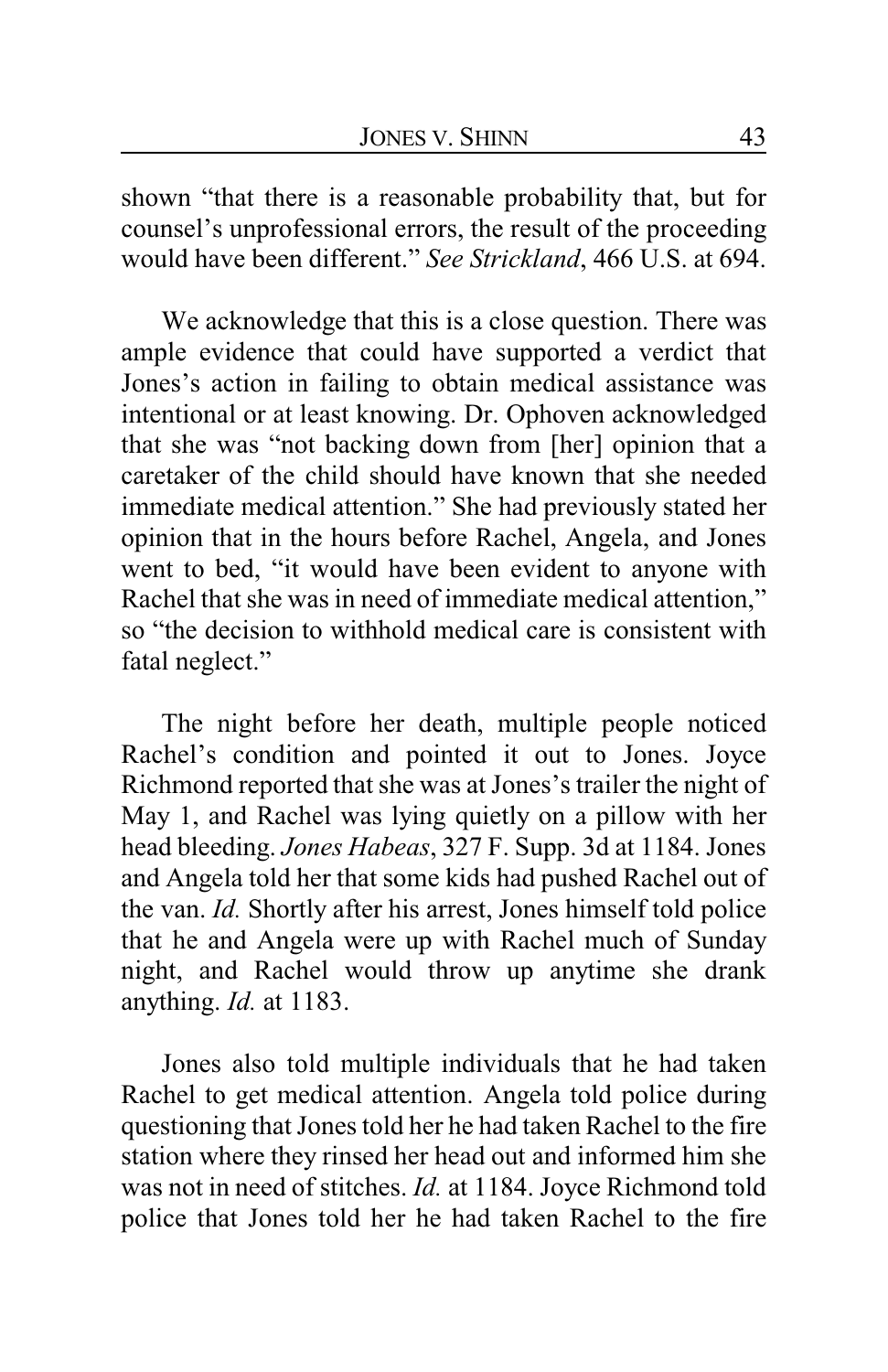station, and they said she would be all right. *Id.* Terry Richmond testified that he questioned Jones about Rachel's bleeding head, and Jones told him he had taken Rachel to the fire department. *Id.* at 1176. When he was interviewed by police shortly after he was arrested, Jones stated that he did not take Rachel to the Rural Metro Fire Department, as he had told Angela and others, because he saw a police vehicle there and did not have a driver's license. *Id.* at 1183. He told police that he did encounter an EMT at the Quik-Mart who looked at the cut, shined a light in the eyes, and advised Jones to "keep the ice pack on it and it'll be okay." *Id.* The captain of the Rural Metro Fire Department testified that all emergency encounters were logged, but there were no records of Jones or Rachel in the call log. *Id.* at 1176.

All of that evidence could support a factual finding by the jury that the failure of Jones to seek medical assistance for Rachel was deliberate because he did not want to call attention to his own misconduct. That result was not certain, however. Most of this evidence applied to support the case against Angela, as well. She was Rachel's mother, likely to have been held most responsible for observing her daughter's condition, but the jury in her trial declined to find that she had acted intentionally or knowingly. It appears to us, as it did to the district court, that there was a reasonable probability that, if presented with evidence that Rachel's injuries had not been inflicted when she was in Jones's sole custody, the jury in Jones's case would similarly have had a reasonable doubt on the question of whether Jones's failure to obtain medical care for her was the result of intentional or knowing misconduct instead of recklessness.

Jones also challenges his conviction on Count Four by arguing that the State was required to show that the delay in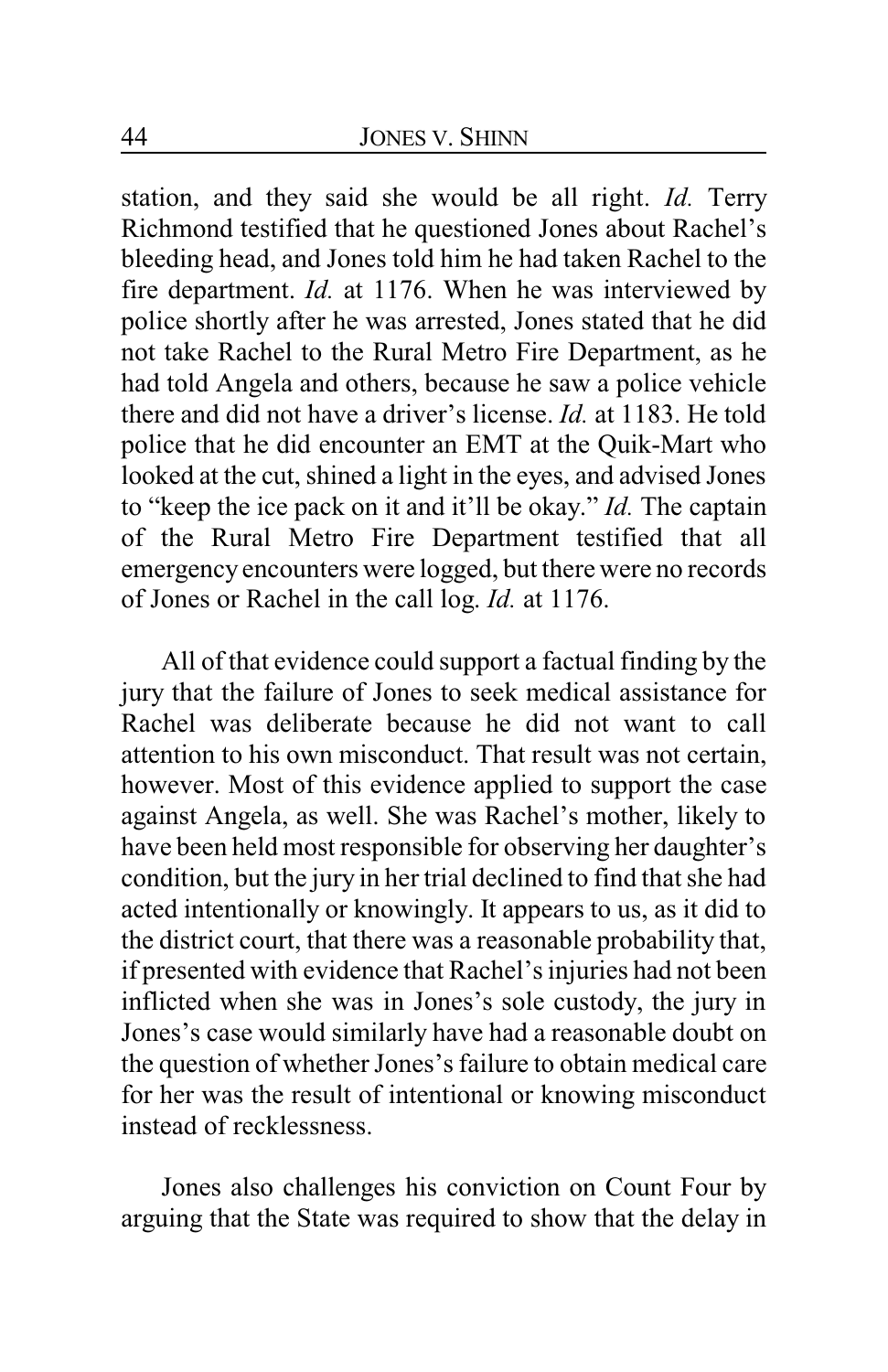seeking treatment created or increased a likelihood of death or seriously physical injury. He argues Dr. Ophoven and Dr. McKay each cast doubt on whether any actions by Jones after Rachel appeared ill would have had any impact. *Id.* As a result, he contends that he could not be convicted on Count Four under any mental state, including recklessness, because Rachel would have died anyway.

Dr. Ophoven testified that once a person entered irreversible shock, the system of blood circulation had broken down and the person could not be recovered even in the hospital. However, on cross-examination, she clarified that if Rachel had gone to the doctor before irreversible shock set in, this would have been a potentially survivable injury. She later confirmed that these injuries were "very treatable." Jones's experts at the *Martinez* hearings also agree that his "failure to take Rachel to the hospital either caused or contributed to her death." *See Jones Habeas*, 327 F. Supp. 3d at 1213. The evidence does not support the argument that nothing that Jones did or did not do would have mattered. We also agree with the district court that "there is evidence that Petitioner was concerned about getting Rachel care because he would be perceived as the perpetrator of child abuse," so he has not demonstrated that he lacked any criminal mental state. *Id.*

### c. Remedy

Sixth Amendment remedies should be "tailored to the injury suffered from the constitutional violation and should not unnecessarily infringe on competing interests." *United States v. Morrison*, 449 U.S. 361, 364 (1981). "Thus, a remedy must 'neutralize the taint' of a constitutional violation, while at the same time not grant a windfall to the defendant or needlessly squander the considerable resources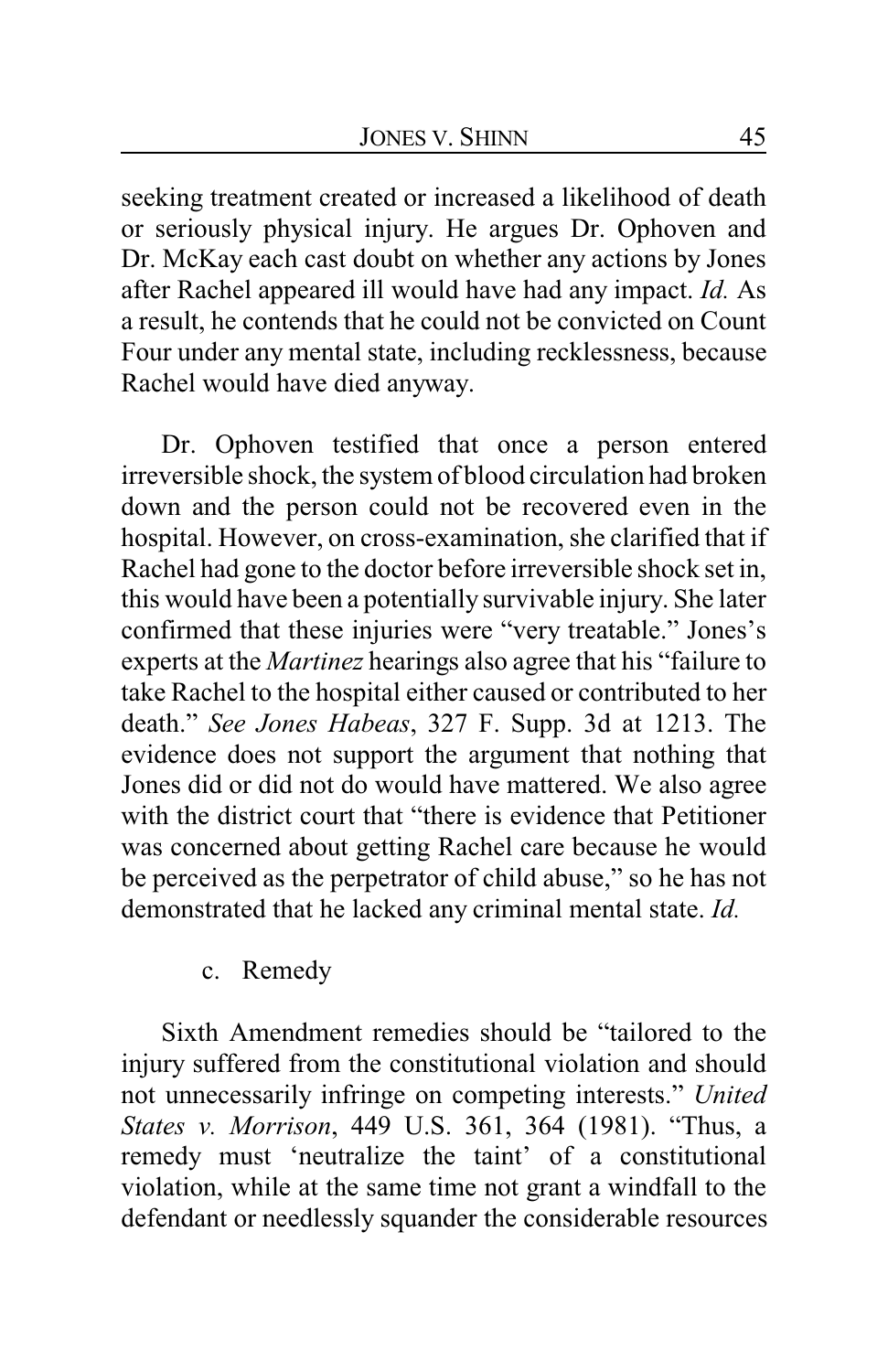the State properly invested in the criminal prosecution." *Lafler v. Cooper*, 566 U.S. 156, 170 (2012) (citations omitted).

With respect to Count Four, this is not a situation where "resentencing alone will not be full redress for the constitutional injury." *See Johnson v. Uribe*, 700 F.3d 413, 426 (9th Cir. 2012) (quoting *Lafler*, 566 U.S. at 171). Jones has demonstrated prejudice as to his specific offense of conviction but not as to his overall guilt on Count Four. He has not established a reasonable probability that he would not have been convicted at all on that charge, particularly of the lesser included offense of having acted recklessly in failing to assist Rachel. The district court also concluded that "Petitioner's own experts in these proceedings do agree that Petitioner's failure to take Rachel to the hospital either caused or contributed to her death" but concluded that their testimony did not "show that Petitioner had the requisite mental state of 'intentionally and knowingly' to support a conviction of the class 2 felony child abuse charge, a felony murder predicate, as opposed to a lesser charge of the class 3 felony, recklessly, or class 4 felony, negligently." *Jones Habeas*, 327 F. Supp. 3d at 1213. Our own de novo review leads us to conclude that a conviction on Count Four for reckless conduct was a reasonable possibility, but that a complete acquittal on Count Four or a conviction for the lesser crime of having acted with criminal negligence were not reasonable possibilities. We therefore conclude that "a new trial would [not] be tailored to such constitutional violations and would improperly grant [Jones] a windfall." *See Loher v. Thomas*, 825 F.3d 1103, 1122 (9th Cir. 2016). The appropriate remedy for this error is resentencing based on the lesser included offense, for reckless rather than intentional or knowing conduct. Alternatively, because the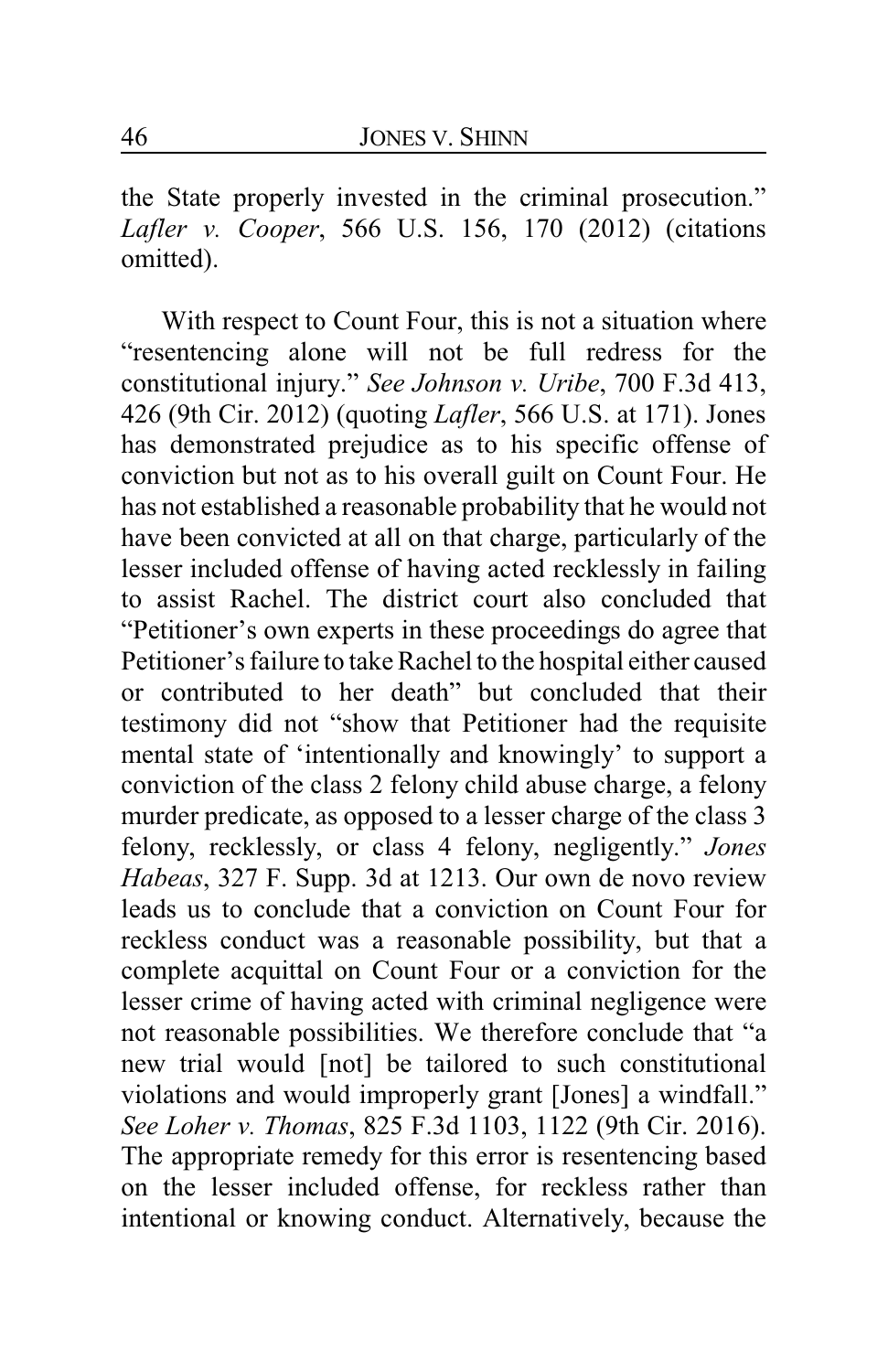evidence could have supported a conviction on Count Four based on intentional or knowing misconduct by Jones, the State may elect to retry him on that charge.

# 5. Count Five

Count Five charged Jones with felony murder for either sexual assault of a minor under fifteen (Count One) or child abuse committed intentionally or knowingly under circumstances likely to cause death or serious physical injury (Counts Two and Four). *Jones Habeas*, 327 F. Supp. 3d at 1212. The jury found Jones guilty of Count Five after finding that he had committed Counts Two and Four under circumstances likely to produce death or serious physical injury with a knowing or intentional mental state. *Id.* The habeas court concluded that Jones had demonstrated prejudice with respect to the capital charge because there was a reasonable probability that the jury would not have convicted Jones of any of the predicate felonies. *Id.* at 1214.

As discussed above, the State argues that Jones failed to prove deficient performance or prejudice on Count Five largely because the evidence at the *Martinez* hearing did not call into question his guilt on Count Four, and by extension Count Five. Because we conclude Jones has demonstrated deficient performance and prejudice with respect to Counts One, Two, and Four, he has also demonstrated ineffective assistance on Count Five.

# **IV. Conclusion**

We hold that the district court properly considered evidence adduced at the *Martinez* hearing to determine whether Jones's IAC claim was excused from procedural